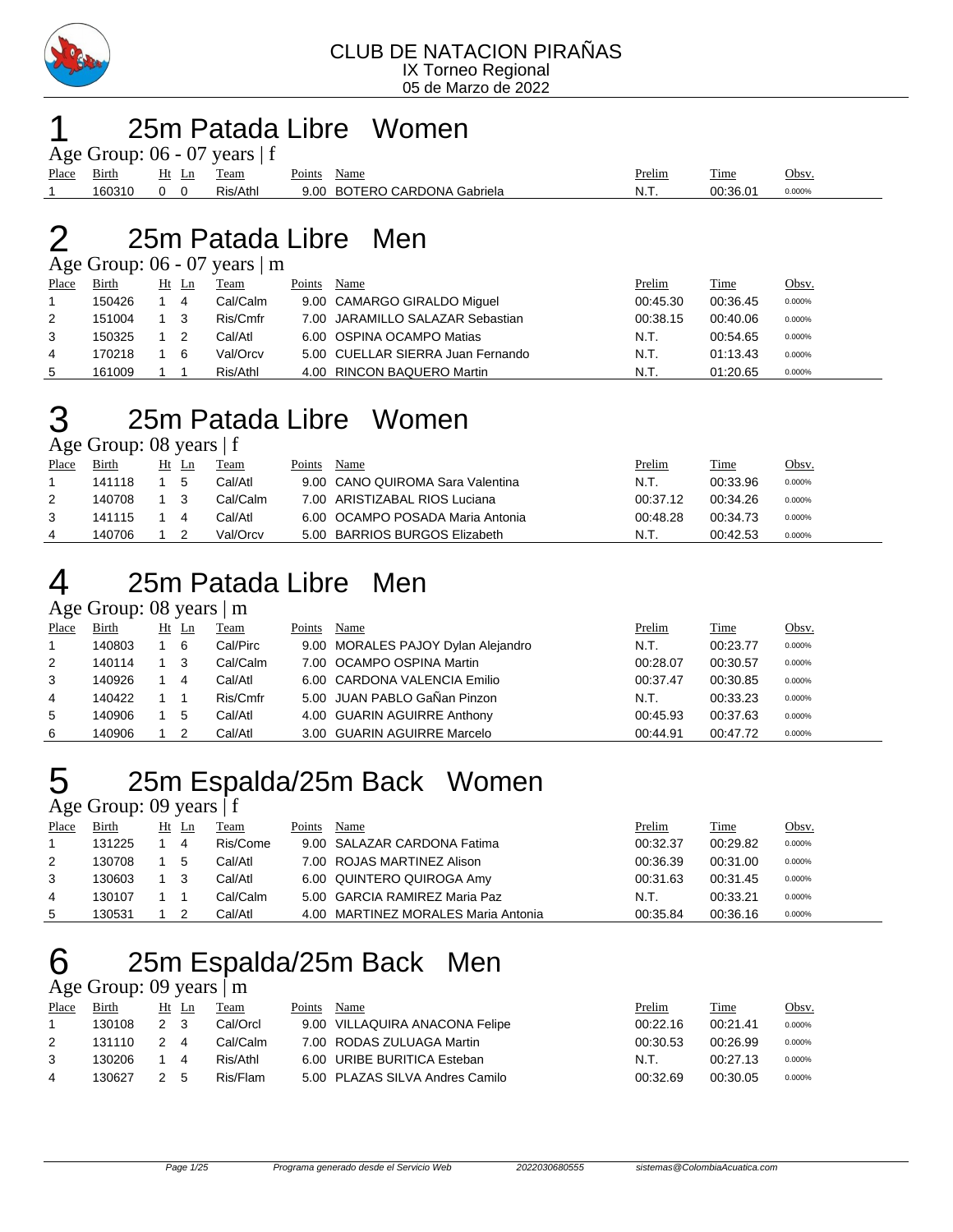

### CLUB DE NATACION PIRAÑAS

IX Torneo Regional 05 de Marzo de 2022

|    |        |       |          | Continuing Event: 6 25m Espalda/25m Back Age Group: 09 YEARS   M |          |          |        |
|----|--------|-------|----------|------------------------------------------------------------------|----------|----------|--------|
| -5 | 130423 | 2 2   | Ris/Athl | 4.00 JARAMILLO LOPEZ Martin                                      | 00:31.53 | 00:32.06 | 0.000% |
| 6  | 130605 | $2-1$ | Ris/Flam | 3.00 ORTIZ ECHEVERRY Juan Manuel                                 | 00:38.23 | 00:32.86 | 0.000% |
|    | 130303 |       | Cal/Atl  | 2.00 MARTINEZ FERIA Nicolas                                      | N.T.     | 00:55.35 | 0.000% |
|    | 131224 |       | Val/Orcv | 1.00 MUÑOZ ZUÑIGA Miguel Angel                                   | 10:44.70 | 00:56.04 | 0.000% |

### 100m Comb.Ind/100m Medley Women

Age Group: 10 years | f

| Place          | <b>Birth</b> | Ht | $\mathbf{L}$ n | Team     | Points | Name                                | Prelim | <b>Time</b> | Obsv.  |
|----------------|--------------|----|----------------|----------|--------|-------------------------------------|--------|-------------|--------|
| $\overline{1}$ | 120713       |    | 2              | Ris/Cmfr |        | 9.00 MUNOZ VILLADA Isabella         | N.T.   | 01:48.13    | 0.000% |
| 2              | 120918       | 0  | $\Omega$       | Ris/Athl |        | 7.00 OSPINA CORDOBA Salome          | N.T.   | 01:55.80    | 0.000% |
| 3              | 121216       |    |                | Ris/Flam |        | 6.00 CAMPUSANO CARDENAS Laura María | N.T.   | 01:58.37    | 0.000% |
| 4              | 120124       |    | 3              | Ris/Cmfr |        | 5.00 PEÑA PORRAS Sinai Alejandra    | N.T.   | 02:03.90    | 0.000% |
| 5              | 120312       |    | 4              | Cal/Mrmc |        | 4.00 OCAMPO CARDENAS Mariana        | N.T.   | 02:03.92    | 0.000% |
| 6              | 121217       |    | 6              | Ris/Flam |        | 3.00 GARCÍA MARIN Sofia             | N.T.   | 02:19.58    | 0.000% |
|                | 120719       |    | 5              | Val/Orcv |        | 2.00 PAREDES SOLANO Sari Mariana    | N.T.   | 02:36.89    | 0.000% |

### 100m Comb.Ind/100m Medley Men Age Group: 10 years | m

| Place | Birth  |     | Ht Ln | Team     | Points | Name                              | <u>Prelim</u> | <u>Time</u> | Obsv.  |
|-------|--------|-----|-------|----------|--------|-----------------------------------|---------------|-------------|--------|
|       | 121014 |     |       | Cal/Orcl |        | 9.00 CASTAÑO SOLARTE Rafael       | N.T.          | 02:04.75    | 0.000% |
|       | 120704 | 1 3 |       | Cal/Mrmc |        | 7.00 SALGADO VINASCO Felipe       | N.T.          | 02:08.66    | 0.000% |
|       | 121114 |     | - 5   | Cal/Atl  |        | 6.00 AGUDELO SANINT Thomas        | N.T.          | 02:25.63    | 0.000% |
|       | 120928 |     |       | Ris/Flam |        | 5.00 SALDARRIAGA MORALES Santiago | N.T.          | 02:50.94    | 0.000% |

### 100m Comb.Ind/100m Medley Women

Age Group: 11 years  $| f |$ 

|       |        |    | $\tilde{\phantom{a}}$ |          |        |                                |          |             |        |
|-------|--------|----|-----------------------|----------|--------|--------------------------------|----------|-------------|--------|
| Place | Birth  | Ht | Ln                    | Team     | Points | Name                           | Prelim   | <b>Time</b> | Obsv.  |
|       | 110203 |    | 4                     | Cal/Orcl |        | 9.00 SIERRA GONZALEZ Luciana   | 01:51.81 | 01:27.27    | 0.000% |
| 2     | 110731 |    |                       | Cal/Orcl |        | 7.00 QUINTERO QUINTERO Manuela | 01:46.12 | 01:33.62    | 0.000% |
| 3     | 110618 |    | 5                     | Ris/Cmfr |        | 6.00 RAMIREZ GIRALDO Isabela   | N.T.     | 01:38.68    | 0.000% |
| 4     | 110114 |    | 6                     | Ris/Athl |        | 5.00 ECHEVERRY CASTAÑO Isabela | N.T.     | 01:50.25    | 0.000% |
| 5     | 110122 |    |                       | Cal/Mrmc |        | 4.00 CEPEDA CADENA Salome      | 01:54.60 | 02:03.03    | 0.000% |
| 6     | 111212 |    |                       | Cal/Atl  |        | 3.00 CARDONA OCAMPO Alison     | N.T.     | 02:18.11    | 0.000% |

## 100m Comb.Ind/100m Medley Men

### Age Group: 11 years | m

| Place          | Birth  |                      | Ht Ln          | Team     | Points | Name                                  | Prelim   | Time                | Obsv.        |
|----------------|--------|----------------------|----------------|----------|--------|---------------------------------------|----------|---------------------|--------------|
| $\overline{1}$ | 110929 | 2                    | -4             | Ris/Flam |        | 9.00 NIETO QUINTERO Juan Jose         | 01:39.65 | 01:35.86            | 0.000%       |
| 2              | 110617 | $2 \quad 3$          |                | Tol/Tbt  |        | 7.00 MENDOZA RAMIREZ Juan Sebastian   | 01:39.64 | 01:37.57            | 0.000%       |
| 3              | 111014 | $\mathbf{2}^{\circ}$ | - 5            | Ris/Flam |        | 6.00 ZAMBRANO CARDONA Benjamin        | 01:41.97 | 01:39.60            | 0.000%       |
| $\overline{4}$ | 110122 | 2                    | $\overline{2}$ | Val/Cofv |        | 5.00 MOLINA PULGARIN Jose Miguel      | 01:41.56 | 01:41.19            | 0.000%       |
| 5              | 110531 | $\mathbf{2}^{\circ}$ |                | Cal/Atl  |        | 4.00 ROJAS MARTÍNEZ Jhon Alejandro    | 02:22.87 | 01:52.00            | 0.000%       |
| 6              | 110305 |                      | -3             | Cal/Orcl |        | 3.00 VILLOTA VELASCO Samuel Alejandro | N.T.     | 01:58.81            | 0.000%       |
| $\overline{7}$ | 110726 |                      | 4              | Cal/Calm |        | 2.00 GALVIS NOREÑA Jeronimo           | 02:02.03 | 02:02.03            | 0.000%       |
|                | 110927 |                      | 2              | Ris/Flam |        | MUÑOZ MARIN Lucas                     | N.T.     | <b>Disqualified</b> | cmbio estilo |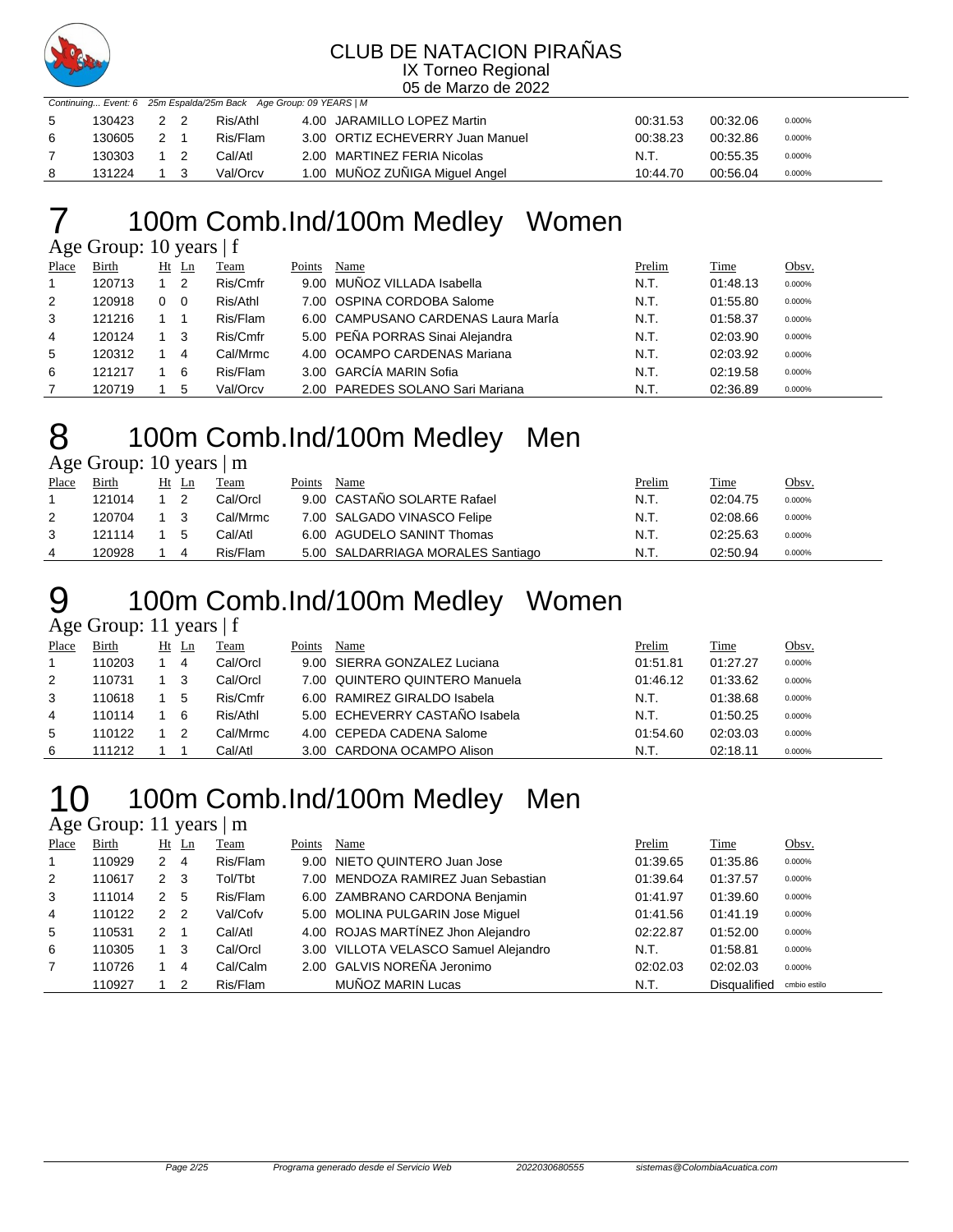

# 11 100m Comb.Ind/100m Medley Women

|                | Age Group: 12 years $ f $ |                |                |          |        |                                      |          |          |        |
|----------------|---------------------------|----------------|----------------|----------|--------|--------------------------------------|----------|----------|--------|
| Place          | <b>Birth</b>              |                | $Ht$ Ln        | Team     | Points | Name                                 | Prelim   | Time     | Obsv.  |
| $\overline{1}$ | 100314                    | $2 \quad 3$    |                | Cal/Orcl |        | 9.00 PARRA BURGOS Samantha           | 01:34.97 | 01:27.22 | 0.000% |
| 2              | 101002                    | $2 \quad 1$    |                | Val/Yumb |        | 7.00 SALAZAR QUINTERO Danna Isabella | N.T.     | 01:44.66 | 0.000% |
| 3              | 100719                    | 2 5            |                | Ris/Cmfr |        | 6.00 JARAMILLO SALAZAR Isabella      | N.T.     | 01:46.97 | 0.000% |
| 4              | 101104                    | $1 \quad 3$    |                | Ris/Cmfr |        | 5.00 HERNANDEZ LONDOÑO Juana Camila  | N.T.     | 01:49.18 | 0.000% |
| 5              | 101201                    | $2 \quad 4$    |                | Ris/Flam |        | 4.00 BALLESTEROS CASTRO Luciana      | 02:10.03 | 01:51.29 | 0.000% |
| 6              | 100316                    | 2 <sub>2</sub> |                | Ris/Flam |        | 3.00 PEREZ LLANOS Manuela Alejandra  | N.T.     | 02:03.50 | 0.000% |
|                | 101217                    |                | $\overline{2}$ | Cal/Pirc |        | RESTREPO VILLA Jimena                | N.T.     | No Show  |        |
|                | 101115                    |                | 4              | Cal/Atl  |        | SERNA PARRA Maria Jose               | N.T.     | No Show  |        |

### 100m Comb.Ind/100m Medley Men  $\overline{Age}$  Group: 12 years  $\overline{\phantom{a}}$  m

|       | $2.27$ $2.00$ $\mu$ $\mu$ $\mu$ $\mu$ $\mu$ $\mu$ |    |                   |          |        |                               |          |          |        |
|-------|---------------------------------------------------|----|-------------------|----------|--------|-------------------------------|----------|----------|--------|
| Place | <b>Birth</b>                                      | Ht | $\mathop{\rm Ln}$ | Team     | Points | Name                          | Prelim   | Time     | Obsv.  |
|       | 100120                                            |    | - 3               | Ris/Cmfr |        | 9.00 CARDONA OSORIO Alann     | 01:29.86 | 01:22.26 | 0.000% |
| 2     | 100305                                            |    | 2                 | Cal/Orcl |        | 7.00 VELASQUEZ GANAN Leonardo | N.T.     | 01:26.31 | 0.000% |
| 3     | 100810                                            |    | 5                 | Ris/Cmfr |        | 6.00 RAMIREZ RIVERA Samuel    | N.T.     | 01:28.17 | 0.000% |
| 4     | 101014                                            |    |                   | Ris/Cmfr |        | 5.00 BRITO OSORIO Samuel      | N.T.     | 01:30.17 | 0.000% |
| 5     | 100517                                            |    | 6                 | Ris/Athl |        | 4.00 VEGA PLASENCIA Fabrizzio | N.T.     | 01:54.72 | 0.000% |
| 6     | 100220                                            |    | 4                 | Cal/Atl  |        | 3.00 DUQUE OSORIO Emiliano    | N.T.     | 01:95.95 | 0.000% |

### 100m Comb.Ind/100m Medley Women

Age Group: 13 years | f

| Place        | Birth  |              | $Ht$ Ln        | Team     | Points | Name                             | Prelim   | Time     | Obsv.  |
|--------------|--------|--------------|----------------|----------|--------|----------------------------------|----------|----------|--------|
| $\mathbf{1}$ | 090920 |              | $\overline{2}$ | Ris/Tibr |        | 9.00 MARQUEZ OROZCO Isabela      | N.T.     | 01:29.62 | 0.000% |
| 2            | 091213 | 2            | -3             | Cal/Pirc |        | 7.00 BERMUDEZ CARVAJAL Valentina | 01:30.72 | 01:31.78 | 0.000% |
| 3            | 090325 |              | - 3            | Val/Cofv |        | 6.00 LOPEZ VALDERRAMA Mariana    | N.T.     | 01:36.76 | 0.000% |
| 4            | 091029 | 2            | -4             | Ris/Flam |        | 5.00 PLATA PULGARIN Evelin       | 01:52.10 | 01:38.54 | 0.000% |
| 5            | 090205 | 2            | -5             | Val/Yumb |        | 4.00 EMELY EMELY Emely Correa    | N.T.     | 01:40.20 | 0.000% |
| 6            | 090529 |              | 4              | Val/Cofv |        | 3.00 CAICEDO CARDONA Ana Sofia   | N.T.     | 01:56.23 | 0.000% |
|              | 090101 | $\mathbf{2}$ | $\overline{2}$ | Ris/Flam |        | 2.00 CASTANO OSORIO Milagros     | 02:17.46 | 02:02.44 | 0.000% |

# 100m Comb.Ind/100m Medley Men

### Age Group: 13 years | m

| Place          | Birth  |                      | $Ht$ Ln        | Team     | Points | Name                                 | Prelim   | Time         | Obsv.  |
|----------------|--------|----------------------|----------------|----------|--------|--------------------------------------|----------|--------------|--------|
| 1              | 090505 | 2                    |                | Val/Yumb |        | 9.00 ZALAZAR OSPINA Santiago Sant    | N.T.     | 01:31.45     | 0.000% |
| 2              | 090304 | $\mathbf{2}^{\circ}$ | -5             | Val/Cofv |        | 7.00 TOBON YEPEZ Juan Jose           | N.T.     | 01:38.03     | 0.000% |
| 3              | 090320 | 2                    | - 3            | Cal/Atl  |        | 6.00 AGUDELO SANINT Nicolas          | 02:02.69 | 01:41.01     | 0.000% |
| 4              | 090728 |                      | -3             | Cal/Atl  |        | 5.00 OCAMPO POSADA Samuel Andres     | N.T.     | 01:49.72     | 0.000% |
| 5              | 091218 |                      |                | Cal/Orcl |        | 4.00 GARCÍA CANO Miguel Angel        | N.T.     | 01:57.35     | 0.000% |
| 6              | 091120 |                      | 5              | Ris/Flam |        | 3.00 POPAYAN BOVELO Devem Steven     | N.T.     | 02:05.50     | 0.000% |
| $\overline{7}$ | 090113 | $\overline{2}$       | $\overline{2}$ | Cal/Atl  |        | 2.00 DUQUE LOPEZ Juan Felipe         | N.T.     | 02:08.19     | 0.000% |
| 8              | 091215 | 2                    | 4              | Cal/Orcl |        | 1.00 AGUDELO CALVO Jeronimo          | 02:14.16 | 02:13.10     | 0.000% |
| 9              | 090719 | 2                    | - 6            | Val/Orcv |        | <b>CUELLAR SIERRA Jorge Andres</b>   | N.T.     | 03:21.25     | 0.000% |
|                | 091001 |                      | -2             | Cal/Mrmc |        | <b>GALLARDO REGINO Juan Jose</b>     | N.T.     | Disqualified |        |
|                | 090921 |                      | 4              | Ris/Flam |        | <b>CORRALES VELASCO Andres David</b> | N.T.     | No Show      |        |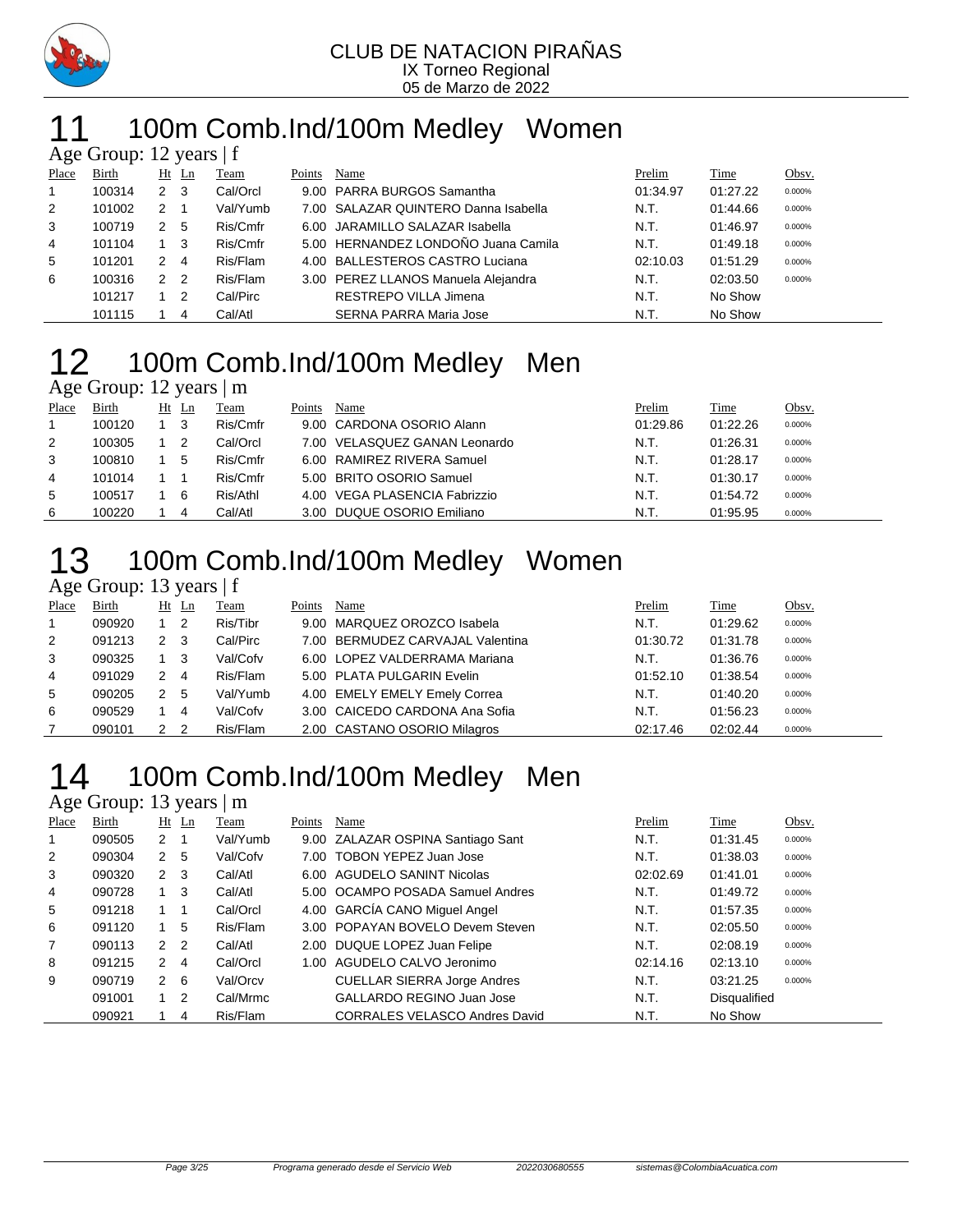

# 100m Comb.Ind/100m Medley Women

|       | Age Group: 14 years $ f $ |     |                            |          |        |                                        |          |             |        |  |  |  |
|-------|---------------------------|-----|----------------------------|----------|--------|----------------------------------------|----------|-------------|--------|--|--|--|
| Place | Birth                     |     | Ht Ln                      | Team     | Points | Name                                   | Prelim   | <u>Time</u> | Obsv.  |  |  |  |
|       | 080904                    | 1 3 |                            | Ris/Cmfr |        | 9.00 CHAMORRO GONZÃ.LEZ Karol Isabella | 01:17.00 | 01:17.69    | 0.000% |  |  |  |
| 2     | 080201                    |     | 5                          | Cal/Pirc |        | 7.00 ARANGO SALAZAR MarÍa Camila       | N.T.     | 01:18.71    | 0.000% |  |  |  |
| 3     | 080104                    |     | $\overline{\phantom{0}}^2$ | Cal/Calm |        | 6.00 SALAZAR RIOS Laura Marcela        | N.T.     | 01:41.84    | 0.000% |  |  |  |
| 4     | 080113                    |     | 4                          | Cal/Orcl |        | 5.00 GIRALDO CASTAÑO Maria Isabel      | 02:09.72 | 01:48.39    | 0.000% |  |  |  |
| 5     | 080731                    |     | -6                         | Val/Orcv | 4.00   | VIDAL ROJAS Mariana                    | N.T.     | 01:56.74    | 0.000% |  |  |  |
|       | 080213                    |     |                            | Ris/Tibr |        | CRUZ CALVO Angela María                | N.T.     | No Show     |        |  |  |  |

### 100m Comb.Ind/100m Medley Men

### Age Group: 14 years | m

| Place | Birth  |                | Ht Ln | Team     | Points | Name                                 | Prelim   | Time                | Obsv.                     |
|-------|--------|----------------|-------|----------|--------|--------------------------------------|----------|---------------------|---------------------------|
|       | 081128 | $1 \quad 1$    |       | Cal/Pirc |        | 9.00 ECHEVERRI MEDINA Juan Jose      | N.T.     | 01:11.23            | 0.000%                    |
| 2     | 080327 | 2 <sub>2</sub> |       | Val/Yumb |        | 7.00 RODRIGUEZ CARVAJAL Joser Fracey | N.T.     | 01:22.66            | 0.000%                    |
| 3     | 080507 | $2 \quad 3$    |       | Ris/Flam |        | 6.00 ROJAS AGUILAR Daniel Esteban    | 01:29.60 | 01:30.16            | 0.000%                    |
| 4     | 081031 |                | 4     | Val/Yumb |        | 5.00 SANTACRUZ MEDINA Neythan Alexis | N.T.     | 01:31.82            | 0.000%                    |
| 5     | 080909 |                | 3     | Cal/Mrmc |        | 4.00 RODRIGUEZ RODRIGUEZ Sebastian   | N.T.     | 01:42.26            | 0.000%                    |
| 6     | 081225 |                | 6     | Cal/Atl  |        | 3.00 QUINTERO QUIROGA Joseph         | N.T.     | 01:42.97            | 0.000%                    |
| 7     | 080512 | 2 1            |       | Ris/Flam |        | 2.00 FRANCO AGUDELO Jean Carlo       | N.T.     | 01:50.95            | 0.000%                    |
| 8     | 081109 | $1\quad 2$     |       | Ris/Flam | 1.00   | LINCE OBANDO Sebastian               | N.T.     | 01:53.28            | 0.000%                    |
| 9     | 080725 | $2 \quad 6$    |       | Ris/Athl |        | <b>ORTIZ GALLEGO Oscar Estiven</b>   | N.T.     | 02:07.84            | 0.000%                    |
| 10    | 081115 |                | 5     | Val/Orcv |        | PENILLA MOSQUERA Alan Gabriel        | N.T.     | 02:21.42            | 0.000%                    |
|       | 080205 | $\mathcal{P}$  | 4     | Ris/Tibr |        | <b>BALLESTEROS PELAEZ Isaac</b>      | N.T.     | <b>Disqualified</b> | cambio estilo en mariposa |
|       | 080511 | 2              | 5     | Cal/Pirc |        | LONDOÑO VILLEGAS Julian Humberto     | N.T.     | <b>Disqualified</b> | cambio estilo en espalda  |

# 17 100m Comb.Ind/100m Medley Women

#### Age Group: 15 years | f

| Place          | <b>Birth</b> |              | $Ht$ Ln | <u>Team</u> | Points | Name                                         | Prelim   | <b>Time</b> | Obsv.  |
|----------------|--------------|--------------|---------|-------------|--------|----------------------------------------------|----------|-------------|--------|
| -1             | 070317       | 2            | 2       | Ris/Tibr    |        | 9.00 REYES ACOSTA Sara                       | N.T.     | 01:20.53    | 0.000% |
| 2              | 071213       |              | 2       | Val/Cofv    |        | 7.00 SUAREZ TREJOS Daniela                   | N.T.     | 01:28.03    | 0.000% |
| 3              | 070802       | 2            |         | Val/Cofv    |        | 6.00 TAPAZCO MEDINA Sara                     | N.T.     | 01:29.18    | 0.000% |
| 4              | 071014       |              | 4       | Val/Cofv    |        | 5.00 VELASQUEZ CERQUERA Lucia De Los Angeles | N.T.     | 01:30.13    | 0.000% |
| 5              | 071124       | 3            | -3      | Cal/Orcl    |        | 4.00 PATINO ROJAS Valentina                  | 01:40.52 | 01:36.76    | 0.000% |
| 6              | 070102       | 2            | 4       | Cal/Mrmc    |        | 3.00 TORRES AGUDELO Mariana                  | N.T.     | 01:38.43    | 0.000% |
| $\overline{7}$ | 070827       | $1 \quad 3$  |         | Cal/Calm    |        | 2.00 MOLINA LONDOÑO Sarita                   | N.T.     | 01:39.56    | 0.000% |
| 8              | 070421       | $\mathbf{2}$ | 5       | Val/Orcv    |        | 1.00 PAREDES SOLANO María Del Mar            | N.T.     | 01:52.37    | 0.000% |
|                |              |              |         |             |        |                                              |          |             |        |

#### Age Group: 16y and over | f

| Place | Birth  |   | $Ht$ Ln | Team     | Points | Name                               | Prelim   | Time         | <u>Obsv.</u>       |
|-------|--------|---|---------|----------|--------|------------------------------------|----------|--------------|--------------------|
|       | 040913 | 3 | -2      | Ris/Cmfr |        | 9.00 MUÑOZ VILLADA Valeria         | N.T.     | 01:13.88     | 0.000%             |
| 2     | 041007 |   | 5       | Ris/Tibr |        | 7.00 GOMEZ CANO María Jose         | N.T.     | 01:31.02     | 0.000%             |
| 3     | 060618 | 3 |         | Val/Cofv |        | 6.00 HERNANDEZ DIAZ MarÍa Salome   | N.T.     | 01:37.22     | 0.000%             |
| 4     | 060130 | 3 | 4       | Ris/Flam |        | 5.00 GONZALES CASTRILLON Salome    | 01:41.47 | 01:41.44     | 0.000%             |
| 5     | 060907 | 3 | -6      | Cal/Mrmc |        | 4.00 PEREZ RIVAS Salome            | N.T.     | 01:49.30     | 0.000%             |
|       | 060929 |   |         | Ris/Tibr |        | <b>BALLESTEROS PELAEZ Isabella</b> | N.T.     | Disqualified | toque 1 mano pecho |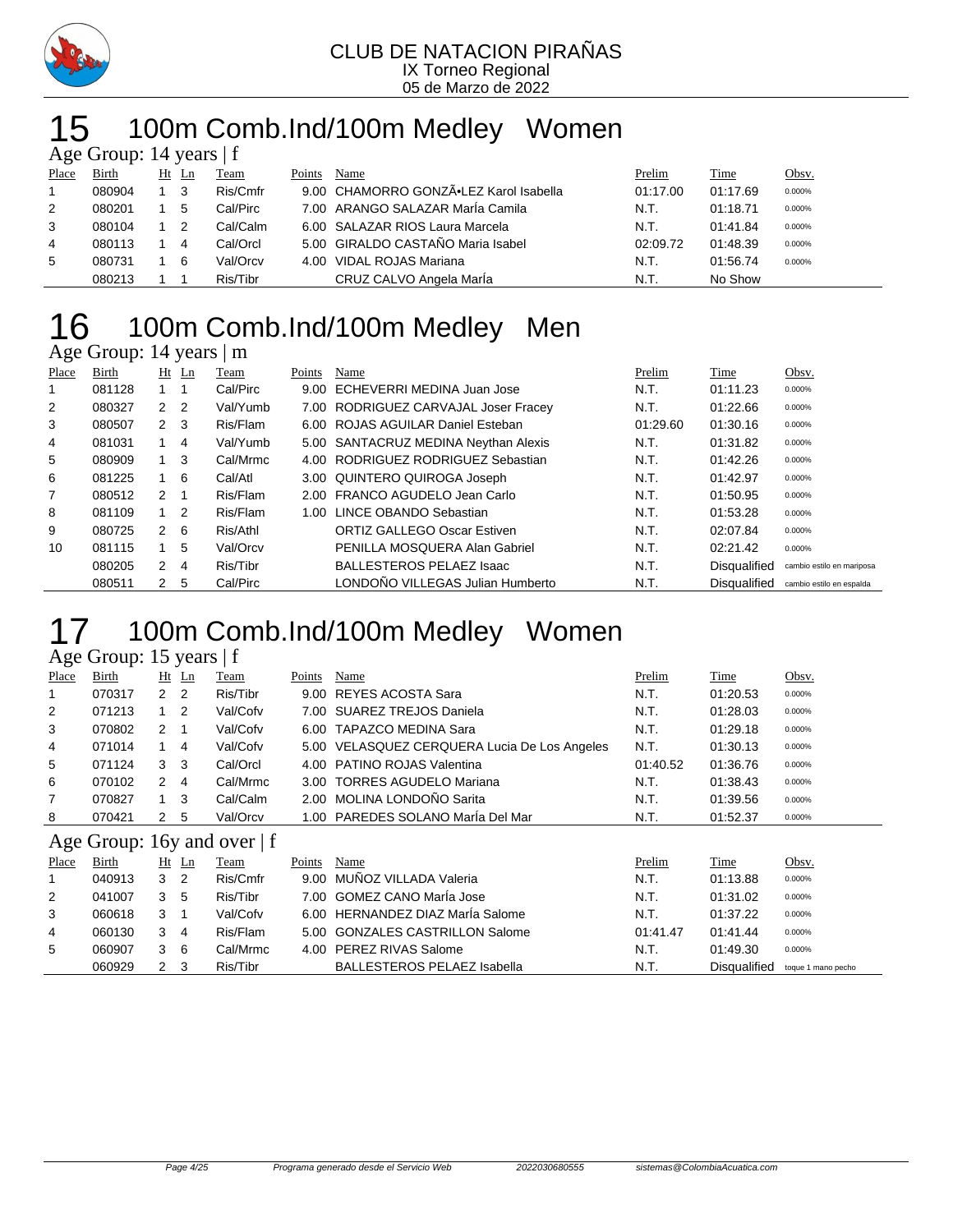

# 18 100m Comb.Ind/100m Medley Men

|       | Age Group: 15 years<br>m |                |                |                              |        |                                     |          |          |        |  |  |  |
|-------|--------------------------|----------------|----------------|------------------------------|--------|-------------------------------------|----------|----------|--------|--|--|--|
| Place | Birth                    |                | $Ht$ Ln        | Team                         | Points | Name                                | Prelim   | Time     | Obsv.  |  |  |  |
|       | 070326                   | $\overline{2}$ |                | Ris/Cmfr                     | 9.00   | QUROZ ZAPATA Samuel David           | N.T.     | 01:14.17 | 0.000% |  |  |  |
| 2     | 071206                   |                | 6              | Val/Cofv                     |        | 7.00 PARDO FRANCO Samuel            | N.T.     | 01:15.08 | 0.000% |  |  |  |
| 3     | 070630                   | 1              | -3             | Val/Cofv                     | 6.00   | <b>TORO GUTIERREZ Yhojan Alexis</b> | N.T.     | 01:20.18 | 0.000% |  |  |  |
| 4     | 070926                   | 5              | $\overline{2}$ | Cal/Atl                      |        | 5.00 NORENA ESCOBAR Juan Miquel     | 01:22.09 | 01:23.37 | 0.000% |  |  |  |
| 5     | 070409                   | $2 \quad 6$    |                | Val/Orcv                     | 4.00   | VILLOTA OJEDA Luis Carlos           | N.T.     | 01:23.49 | 0.000% |  |  |  |
| 6     | 071104                   | 1              |                | Cal/Atl                      |        | 3.00 MURIEL BARRETO Juan Carlos     | N.T.     | 01:26.92 | 0.000% |  |  |  |
| 7     | 070803                   | $\overline{4}$ | -3             | Ris/Flam                     | 2.00   | <b>WILLIAN ANDRES Laurent Bosca</b> | 01:46.22 | 01:29.47 | 0.000% |  |  |  |
| 8     | 070915                   | $\mathbf{1}$   | 4              | Val/Orcv                     | 1.00   | NARANJO LUNA Miquel Angel           | N.T.     | 01:38.51 | 0.000% |  |  |  |
| 9     | 070923                   | $\overline{1}$ | 2              | Val/Orcv                     |        | ESCOBAR CEREZO Jean Paul            | N.T.     | 02:13.31 | 0.000% |  |  |  |
|       | 070313                   | $\overline{2}$ | 5              | Val/Cofv                     |        | <b>GAMBOA BUITRAGO Juan Daniel</b>  | N.T.     | No Show  |        |  |  |  |
|       | 071024                   |                | 5              | Ris/Flam                     |        | RAMIREZ RAMIREZ Martin              | N.T.     | No Show  |        |  |  |  |
|       |                          |                |                | Age Group: 16y and over $ m$ |        |                                     |          |          |        |  |  |  |
| Place | Birth                    |                | $Ht$ Ln        | Team                         | Points | Name                                | Prelim   | Time     | Obsv.  |  |  |  |
|       | 031214                   | 4              | 4              | Ris/Cmfr                     | 9.00   | CASTAÑO LOPEZ Alejandro             | N.T.     | 01:06.59 | 0.000% |  |  |  |
| 2     | 050613                   | 5              | 3              | Cal/Pirc                     | 7.00   | PULGARIN SUAREZ Miguel Angel        | 01:10.87 | 01:08.13 | 0.000% |  |  |  |
|       |                          |                |                |                              |        |                                     |          |          |        |  |  |  |

| $\mathbf{z}$   | 050613 | 5.                   | 3              | Cal/Pirc |      | 7.00 PULGARIN SUAREZ Miquel Angel   | 01:10.87 | 01.08.13 | 0.000% |
|----------------|--------|----------------------|----------------|----------|------|-------------------------------------|----------|----------|--------|
| 3              | 040325 | $\overline{4}$       | $\overline{2}$ | Ris/Cmfr |      | 6.00 CARDENAS OCAMPO Luis Alejandro | N.T.     | 01:09.63 | 0.000% |
| 4              | 060718 | $\mathbf{2}$         | -3             | Val/Yumb |      | 5.00 OLAVE CRUZ Diego Alejandro     | N.T.     | 01:11.46 | 0.000% |
| 5              | 050608 | 3                    | $\overline{2}$ | Cal/Orcl |      | 4.00 HIDALGO RESTREPO Juan Pablo    | N.T.     | 01:14.31 | 0.000% |
| 6              | 050815 | 3                    | -5             | Ris/Cmfr |      | 3.00 CALDERON RAMIREZ Johan Camilo  | N.T.     | 01:14.56 | 0.000% |
| $\overline{7}$ | 050317 | 4                    | $\mathbf{1}$   | Ris/Tibr |      | 2.00 LOPEZ RAMIREZ Juan Jose        | N.T.     | 01:15.63 | 0.000% |
| 8              | 060823 | $\mathbf{2}^{\circ}$ | $\overline{4}$ | Cal/Calm | 1.00 | <b>MIRTH NATERA Brian Aquiles</b>   | N.T.     | 01:15.80 | 0.000% |
| 9              | 050507 | 3                    | $\overline{4}$ | Ris/Tibr |      | PUERTA BERMUDEZ Juan Camilo         | N.T.     | 01:17.10 | 0.000% |
| 10             | 040606 | 5                    | 4              | Cal/Atl  |      | GARCÍA GAVIRIA David Steven         | 01:16.82 | 01:18.77 | 0.000% |
| 11             | 041224 | 5                    | 6              | Ris/Tibr |      | GARCÍA BARRERA Santiago             | 01:29.23 | 01:22.48 | 0.000% |
| 12             | 040426 | 5                    | 5              | Cal/Atl  |      | <b>GIRALDO CORRALES Alejandro</b>   | 01:27.61 | 01:22.74 | 0.000% |
| 13             | 060403 | 3                    | -1             | Val/Orcv |      | DE LA CRUZ PENAFIEL Cristian David  | N.T.     | 01:22.96 | 0.000% |
| 14             | 060321 | 5                    | -1             | Ris/Flam |      | DUQUE JARAMILLO Santiago            | 01:28.50 | 01:23.40 | 0.000% |
| 15             | 060609 | 3                    | 6              | Val/Cofv |      | <b>GOMEZ OROZCO Julian</b>          | N.T.     | 01:25.80 | 0.000% |
| 16             | 060909 | $\mathbf{2}$         | $\overline{2}$ | Cal/Mrmc |      | MARTINEZ RMS Juan Esteban           | N.T.     | 01:28.19 | 0.000% |
| 17             | 050411 | 4                    | 6              | Ris/Tibr |      | ARICAPA VARELA Brandon              | N.T.     | 01:29.70 | 0.000% |
| 18             | 050421 | 3                    | -3             | Val/Orcv |      | <b>GRANJA ANGULO Jose Yeison</b>    | N.T.     | 01:35.57 | 0.000% |
| 19             | 041021 | 4                    | 5              | Cal/Mrmc |      | <b>GOMEZ POSADA Carlos Alberto</b>  | N.T.     | 01:54.10 | 0.000% |

# 25m Pecho/25m Breast Women

|       |            |  | Age Group: $06 - 07$ years $ f $ |             |                              |        |          |           |
|-------|------------|--|----------------------------------|-------------|------------------------------|--------|----------|-----------|
| Place | Birth      |  | Ht Ln Team                       | Points Name |                              | Prelim | Time     | Obsv.     |
|       | 160310 1 3 |  | Ris/Athl                         |             | 9.00 BOTERO CARDONA Gabriela | N.T.   | 00:55.28 | $0.000\%$ |

### 25m Pecho/25m Breast Men

### Age Group:  $06 - 07$  years  $\vert$  m

| Place | Birth  | Ht Ln | Team     | Points | Name                              | Prelim   | Time     | <u>Obsv.</u> |
|-------|--------|-------|----------|--------|-----------------------------------|----------|----------|--------------|
|       | 151004 | - 3   | Ris/Cmfr |        | 9.00 JARAMILLO SALAZAR Sebastian  | 00:38.61 | 00:32.67 | 0.000%       |
| 2     | 150426 |       | Cal/Calm |        | 7.00 CAMARGO GIRALDO Miquel       | N.T.     | 00:34.72 | 0.000%       |
| 3     | 150325 | 4     | Cal/Atl  |        | 6.00 OSPINA OCAMPO Matias         | N.T.     | 00:50.45 | 0.000%       |
| 4     | 161009 |       | Ris/Athl |        | 5.00 RINCON BAQUERO Martin        | N.T.     | 01:10.84 | 0.000%       |
| 5     | 70218  | 6     | Val/Orcv |        | 4.00 CUELLAR SIERRA Juan Fernando | N.T.     | 01:24.14 | 0.000%       |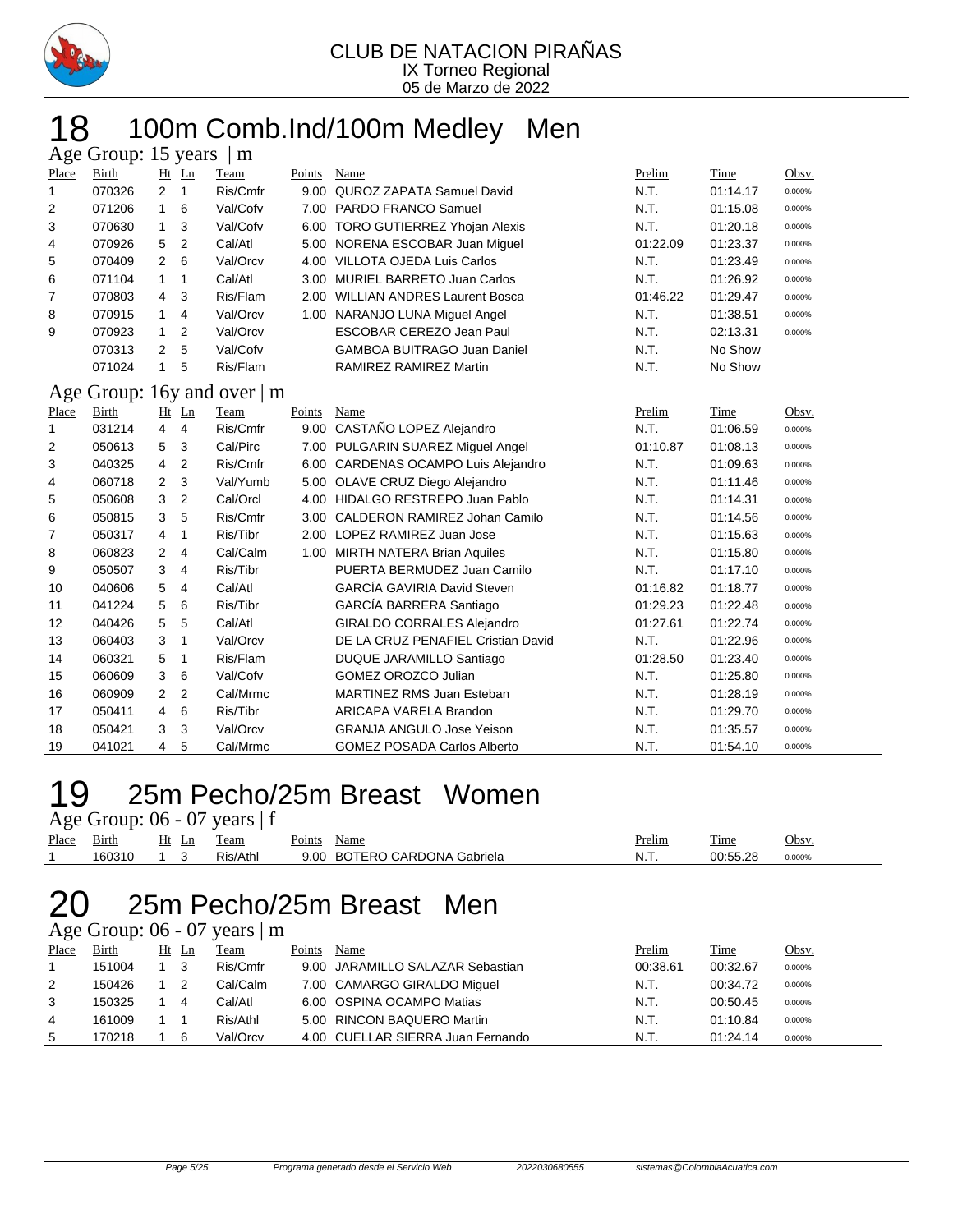

#### 25m Pecho/25m Breast Women  $\overline{0}$  Cross  $\overline{1}$  f

|       | $\Delta$ gu Oroup. Ob yuars $\pm$ |    |    |          |        |                                  |        |          |        |
|-------|-----------------------------------|----|----|----------|--------|----------------------------------|--------|----------|--------|
| Place | Birth                             | Ht | Ln | Team     | Points | Name                             | Prelim | Time     | Obsv.  |
|       | 141118                            |    | 5  | Cal/Atl  |        | 9.00 CANO QUIROMA Sara Valentina | N.T.   | 00:37.10 | 0.000% |
| 2     | 141115                            |    |    | Cal/Atl  |        | 7.00 OCAMPO POSADA Maria Antonia | N.T.   | 00:44.10 | 0.000% |
| 3     | 140708                            |    | 4  | Cal/Calm |        | 6.00 ARISTIZABAL RIOS Luciana    | N.T.   | 00:51.39 | 0.000% |
|       | 140706                            |    |    | Val/Orcv |        | <b>BARRIOS BURGOS Elizabeth</b>  | N.T    | No Show  |        |

### 25m Pecho/25m Breast Men

Age Group: 08 years | m

| Place | <b>Birth</b> | $Ht$ Ln |                | Team     | Points | Name                               | Prelim   | <b>Time</b> | Obsv.  |
|-------|--------------|---------|----------------|----------|--------|------------------------------------|----------|-------------|--------|
|       |              |         |                |          |        |                                    |          |             |        |
|       | 140803       |         | $\overline{2}$ | Cal/Pirc |        | 9.00 MORALES PAJOY Dylan Alejandro | N.T.     | 00:31.13    | 0.000% |
| 2     | 140114       | - 3     |                | Cal/Calm |        | 7.00 OCAMPO OSPINA Martin          | 00:34.83 | 00:32.56    | 0.000% |
| 3     | 140422       |         | -4             | Ris/Cmfr |        | 6.00 JUAN PABLO GaÑan Pinzon       | N.T.     | 00:42.22    | 0.000% |
| 4     | 140926       |         | 6              | Cal/Atl  |        | 5.00 CARDONA VALENCIA Emilio       | N.T.     | 00:44.87    | 0.000% |
| 5     | 140906       |         | 5              | Cal/Atl  |        | 4.00 GUARIN AGUIRRE Anthony        | N.T.     | 00:48.72    | 0.000% |
| 6     | 140906       |         |                | Cal/Atl  |        | 3.00 GUARIN AGUIRRE Marcelo        | N.T.     | 00:51.78    | 0.000% |

# 25m Pecho/25m Breast Women

| Age Group: 09 years   f |  |  |
|-------------------------|--|--|
|-------------------------|--|--|

| Place | <b>Birth</b> | $Ht$ Ln | Team     | Points | Name                                | Prelim   | <b>Time</b> | Obsv.  |
|-------|--------------|---------|----------|--------|-------------------------------------|----------|-------------|--------|
|       | 130107       |         | Cal/Calm |        | 9.00 GARCIA RAMIREZ Maria Paz       | N.T.     | 00:28.43    | 0.000% |
| 2     | 130708       | 4       | Cal/Atl  |        | 7.00 ROJAS MARTINEZ Alison          | 00:43.75 | 00:35.96    | 0.000% |
| 3     | 131225       | 5       | Ris/Come |        | 6.00 SALAZAR CARDONA Fatima         | 00:47.12 | 00:39.33    | 0.000% |
| 4     | 130603       |         | Cal/Atl  |        | 5.00 QUINTERO QUIROGA Amy           | 00:46.21 | 00:47.87    | 0.000% |
| 5     | 130531       |         | Cal/Atl  |        | 4.00 MARTINEZ MORALES Maria Antonia | 00:43.74 | 00:48.10    | 0.000% |

## 25m Pecho/25m Breast Men

|            | Age Group: 09 years   m |  |
|------------|-------------------------|--|
| ו התוכנת ה |                         |  |

| Place | Birth  |   | $Ht$ Ln        | Team     | Points | Name                             | Prelim   | Time     | Obsv.  |
|-------|--------|---|----------------|----------|--------|----------------------------------|----------|----------|--------|
|       | 130108 | 2 | 4              | Cal/Orcl |        | 9.00 VILLAQUIRA ANACONA Felipe   | 00:27.07 | 00:26.59 | 0.000% |
| 2     | 130423 | 2 | - 3            | Ris/Athl |        | 7.00 JARAMILLO LOPEZ Martin      | 00:26.70 | 00:27.38 | 0.000% |
| 3     | 130206 |   | -3             | Ris/Athl |        | 6.00 URIBE BURITICA Esteban      | N.T.     | 00:28.39 | 0.000% |
| 4     | 130627 | 2 | $\overline{2}$ | Ris/Flam |        | 5.00 PLAZAS SILVA Andres Camilo  | 00:34.66 | 00:33.28 | 0.000% |
| 5     | 131110 | 2 | -5             | Cal/Calm |        | 4.00 RODAS ZULUAGA Martin        | 00:42.41 | 00:37.42 | 0.000% |
| 6     | 130605 |   | -2             | Ris/Flam |        | 3.00 ORTIZ ECHEVERRY Juan Manuel | N.T.     | 00:37.60 | 0.000% |
|       | 131224 | 2 |                | Val/Orcv |        | 2.00 MUÑOZ ZUÑIGA Miguel Angel   | 00:46.14 | 00:39.01 | 0.000% |
| 8     | 130303 |   | 4              | Cal/Atl  |        | 1.00 MARTINEZ FERIA Nicolas      | N.T.     | 00:59.70 | 0.000% |

## 50m Pecho/50m Breast Women

### Age Group: 10 years | f

| Place        | Birth  |                | $Ht$ Ln | l`eam    | Points | Name                                | Prelim | Time     | Obsv.   |
|--------------|--------|----------------|---------|----------|--------|-------------------------------------|--------|----------|---------|
| $\mathbf{1}$ | 120713 | 2 <sub>2</sub> |         | Ris/Cmfr |        | 9.00 MUNOZ VILLADA Isabella         | N.T.   | 00:56.57 | 56.903% |
| 2            | 120124 | $\mathcal{P}$  | 3       | Ris/Cmfr |        | 7.00 PEÑA PORRAS Sinai Alejandra    | N.T.   | 01:01.03 | 52.745% |
| 3            | 120918 |                | 3       | Ris/Athl |        | 6.00 OSPINA CORDOBA Salome          | N.T.   | 01:01.22 | 52.581% |
| 4            | 120312 | 2              | 4       | Cal/Mrmc |        | 5.00 OCAMPO CARDENAS Mariana        | N.T.   | 01:05.37 | 49.243% |
| 5            | 121216 |                | 4       | Ris/Flam |        | 4.00 CAMPUSANO CARDENAS Laura Marla | N.T.   | 01:06.31 | 48.545% |
| 6            | 120719 | 2              | 5       | Val/Orcv |        | 3.00 PAREDES SOLANO Sari Mariana    | N.T.   | 01:17.58 | 41.493% |
|              | 121217 |                |         | Ris/Flam |        | 2.00 GARCÍA MARIN Sofia             | N.T.   | 01:26.34 | 37.283% |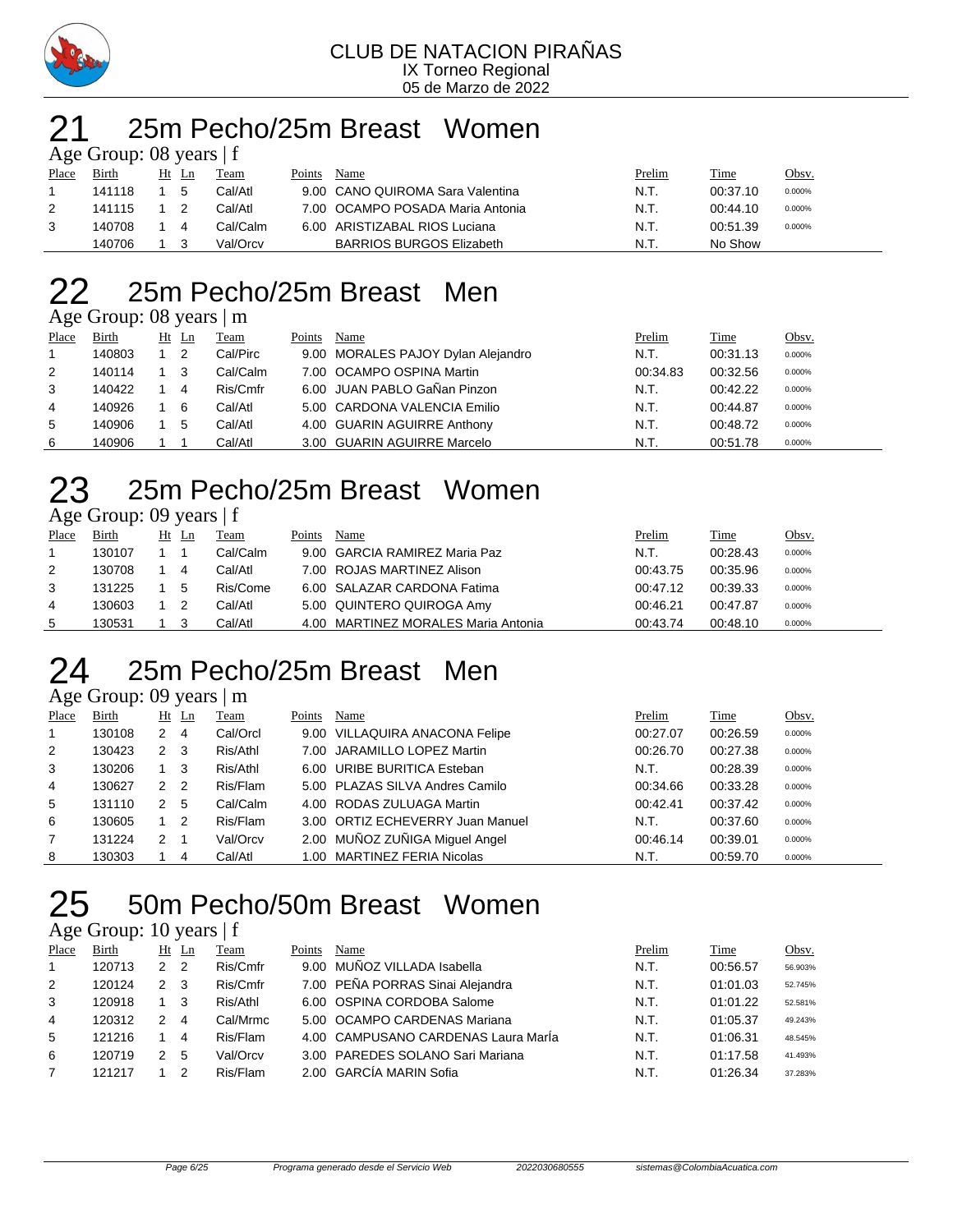

Continuing... Event: 26 50m Pecho/50m Breast Age Group: 10 YEARS | M

# 50m Pecho/50m Breast Men

### Age Group: 10 years | m

| Place | Birth  |                | $Ht$ Ln | Team     | Points | Name                              | Prelim | <b>Time</b> | Obsv.   |
|-------|--------|----------------|---------|----------|--------|-----------------------------------|--------|-------------|---------|
| 1     | 121014 | 2              |         | Cal/Orcl |        | 9.00 CASTAÑO SOLARTE Rafael       | N.T.   | 01:06.12    | 41.319% |
| 2     | 120704 | 2              | 4       | Cal/Mrmc |        | 7.00 SALGADO VINASCO Felipe       | N.T.   | 01:07.04    | 40.752% |
| 3     | 121112 |                | 3       | Ris/Athl |        | 6.00 AGUIRRE ARANGO Sebastian     | N.T.   | 01:18.03    | 35.012% |
| 4     | 121114 |                | 4       | Cal/Atl  |        | 5.00 AGUDELO SANINT Thomas        | N.T.   | 01:18.41    | 34.842% |
| 5     | 121228 |                | 2       | Cal/Mrmc |        | 4.00 MIGUEL ANGEL Gallardo Regino | N.T.   | 01:18.69    | 34.719% |
| 6     | 120928 | 2              | 5       | Ris/Flam |        | 3.00 SALDARRIAGA MORALES Santiago | N.T.   | 01:23.14    | 32.860% |
| 7     | 120920 | $\overline{2}$ | -2      | Ris/Flam |        | 2.00 BEDOYA HINCAPIE Samuel       | N.T.   | 01:47.50    | 25.414% |
| 8     | 120202 | 2              | 3       | Ris/Flam |        | 1.00 GOMEZ OSORIO Tomas           | N.T.   | 02:02.17    | 22.362% |

### 50m Pecho/50m Breast Women  $\overline{A}$ ge Group: 11 years | f

| ີ            |        |               |                |          |        |                                 |          |          |         |
|--------------|--------|---------------|----------------|----------|--------|---------------------------------|----------|----------|---------|
| Place        | Birth  | Ht            | Ln             | Team     | Points | Name                            | Prelim   | Time     | Obsv.   |
| $\mathbf{1}$ | 110203 | 2             | 4              | Cal/Orcl |        | 9.00 SIERRA GONZALEZ Luciana    | 00:54.38 | 00:50.15 | 64.187% |
| 2            | 110618 |               | 2              | Ris/Cmfr |        | 7.00 RAMIREZ GIRALDO Isabela    | N.T.     | 00:50.28 | 64.021% |
| 3            | 110731 | 2             | 3              | Cal/Orcl |        | 6.00 QUINTERO QUINTERO Manuela  | 00:53.27 | 00:50.49 | 63.755% |
| 4            | 110527 | $\mathcal{P}$ | $\overline{2}$ | Ris/Come |        | 5.00 ZULUAGA ARANZAZU Alejandra | 01:01.00 | 00:57.31 | 56.168% |
| 5            | 110114 | 2             | -5             | Ris/Athl |        | 4.00 ECHEVERRY CASTAÑO Isabela  | 01:01.76 | 01:00.51 | 53.198% |
| 6            | 110122 |               | 3              | Cal/Mrmc |        | 3.00 CEPEDA CADENA Salome       | 01:05.09 | 01:06.85 | 48.153% |
|              | 111212 |               | 4              | Cal/Atl  |        | 2.00 CARDONA OCAMPO Alison      | 01:26.03 | 01:19.10 | 40.695% |

### 50m Pecho/50m Breast Men

Age Group: 11 years | m

| Place | Birth  |                | $Ht$ Ln | Team     | Points | Name                                 | Prelim   | Time         | Obsv.                           |
|-------|--------|----------------|---------|----------|--------|--------------------------------------|----------|--------------|---------------------------------|
|       | 110929 | 3              | 3       | Ris/Flam | 9.00   | NIETO QUINTERO Juan Jose             | 00:52.78 | 00:49.80     | 54.859%                         |
| 2     | 110122 | 3              | 4       | Val/Cofv |        | 7.00 MOLINA PULGARIN Jose Miquel     | 00:53.32 | 00:51.70     | 52.843%                         |
| 3     | 111014 | 3              | 2       | Ris/Flam |        | 6.00 ZAMBRANO CARDONA Benjamin       | 00:56.25 | 00:52.19     | 52.347%                         |
| 4     | 110617 | 3              | -5      | Tol/Tbt  |        | 5.00 MENDOZA RAMIREZ Juan Sebastian  | 01:04.25 | 00:57.94     | 47.152%                         |
| 5     | 111115 | 3              | 6       | Ris/Athl |        | 4.00 TABARES LOTERO Daniel Alejandro | 01:08.84 | 00:58.75     | 46.502%                         |
| 6     | 110927 | $2 \quad 3$    |         | Ris/Flam |        | 3.00 MUÑOZ MARIN Lucas               | 01:09.38 | 00:59.85     | 45.647%                         |
| 7     | 110828 |                | 2       | Ris/Flam |        | 2.00 OCAMPO RODRIGUEZ Juan David     | N.T.     | 01:00.00     | 45.533%                         |
| 8     | 110317 | $\overline{1}$ | 3       | Val/Yumb |        | 1.00 CAICEDO CUERO Eric Eric         | N.T.     | 01:02.35     | 43.817%                         |
| 9     | 110305 | $2 \quad 1$    |         | Cal/Orcl |        | VILLOTA VELASCO Samuel Alejandro     | N.T.     | 01:05.96     | 41.419%                         |
| 10    | 111111 | 2 <sub>2</sub> |         | Ris/Athl |        | PAREJA HERRERA Thomas                | 01:35.50 | 01:06.90     | 40.837%                         |
| 11    | 110527 |                | 4       | Ris/Come |        | GONZALEZ GOMEZ Jeronimo              | N.T.     | 01:12.19     | 37.845%                         |
| 12    | 110117 | $\mathbf{2}$   | -5      | Ris/Athl |        | SOLORZANO GUZMAN Andy                | N.T.     | 01:16.96     | 35.499%                         |
|       | 110531 | $\mathbf{2}$   | 4       | Cal/Atl  |        | ROJAS MARTÍNEZ Jhon Alejandro        | 01:11.40 | Disqualified | cambio estilo - patada de libre |
|       | 110726 | 3              |         | Cal/Calm |        | GALVIS NOREÑA Jeronimo               | 01:07.53 | No Show      |                                 |

### 50m Pecho/50m Breast Women

### Age Group: 12 years | f

| Place          | Birth  | Ht Ln |   | l`eam    | Points | Name                                 | Prelim   | Time     | Obsv.   |
|----------------|--------|-------|---|----------|--------|--------------------------------------|----------|----------|---------|
|                | 100314 | 23    |   | Cal/Orcl |        | 9.00 PARRA BURGOS Samantha           | 00:48.13 | 00:44.68 | 72.046% |
| 2              | 101201 |       | 5 | Ris/Flam |        | 7.00 BALLESTEROS CASTRO Luciana      | 00:52.50 | 00:49.52 | 65.004% |
| 3              | 100719 |       | 4 | Ris/Cmfr |        | 6.00 JARAMILLO SALAZAR Isabella      | 00:50.41 | 00:49.75 | 64.704% |
| $\overline{4}$ | 101002 |       |   | Val/Yumb |        | 5.00 SALAZAR QUINTERO Danna Isabella | 00:54.45 | 00:52.72 | 61.058% |
| 5              | 101104 |       |   | Ris/Cmfr |        | 4.00 HERNANDEZ LONDOÑO Juana Camila  | 01:03.10 | 00:56.34 | 57.135% |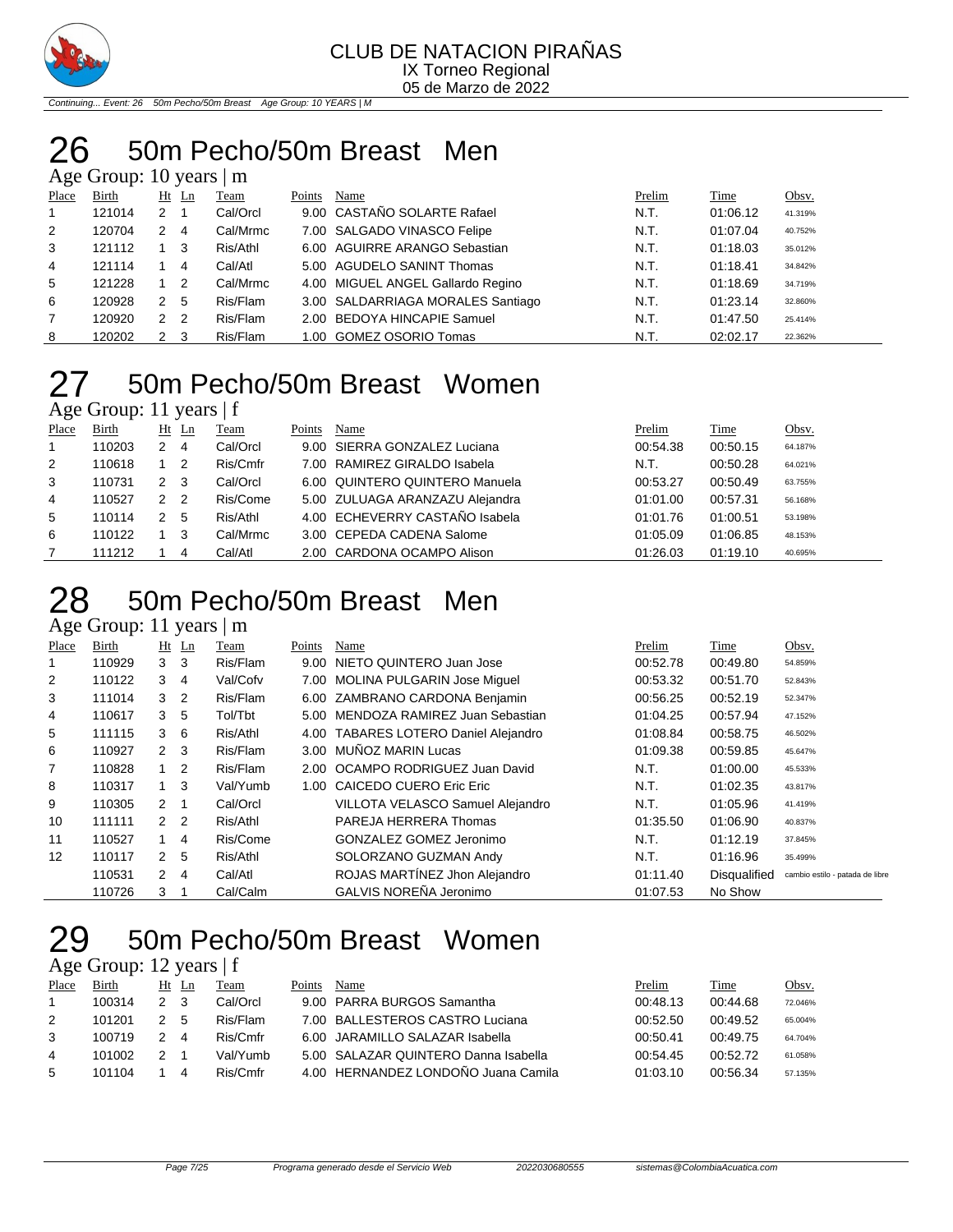

### CLUB DE NATACION PIRAÑAS

IX Torneo Regional 05 de Marzo de 2022

| Continuing Event: 29 50m Pecho/50m Breast Age Group: 12 YEARS   F |            |  |  |          |                                     |          |          |         |  |  |
|-------------------------------------------------------------------|------------|--|--|----------|-------------------------------------|----------|----------|---------|--|--|
|                                                                   | 100316 1 3 |  |  | Ris/Flam | 4.00 PEREZ LLANOS Manuela Alejandra | 00:54.88 | 00:56.34 | 57.135% |  |  |
|                                                                   | 101217 2 2 |  |  | Cal/Pirc | RESTREPO VILLA Jimena               | 00:51.45 | No Show  |         |  |  |
|                                                                   | 101115 1 2 |  |  | Cal/Atl  | SERNA PARRA Maria Jose              | 01:04.88 | No Show  |         |  |  |

# 50m Pecho/50m Breast Men

Age Group: 12 years | m

| Place | <b>Birth</b> | Ht Ln | Team     | Points | Name                          | Prelim   | Time     | Obsv.   |
|-------|--------------|-------|----------|--------|-------------------------------|----------|----------|---------|
|       | 100120       | 4     | Ris/Cmfr |        | 9.00 CARDONA OSORIO Alann     | 00:47.19 | 00:44.51 | 61.379% |
| 2     | 101014       |       | Ris/Cmfr |        | 7.00 BRITO OSORIO Samuel      | 00:46.85 | 00:44.65 | 61.187% |
| 3     | 100810       | 5     | Ris/Cmfr |        | 6.00 RAMIREZ RIVERA Samuel    | 00:53.67 | 00:47.41 | 57.625% |
| 4     | 100305       |       | Cal/Orcl |        | 5.00 VELASQUEZ GANAN Leonardo | 00:48.88 | 00:49.28 | 55.438% |
| 5     | 100517       | 6     | Ris/Athl |        | 4.00 VEGA PLASENCIA Fabrizzio | N.T.     | 01:02.25 | 43.888% |
| 6     | 100220       |       | Cal/Atl  |        | 3.00 DUQUE OSORIO Emiliano    | N.T.     | 01:10.00 | 39.029% |

# 50m Pecho/50m Breast Women

Age Group: 13 years | f

| Place | Birth  | $Ht$ Ln | Team     | Points | Name                             | Prelim   | Time     | Obsv.   |
|-------|--------|---------|----------|--------|----------------------------------|----------|----------|---------|
|       | 091213 | -3      | Cal/Pirc |        | 9.00 BERMUDEZ CARVAJAL Valentina | 00:46.68 | 00:47.48 | 67.797% |
| 2     | 090920 | 4       | Ris/Tibr |        | 7.00 MARQUEZ OROZCO Isabela      | 00:47.98 | 00:48.02 | 67.035% |
| 3     | 090325 | -2      | Val/Cofv |        | 6.00 LOPEZ VALDERRAMA Mariana    | 00:50.41 | 00:48.41 | 66.495% |
| 4     | 091029 | 5       | Ris/Flam |        | 5.00 PLATA PULGARIN Evelin       | 00:55.99 | 00:52.67 | 61.116% |
| 5     | 090529 | 6       | Val/Cofv |        | 4.00 CAICEDO CARDONA Ana Sofia   | N.T.     | 00:57.98 | 55.519% |
| 6     | 090101 |         | Ris/Flam |        | 3.00 CASTANO OSORIO Milagros     | 01:02.13 | 01:05.92 | 48.832% |

# 50m Pecho/50m Breast Men

Age Group: 13 years | m

| Place          | Birth  |                | $Ht$ Ln | Team     | Points | Name                                 | Prelim   | Time     | Obsv.   |
|----------------|--------|----------------|---------|----------|--------|--------------------------------------|----------|----------|---------|
|                | 090505 | $2 \quad 3$    |         | Val/Yumb |        | 9.00 ZALAZAR OSPINA Santiago Sant    | 00:33.00 | 00:44.27 | 61.712% |
| 2              | 090304 |                | 3       | Val/Cofv | 7.00   | <b>TOBON YEPEZ Juan Jose</b>         | N.T.     | 00:48.25 | 56.622% |
| 3              | 090728 | $1\quad 2$     |         | Cal/Atl  |        | 6.00 OCAMPO POSADA Samuel Andres     | N.T.     | 00:50.10 | 54.531% |
| 4              | 090320 | 2              | -4      | Cal/Atl  |        | 5.00 AGUDELO SANINT Nicolas          | 00:55.38 | 00:50.98 | 53.590% |
| 5              | 091001 |                | 5       | Cal/Mrmc |        | 4.00 GALLARDO REGINO Juan Jose       | N.T.     | 00:56.69 | 48.192% |
| 6              | 091120 | 1 1            |         | Ris/Flam |        | 3.00 POPAYAN BOVELO Devem Steven     | N.T.     | 00:56.98 | 47.947% |
| $\overline{7}$ | 091215 | 2 <sub>2</sub> |         | Cal/Orcl |        | 2.00 AGUDELO CALVO Jeronimo          | 01:01.29 | 01:01.71 | 44.272% |
| 8              | 091218 | 2 <sub>1</sub> |         | Cal/Orcl |        | 1.00 GARCÍA CANO Miguel Angel        | 01:10.00 | 01:08.11 | 40.112% |
| 9              | 090113 | $2 \quad 6$    |         | Cal/Atl  |        | DUQUE LOPEZ Juan Felipe              | 01:15.37 | 01:08.49 | 39.889% |
| 10             | 090719 |                | 4       | Val/Orcv |        | <b>CUELLAR SIERRA Jorge Andres</b>   | N.T.     | 01:46.02 | 25.769% |
|                | 090921 | 2              | 5       | Ris/Flam |        | <b>CORRALES VELASCO Andres David</b> | 01:02.69 | No Show  |         |

## 50m Pecho/50m Breast Women

### Age Group: 14 years | f

| Place | Birth  |                | Ht Ln | Team     | Points | Name                                   | Prelim   | Time     | Obsv.   |
|-------|--------|----------------|-------|----------|--------|----------------------------------------|----------|----------|---------|
|       | 080904 | 2 <sub>3</sub> |       | Ris/Cmfr |        | 9.00 CHAMORRO GONZÃ.LEZ Karol Isabella | 00:40.22 | 00:40.12 | 80.234% |
| 2     | 080201 |                | -3    | Cal/Pirc |        | 7.00 ARANGO SALAZAR MarÍa Camila       | N.T.     | 00:41.64 | 77.305% |
| 3     | 080731 | 2              | -4    | Val/Orcv |        | 6.00 VIDAL ROJAS Mariana               | 00:53.43 | 00:52.07 | 61.821% |
| 4     | 080104 | 2              | - 2   | Cal/Calm |        | 5.00 SALAZAR RIOS Laura Marcela        | 00:53.62 | 00:54.25 | 59.336% |
| 5     | 080113 |                | 5     | Cal/Orcl |        | 4.00 GIRALDO CASTAÑO Maria Isabel      | 01:00.32 | 00:55.40 | 58.105% |
| 6     | 080222 |                | -2    | Cal/Orcl |        | 3.00 GIRALDO VALENCIA Liseth Dahiana   | N.T.     | 01:30.53 | 35.557% |
|       | 080213 |                | 4     | Ris/Tibr |        | CRUZ CALVO Angela MarÍa                | N.T.     | No Show  |         |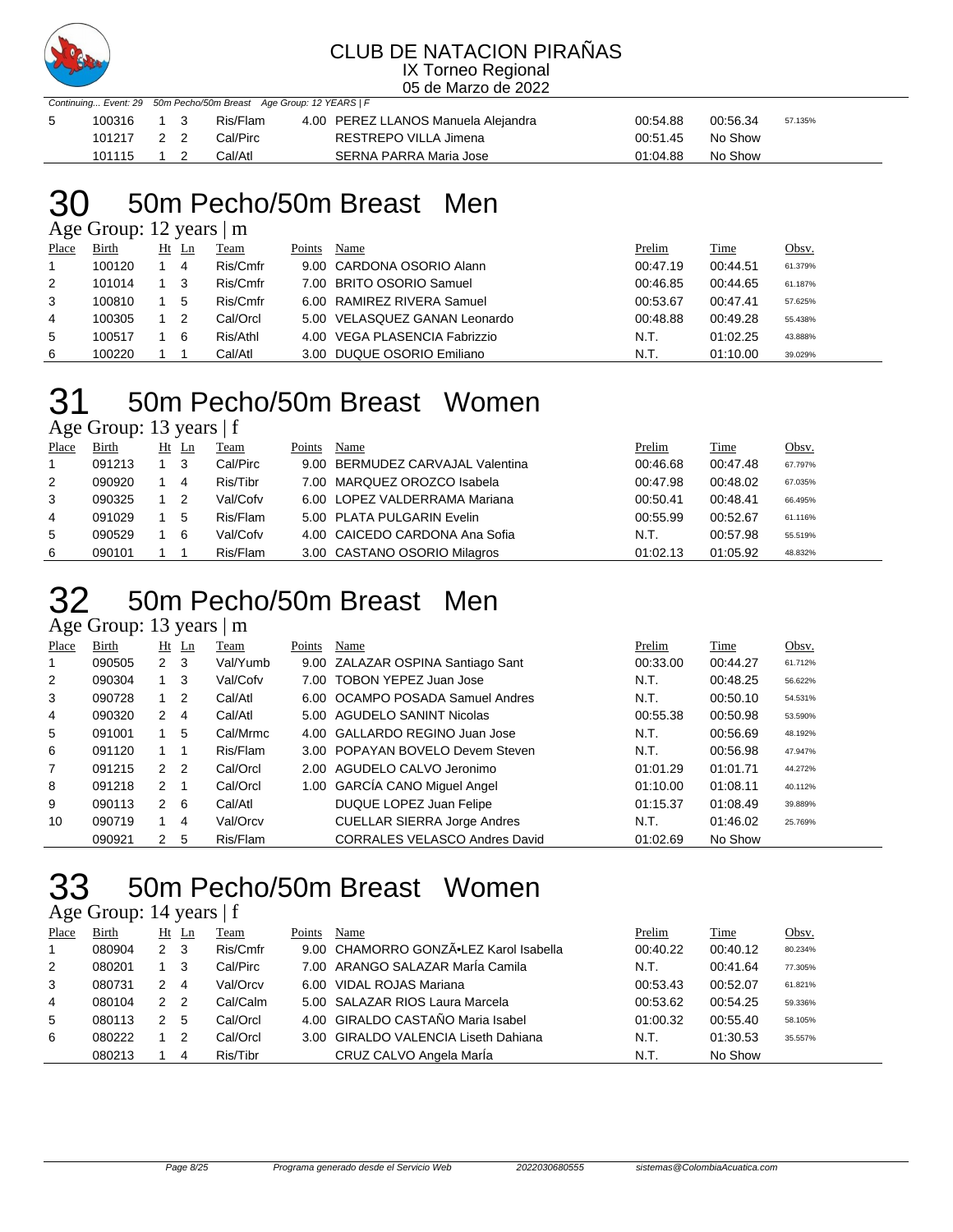

#### 50m Pecho/50m Breast Men  $\mathbf{B}$  14  $\mathbf{y}$

|                | $\Delta g$ c Oroup. $1 + y$ cars $\Delta f$ III |                |    |          |        |                                       |          |          |         |  |  |  |
|----------------|-------------------------------------------------|----------------|----|----------|--------|---------------------------------------|----------|----------|---------|--|--|--|
| Place          | Birth                                           | $Ht$ Ln        |    | Team     | Points | Name                                  | Prelim   | Time     | Obsv.   |  |  |  |
|                | 081128                                          |                |    | Cal/Pirc | 9.00   | ECHEVERRI MEDINA Juan Jose            | N.T.     | 00:34.11 | 80.094% |  |  |  |
| $\overline{2}$ | 080327                                          | $2 \quad 6$    |    | Val/Yumb |        | 7.00 RODRIGUEZ CARVAJAL Joser Fracey  | N.T.     | 00:41.80 | 65.359% |  |  |  |
| 3              | 080511                                          | $2 \quad 3$    |    | Cal/Pirc |        | 6.00 LONDOÑO VILLEGAS Julian Humberto | 00:47.52 | 00:43.22 | 63.211% |  |  |  |
| 4              | 080831                                          |                | 4  | Cal/Pirc |        | 5.00 RIVERA GIRALDO Emanuel           | N.T.     | 00:43.55 | 62.732% |  |  |  |
| 5              | 080507                                          | $\overline{2}$ | 4  | Ris/Flam |        | 4.00 ROJAS AGUILAR Daniel Esteban     | 00:48.65 | 00:48.38 | 56.470% |  |  |  |
| 6              | 080909                                          | $1\quad 2$     |    | Cal/Mrmc |        | 3.00 RODRIGUEZ RODRIGUEZ Sebastian    | N.T.     | 00:48.81 | 55.972% |  |  |  |
| 7              | 080205                                          | $\mathcal{P}$  |    | Ris/Tibr |        | 2.00 BALLESTEROS PELAEZ Isaac         | N.T.     | 00:50.06 | 54.575% |  |  |  |
| 8              | 080512                                          |                | -3 | Ris/Flam |        | 1.00 FRANCO AGUDELO Jean Carlo        | N.T.     | 00:54.72 | 49.927% |  |  |  |
| 9              | 081225                                          | $1\quad 6$     |    | Cal/Atl  |        | QUINTERO QUIROGA Joseph               | N.T.     | 00:55.15 | 49.538% |  |  |  |
| 10             | 081109                                          |                | 5  | Ris/Flam |        | LINCE OBANDO Sebastian                | N.T.     | 00:57.85 | 47.226% |  |  |  |
| 11             | 080725                                          | $\mathcal{P}$  | 5  | Ris/Athl |        | <b>ORTIZ GALLEGO Oscar Estiven</b>    | 01:30.03 | 01:09.37 | 39.383% |  |  |  |
| 12             | 081115                                          | $\mathbf{2}$   | -2 | Val/Orcv |        | PENILLA MOSQUERA Alan Gabriel         | 01:28.47 | 01:15.81 | 36.037% |  |  |  |

## 50m Pecho/50m Breast Women

Age Group: 15 years | f

| Place          | Birth  |               | $Ht$ Ln | Team                            | Points | Name                                         | Prelim   | <b>Time</b> | Obsv.   |
|----------------|--------|---------------|---------|---------------------------------|--------|----------------------------------------------|----------|-------------|---------|
| $\overline{1}$ | 070317 | 3             | 4       | Ris/Tibr                        |        | 9.00 REYES ACOSTA Sara                       | 00:43.49 | 00:40.33    | 79.817% |
| 2              | 071213 | 2             | 4       | Val/Cofv                        |        | 7.00 SUAREZ TREJOS Daniela                   | 00:48.87 | 00:45.63    | 70.546% |
| 3              | 070802 | 3             | -2      | Val/Cofv                        |        | 6.00 TAPAZCO MEDINA Sara                     | 00:47.64 | 00:46.66    | 68.988% |
| 4              | 071014 |               | 2       | Val/Cofv                        |        | 5.00 VELASQUEZ CERQUERA Lucia De Los Angeles | N.T.     | 00:47.10    | 68.344% |
| 5              | 070827 | 2             | -5      | Cal/Calm                        |        | 4.00 MOLINA LONDOÑO Sarita                   | 00:53.48 | 00:50.45    | 63.806% |
| 6              | 071124 | 2             | -3      | Cal/Orcl                        |        | 3.00 PATINO ROJAS Valentina                  | 00:48.65 | 00:50.50    | 63.743% |
| $\overline{7}$ | 070102 | $\mathcal{P}$ | -2      | Cal/Mrmc                        |        | 2.00 TORRES AGUDELO Mariana                  | 00:53.13 | 00:51.00    | 63.118% |
| 8              | 070421 | 2             |         | Val/Orcv                        |        | 1.00 PAREDES SOLANO MarÍa Del Mar            | 01:01.65 | 00:59.21    | 54.366% |
|                |        |               |         | Age Group: $16v$ and over $ f $ |        |                                              |          |             |         |

#### Age Group: 16y and over | f

| Place | Birth  |   | Ht Ln | Team     | Points | Name                             | Prelim   | Time     | Obsv.   |
|-------|--------|---|-------|----------|--------|----------------------------------|----------|----------|---------|
|       | 040913 | 3 | 3     | Ris/Cmfr |        | 9.00 MUÑOZ VILLADA Valeria       | 00:39.92 | 00:39.20 | 82.117% |
| 2     | 060618 |   |       | Val/Cofv |        | 7.00 HERNANDEZ DIAZ MarÍa Salome | 00:47.99 | 00:46.48 | 69.256% |
| 3     | 060130 |   | 5     | Ris/Flam |        | 6.00 GONZALES CASTRILLON Salome  | 00:47.81 | 00:48.89 | 65.842% |
| 4     | 041007 |   | -6    | Ris/Tibr |        | 5.00 GOMEZ CANO María Jose       | 00:48.64 | 00:49.15 | 65.493% |
| 5     | 060907 |   | 3     | Cal/Mrmc |        | 4.00 PEREZ RIVAS Salome          | N.T.     | 00:51.63 | 62.347% |
| 6     | 060929 |   | 4     | Ris/Tibr |        | 3.00 BALLESTEROS PELAEZ Isabella | N.T.     | 00:59.77 | 53.856% |

## 50m Pecho/50m Breast Men

Age Group: 15 years | m

| Place | Birth  | $Ht$ Ln        |                | Team     | Points | Name                               | Prelim   | Time     | Obsv.   |
|-------|--------|----------------|----------------|----------|--------|------------------------------------|----------|----------|---------|
|       | 071206 | $4\quad 2$     |                | Val/Cofv |        | 9.00 PARDO FRANCO Samuel           | 00:41.93 | 00:38.78 | 70.449% |
| 2     | 070326 | 3 1            |                | Ris/Cmfr |        | 7.00 QUROZ ZAPATA Samuel David     | 00:45.81 | 00:40.56 | 67.357% |
| 3     | 070630 | $1\quad 2$     |                | Val/Cofv |        | 6.00 TORO GUTIERREZ Yhojan Alexis  | N.T.     | 00:42.25 | 64.663% |
| 4     | 070409 | $4 \quad 1$    |                | Val/Orcv |        | 5.00 VILLOTA OJEDA Luis Carlos     | 00:42.27 | 00:43.11 | 63.373% |
| 5     | 071104 | $1\quad 6$     |                | Cal/Atl  |        | 4.00 MURIEL BARRETO Juan Carlos    | N.T.     | 00:44.07 | 61.992% |
| 6     | 070803 | $2 \quad 4$    |                | Ris/Flam |        | 3.00 WILLIAN ANDRES Laurent Bosca  | 00:50.90 | 00:44.52 | 61.366% |
| 7     | 070926 | 3              | $\overline{4}$ | Cal/Atl  |        | 2.00 NORENA ESCOBAR Juan Miquel    | 00:43.04 | 00:45.82 | 59.625% |
| 8     | 070915 | 2 <sub>2</sub> |                | Val/Orcv | 1.00   | NARANJO LUNA Miquel Angel          | 00:56.84 | 00:53.81 | 50.771% |
| 9     | 070923 |                | 5              | Val/Orcv |        | ESCOBAR CEREZO Jean Paul           | N.T.     | 01:07.18 | 40.667% |
|       | 070313 |                | 4              | Val/Cofv |        | <b>GAMBOA BUITRAGO Juan Daniel</b> | N.T.     | No Show  |         |
|       | 071024 |                |                | Ris/Flam |        | RAMIREZ RAMIREZ Martin             | N.T.     | No Show  |         |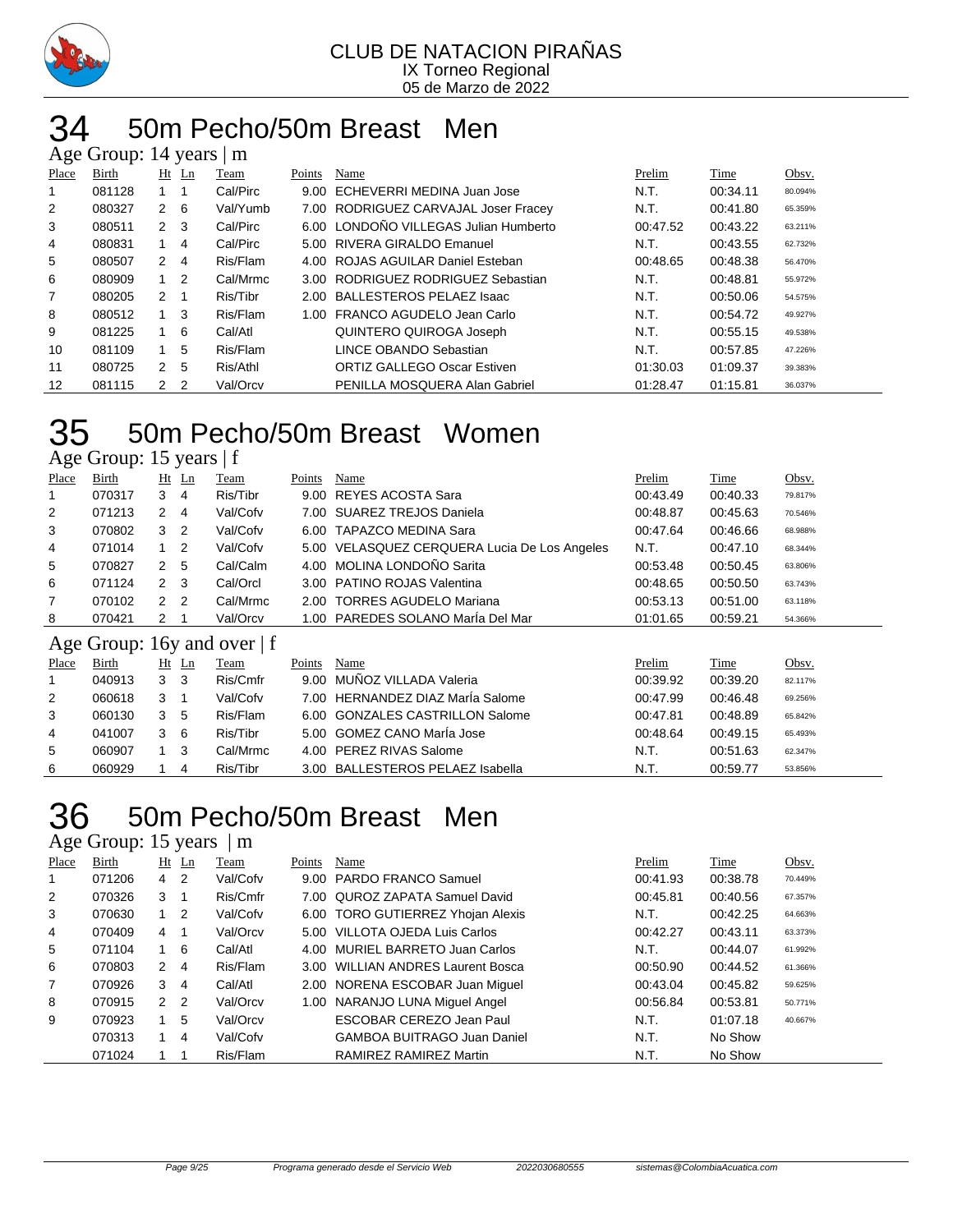

#### 50m Pecho/50m Breast Men Age Group: 16y and over  $\mathsf{m}$

|       | $1.45$ Oroup. To $y$ |                |         | $\frac{1}{2}$ |        |                                       |          |              |         |
|-------|----------------------|----------------|---------|---------------|--------|---------------------------------------|----------|--------------|---------|
| Place | Birth                |                | $Ht$ Ln | Team          | Points | Name                                  | Prelim   | Time         | Obsv.   |
| 1     | 050613               | 5              | 3       | Cal/Pirc      | 9.00   | PULGARIN SUAREZ Miguel Angel          | 00:34.06 | 00:33.72     | 81.020% |
| 2     | 031214               | 5              | 5       | Ris/Cmfr      | 7.00   | CASTAÑO LOPEZ Alejandro               | 00:39.44 | 00:36.67     | 74.502% |
| 3     | 040325               | 5              | 2       | Ris/Cmfr      | 6.00   | <b>CARDENAS OCAMPO Luis Alejandro</b> | 00:38.32 | 00:37.06     | 73.718% |
| 4     | 050317               | $\mathbf{2}$   |         | Ris/Tibr      | 5.00   | LOPEZ RAMIREZ Juan Jose               | N.T.     | 00:38.14     | 71.631% |
| 5     | 050507               | 5              | 4       | Ris/Tibr      | 4.00   | PUERTA BERMUDEZ Juan Camilo           | 00:37.86 | 00:38.61     | 70.759% |
| 6     | 050608               | 5              | 6       | Cal/Orcl      | 3.00   | HIDALGO RESTREPO Juan Pablo           | 00:40.28 | 00:38.68     | 70.631% |
| 7     | 060823               | 1              | 3       | Cal/Calm      | 2.00   | <b>MIRTH NATERA Brian Aquiles</b>     | N.T.     | 00:38.74     | 70.521% |
| 8     | 050815               | $\overline{4}$ | 3       | Ris/Cmfr      | 1.00   | CALDERON RAMIREZ Johan Camilo         | 00:40.41 | 00:39.06     | 69.944% |
| 9     | 060403               | $\overline{4}$ | 6       | Val/Orcv      |        | DE LA CRUZ PENAFIEL Cristian David    | 00:42.54 | 00:40.76     | 67.026% |
| 10    | 050421               | $\overline{4}$ | 4       | Val/Orcv      |        | <b>GRANJA ANGULO Jose Yeison</b>      | 00:41.78 | 00:41.26     | 66.214% |
| 11    | 040606               | 5              |         | Cal/Atl       |        | <b>GARCÍA GAVIRIA David Steven</b>    | 00:39.91 | 00:41.53     | 65.784% |
| 12    | 041224               | 4              | 5       | Ris/Tibr      |        | GARCIA BARRERA Santiago               | 00:42.04 | 00:43.46     | 62.862% |
| 13    | 060321               | 3              | 2       | Ris/Flam      |        | DUQUE JARAMILLO Santiago              | 00:44.00 | 00:43.75     | 62.446% |
| 14    | 060909               | $\mathcal{P}$  | 3       | Cal/Mrmc      |        | <b>MARTINEZ RMS Juan Esteban</b>      | 00:48.06 | 00:43.90     | 62.232% |
| 15    | 060609               | 3              | 6       | Val/Cofv      |        | <b>GOMEZ OROZCO Julian</b>            | 00:45.88 | 00:44.71     | 61.105% |
| 16    | 040426               | 3              | 5       | Cal/Atl       |        | <b>GIRALDO CORRALES Alejandro</b>     | 00:44.47 | 00:45.79     | 59.664% |
| 17    | 050411               | $\mathbf{2}$   | 6       | Ris/Tibr      |        | ARICAPA VARELA Brandon                | N.T.     | 00:46.51     | 58.740% |
| 18    | 041021               | $\mathcal{P}$  | 5       | Cal/Mrmc      |        | <b>GOMEZ POSADA Carlos Alberto</b>    | N.T.     | 00:49.65     | 55.025% |
|       | 060729               | 3              | 3       | Val/Yumb      |        | <b>CENTENO BOLANOS Christopher</b>    | 00:42.67 | Disqualified |         |
|       |                      |                |         |               |        |                                       |          |              |         |

### 50m Espalda/50m Back Women

### Age Group: 10 years | f

| Place | Birth  |               | $Ht$ Ln        | Team     | Points | Name                                | Prelim   | Time     | Obsv.   |
|-------|--------|---------------|----------------|----------|--------|-------------------------------------|----------|----------|---------|
|       | 121216 |               | 4              | Ris/Flam |        | 9.00 CAMPUSANO CARDENAS Laura María | N.T.     | 00:51.49 | 54.593% |
| 2     | 120713 | 2             | $\overline{2}$ | Ris/Cmfr |        | 7.00 MUÑOZ VILLADA Isabella         | N.T.     | 00:56.00 | 50.196% |
| 3     | 120918 |               | 3              | Ris/Athl |        | 6.00 OSPINA CORDOBA Salome          | N.T.     | 00:57.04 | 49.281% |
| 4     | 121217 |               | -2             | Ris/Flam |        | 5.00 GARCÍA MARIN Sofia             | N.T.     | 00:58.81 | 47.798% |
| 5     | 120312 | $\mathcal{P}$ | - 3            | Cal/Mrmc |        | 4.00 OCAMPO CARDENAS Mariana        | 01:02.15 | 00:59.65 | 47.125% |
| 6     | 120124 | 2             | -4             | Ris/Cmfr |        | 3.00 PEÑA PORRAS Sinai Alejandra    | 01:28.39 | 01:03.39 | 44.345% |
|       | 120719 | 2             | 5              | Val/Orcv |        | 2.00 PAREDES SOLANO Sari Mariana    | N.T.     | 01:15.99 | 36.992% |

# 50m Espalda/50m Back Men

#### Age Group: 10 years | m Place Birth Ht Ln Team Points Name Prelim Time Obsv. 121014 2 3 Cal/Orcl 9.00 CASTAÑO SOLARTE Rafael 00:54.00 00:56.73 45.320% 120928 2 1 Ris/Flam 7.00 SALDARRIAGA MORALES Santiago N.T. 01:03.05 40.777% 120704 2 2 Cal/Mrmc 6.00 SALGADO VINASCO Felipe N.T. 01:04.16 40.072% 121114 1 4 Cal/Atl 5.00 AGUDELO SANINT Thomas N.T. 01:09.47 37.009% 121112 1 3 Ris/Athl 4.00 AGUIRRE ARANGO Sebastian N.T. 01:16.77 33.490% 121228 1 2 Cal/Mrmc 3.00 MIGUEL ANGEL Gallardo Regino N.T. 01:22.50 31.164% 120202 2 4 Ris/Flam 2.00 GOMEZ OSORIO Tomas N.T. 01:28.13 29.173% 120920 2 5 Ris/Flam 1.00 BEDOYA HINCAPIE Samuel N.T. 01:39.21 25.915%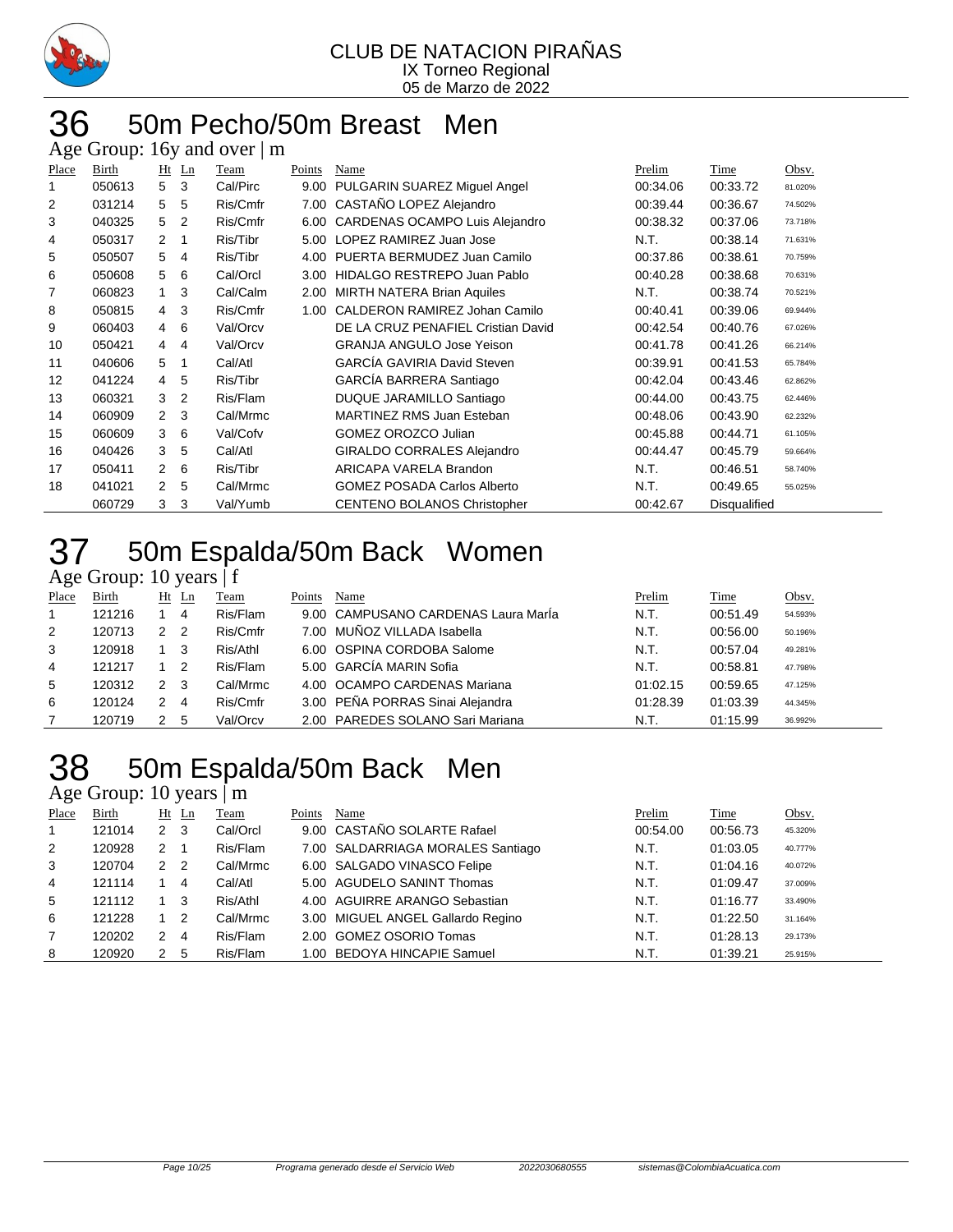

# 50m Espalda/50m Back Women

|              | Age Group: 11 years $ f $ |                |                |          |        |                                 |          |             |         |  |  |  |  |
|--------------|---------------------------|----------------|----------------|----------|--------|---------------------------------|----------|-------------|---------|--|--|--|--|
| Place        | <b>Birth</b>              |                | $Ht$ Ln        | Team     | Points | Name                            | Prelim   | <b>Time</b> | Obsv.   |  |  |  |  |
| $\mathbf{1}$ | 110203                    | 2 3            |                | Cal/Orcl |        | 9.00 SIERRA GONZALEZ Luciana    | 00:44.32 | 00:41.96    | 66.992% |  |  |  |  |
| 2            | 110731                    | 2              | -4             | Cal/Orcl |        | 7.00 QUINTERO QUINTERO Manuela  | 00:45.49 | 00:43.37    | 64.814% |  |  |  |  |
| 3            | 110618                    |                | $\overline{2}$ | Ris/Cmfr |        | 6.00 RAMIREZ GIRALDO Isabela    | N.T.     | 00:44.78    | 62.774% |  |  |  |  |
| 4            | 110527                    | 2 <sub>2</sub> |                | Ris/Come |        | 5.00 ZULUAGA ARANZAZU Alejandra | 00:57.03 | 00:53.25    | 52.789% |  |  |  |  |
| 5            | 110122                    | 2              | 5              | Cal/Mrmc |        | 4.00 CEPEDA CADENA Salome       | 00:58.31 | 00:57.53    | 48.861% |  |  |  |  |
| 6            | 111212                    |                | 4              | Cal/Atl  |        | 3.00 CARDONA OCAMPO Alison      | 01:02.50 | 01:01.99    | 45.346% |  |  |  |  |
|              | 110114                    |                | - 3            | Ris/Athl |        | ECHEVERRY CASTAÑO Isabela       | 00:58.78 | No Show     |         |  |  |  |  |

### 50m Espalda/50m Back Men

### Age Group: 11 years | m

| Place | Birth  | $Ht$ Ln        |                | Team     | Points | Name                                   | Prelim   | Time     | Obsv.   |
|-------|--------|----------------|----------------|----------|--------|----------------------------------------|----------|----------|---------|
|       | 110617 | 3 <sub>3</sub> |                | Tol/Tbt  | 9.00   | MENDOZA RAMIREZ Juan Sebastian         | 00:45.36 | 00:43.90 | 58.565% |
| 2     | 110929 | 3 <sup>1</sup> | $\overline{4}$ | Ris/Flam | 7.00   | NIETO QUINTERO Juan Jose               | 00:46.88 | 00:45.32 | 56.730% |
| 3     | 111014 | 3 <sub>2</sub> |                | Ris/Flam |        | 6.00 ZAMBRANO CARDONA Benjamin         | 00:50.29 | 00:47.69 | 53.911% |
| 4     | 110531 | 3 1            |                | Cal/Atl  |        | 5.00 ROJAS MARTÍNEZ Jhon Alejandro     | 00:54.56 | 00:47.94 | 53.630% |
| 5     | 110726 | $3\quad 6$     |                | Cal/Calm |        | 4.00 GALVIS NOREÑA Jeronimo            | 00:57.05 | 00:54.29 | 47.357% |
| 6     | 110305 | $2 \quad 1$    |                | Cal/Orcl |        | 3.00 VILLOTA VELASCO Samuel Alejandro  | N.T.     | 00:54.37 | 47.287% |
| 7     | 110122 | 3 <sub>5</sub> |                | Val/Cofv |        | 2.00 MOLINA PULGARIN Jose Miquel       | 00:52.09 | 00:54.65 | 47.045% |
| 8     | 110117 | 2 <sub>5</sub> |                | Ris/Athl | 1.00   | SOLORZANO GUZMAN Andy                  | N.T.     | 00:56.74 | 45.312% |
| 9     | 110317 | $1 \quad 3$    |                | Val/Yumb |        | CAICEDO CUERO Eric Eric                | N.T.     | 00:57.82 | 44.466% |
| 10    | 110927 | $2 \quad 3$    |                | Ris/Flam |        | MUÑOZ MARIN Lucas                      | 01:14.25 | 01:04.21 | 40.040% |
| 11    | 110828 | $1\quad 2$     |                | Ris/Flam |        | OCAMPO RODRIGUEZ Juan David            | N.T.     | 01:05.03 | 39.536% |
| 12    | 111115 | $2 \quad 4$    |                | Ris/Athl |        | <b>TABARES LOTERO Daniel Alejandro</b> | 01:23.78 | 01:09.98 | 36.739% |
| 13    | 110527 | 1              | $\overline{4}$ | Ris/Come |        | GONZALEZ GOMEZ Jeronimo                | N.T.     | 01:19.97 | 32.150% |
|       | 111111 | 2 <sub>2</sub> |                | Ris/Athl |        | PAREJA HERRERA Thomas                  | 01:50.28 | No Show  |         |

### 50m Espalda/50m Back Women

### Age Group: 12 years | f

| Place        | Birth  |               | $Ht$ Ln        | Team     | Points | Name                                 | Prelim   | Time     | Obsv.   |
|--------------|--------|---------------|----------------|----------|--------|--------------------------------------|----------|----------|---------|
| $\mathbf{1}$ | 100314 | 2             | -3             | Cal/Orcl |        | 9.00 PARRA BURGOS Samantha           | 00:41.25 | 00:41.07 | 68.444% |
| 2            | 101002 | 2             | -4             | Val/Yumb |        | 7.00 SALAZAR QUINTERO Danna Isabella | 00:46.78 | 00:48.36 | 58.127% |
| 3            | 100719 | 2             | -5             | Ris/Cmfr |        | 6.00 JARAMILLO SALAZAR Isabella      | 00:58.72 | 00:52.29 | 53.758% |
| 4            | 101104 |               | -4             | Ris/Cmfr |        | 5.00 HERNANDEZ LONDOÑO Juana Camila  | 01:04.03 | 00:52.36 | 53.686% |
| 5            | 101201 |               | -2             | Ris/Flam |        | 4.00 BALLESTEROS CASTRO Luciana      | N.T.     | 00:52.82 | 53.218% |
|              | 100316 | $\mathcal{P}$ | $\overline{2}$ | Ris/Flam |        | PEREZ LLANOS Manuela Alejandra       | 00:57.88 | No Show  |         |
|              | 101115 |               |                | Cal/Atl  |        | <b>SERNA PARRA Maria Jose</b>        | 01:03.69 | No Show  |         |

# 42 50m Espalda/50m Back Men

|       | Age Group: 12 years $\mid$ m |  |         |          |        |                               |          |             |         |  |  |
|-------|------------------------------|--|---------|----------|--------|-------------------------------|----------|-------------|---------|--|--|
| Place | <b>Birth</b>                 |  | $Ht$ Ln | Team     | Points | Name                          | Prelim   | <b>Time</b> | Obsv.   |  |  |
|       | 100305                       |  | - 3     | Cal/Orcl |        | 9.00 VELASQUEZ GANAN Leonardo | 00:41.44 | 00:38.93    | 66.042% |  |  |
| 2     | 100810                       |  | -4      | Ris/Cmfr |        | 7.00 RAMIREZ RIVERA Samuel    | 00:42.97 | 00:40.02    | 64.243% |  |  |
| 3     | 100120                       |  | - 2     | Ris/Cmfr |        | 6.00 CARDONA OSORIO Alann     | 00:44.00 | 00:40.66    | 63.232% |  |  |
| 4     | 101014                       |  | 5       | Ris/Cmfr |        | 5.00 BRITO OSORIO Samuel      | 00:46.25 | 00:43.19    | 59.528% |  |  |
| 5     | 100517                       |  | -6      | Ris/Athl |        | 4.00 VEGA PLASENCIA Fabrizzio | N.T.     | 00:55.73    | 46.133% |  |  |
| 6     | 100220                       |  |         | Cal/Atl  |        | 3.00 DUQUE OSORIO Emiliano    | N.T.     | 01:02.98    | 40.822% |  |  |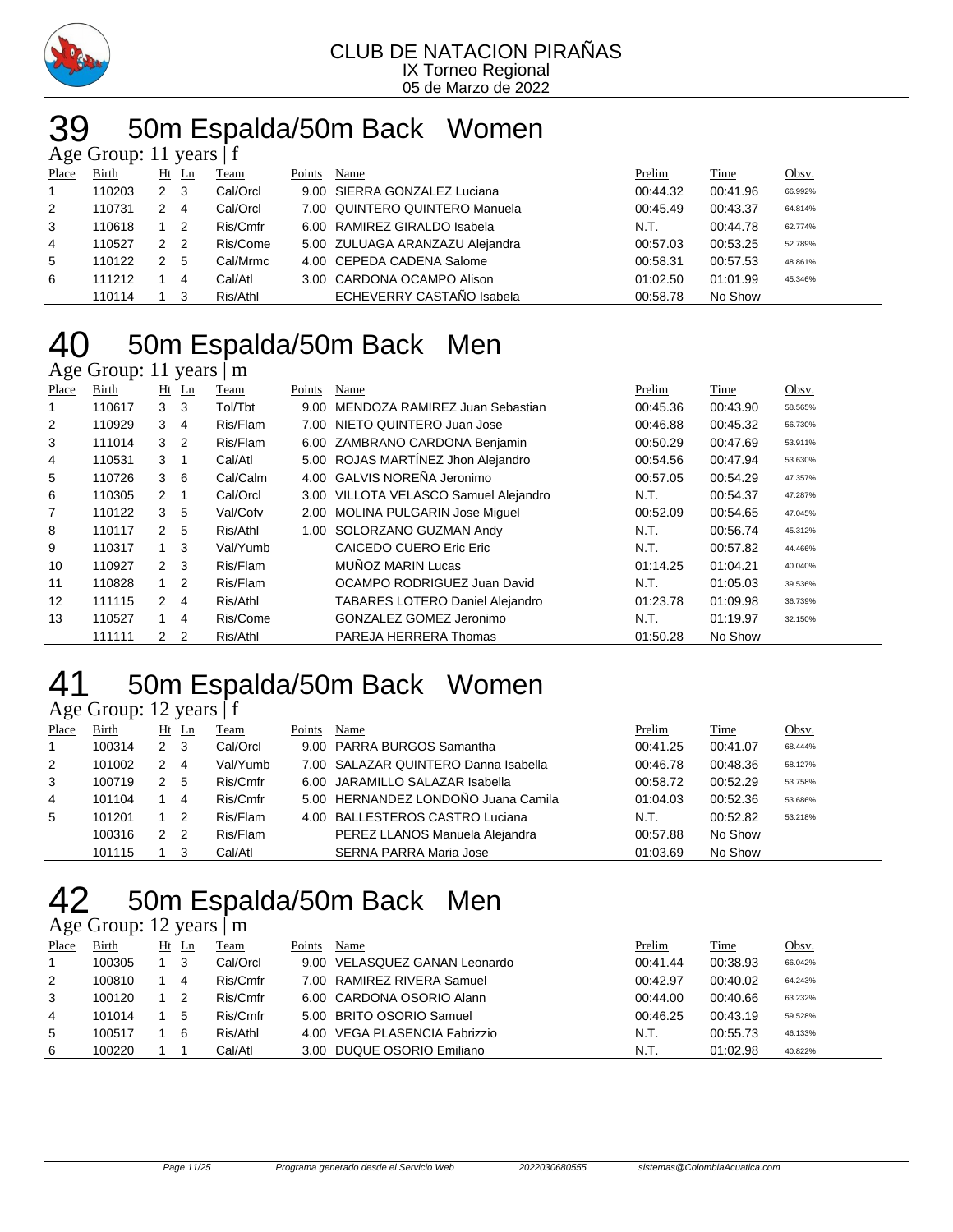

# 43 50m Espalda/50m Back Women

|                | Age Group: 13 years $ f $ |     |       |          |        |                                  |          |          |         |  |  |
|----------------|---------------------------|-----|-------|----------|--------|----------------------------------|----------|----------|---------|--|--|
| Place          | Birth                     |     | Ht Ln | Team     | Points | Name                             | Prelim   | Time     | Obsv.   |  |  |
|                | 090920                    | 1 3 |       | Ris/Tibr |        | 9.00 MARQUEZ OROZCO Isabela      | 00:40.31 | 00:39.73 | 70.753% |  |  |
| 2              | 090205                    |     | 4     | Val/Yumb |        | 7.00 EMELY EMELY Emely Correa    | 00:41.89 | 00:43.26 | 64.979% |  |  |
| 3              | 091213                    |     | -2    | Cal/Pirc |        | 6.00 BERMUDEZ CARVAJAL Valentina | 00:41.97 | 00:44.25 | 63.525% |  |  |
| $\overline{4}$ | 091029                    |     | - 6   | Ris/Flam |        | 5.00 PLATA PULGARIN Evelin       | N.T.     | 00:48.39 | 58.091% |  |  |
| 5              | 090325                    |     | 5     | Val/Cofv |        | 4.00 LOPEZ VALDERRAMA Mariana    | 00:48.29 | 00:49.20 | 57.134% |  |  |
| 6              | 090101                    |     |       | Ris/Flam |        | 3.00 CASTANO OSORIO Milagros     | 00:57.75 | 00:57.37 | 48.998% |  |  |

### 50m Espalda/50m Back Men

### Age Group: 13 years | m

| Place          | Birth  |                | $Ht$ Ln | Team     | Points | Name                                 | Prelim   | Time     | Obsv.   |
|----------------|--------|----------------|---------|----------|--------|--------------------------------------|----------|----------|---------|
| 1              | 090304 | 2 <sub>2</sub> |         | Val/Cofv |        | 9.00 TOBON YEPEZ Juan Jose           | 00:54.14 | 00:48.97 | 52.502% |
| 2              | 090320 | $\mathbf{2}$   | -5      | Cal/Atl  |        | 7.00 AGUDELO SANINT Nicolas          | 00:58.37 | 00:54.31 | 47.339% |
| 3              | 091218 | $2 \quad 3$    |         | Cal/Orcl |        | 6.00 GARCÍA CANO Miquel Angel        | 00:51.16 | 00:56.70 | 45.344% |
| $\overline{4}$ | 090728 |                | 4       | Cal/Atl  |        | 5.00 OCAMPO POSADA Samuel Andres     | N.T.     | 01:00.99 | 42.154% |
| 5              | 091120 |                | 5       | Ris/Flam |        | 4.00 POPAYAN BOVELO Devem Steven     | N.T.     | 01:01.63 | 41.717% |
| 6              | 090113 | $\mathcal{P}$  | - 1     | Cal/Atl  |        | 3.00 DUQUE LOPEZ Juan Felipe         | 00:59.40 | 01:02.37 | 41.222% |
| $\overline{7}$ | 091215 | $2\quad 6$     |         | Cal/Orcl |        | 2.00 AGUDELO CALVO Jeronimo          | 01:05.31 | 01:03.35 | 40.584% |
| 8              | 091001 | $1\quad 2$     |         | Cal/Mrmc |        | 1.00 GALLARDO REGINO Juan Jose       | N.T.     | 01:09.41 | 37.041% |
| 9              | 090719 |                | - 3     | Val/Orcv |        | <b>CUELLAR SIERRA Jorge Andres</b>   | N.T.     | 01:41.27 | 25.388% |
|                | 090921 | 2              | -4      | Ris/Flam |        | <b>CORRALES VELASCO Andres David</b> | 00:53.97 | No Show  |         |

### 50m Espalda/50m Back Women 50m Esp:<br>Age Group: 14 years | f

| Place | Birth  | Ht Ln |     | Team     | Points | Name                                   | Prelim   | Time     | <u>Obsv.</u> |
|-------|--------|-------|-----|----------|--------|----------------------------------------|----------|----------|--------------|
|       | 080201 |       | 4   | Cal/Pirc |        | 9.00 ARANGO SALAZAR MarÍa Camila       | N.T.     | 00:34.85 | 80.660%      |
| 2     | 080904 | 2     | - 3 | Ris/Cmfr |        | 7.00 CHAMORRO GONZÃ.LEZ Karol Isabella | 00:36.59 | 00:36.73 | 76.531%      |
| 3     | 080104 | 2     | -2  | Cal/Calm |        | 6.00 SALAZAR RIOS Laura Marcela        | 00:48.81 | 00:46.97 | 59.847%      |
| 4     | 080113 |       | 5   | Cal/Orcl |        | 5.00 GIRALDO CASTAÑO Maria Isabel      | 00:53.30 | 00:49.51 | 56.776%      |
| 5     | 080731 |       | -3  | Val/Orcv |        | 4.00 VIDAL ROJAS Mariana               | 00:56.06 | 00:55.16 | 50.961%      |
| 6     | 080222 |       | 2   | Cal/Orcl |        | 3.00 GIRALDO VALENCIA Liseth Dahiana   | N.T.     | 01:14.50 | 37.732%      |
|       | 080213 |       | 4   | Ris/Tibr |        | CRUZ CALVO Angela MarÍa                | 00:38.87 | No Show  |              |

### 50m Espalda/50m Back Men

Age Group: 14 years | m

| Place | Birth  |                | $Ht$ Ln        | Team     | Points | Name                                  | Prelim   | Time                | Obsv.                  |
|-------|--------|----------------|----------------|----------|--------|---------------------------------------|----------|---------------------|------------------------|
|       | 081128 |                |                | Cal/Pirc |        | 9.00 ECHEVERRI MEDINA Juan Jose       | N.T.     | 00:36.08            | 71.258%                |
| 2     | 080511 | 0 <sup>3</sup> |                | Cal/Pirc |        | 7.00 LONDOÑO VILLEGAS Julian Humberto | 00:48.50 | 00:39.17            | 65.637%                |
| 3     | 080327 | $2 \quad 6$    |                | Val/Yumb |        | 6.00 RODRIGUEZ CARVAJAL Joser Fracey  | N.T.     | 00:39.39            | 65.270%                |
| 4     | 081031 | $2 \quad 3$    |                | Val/Yumb |        | 5.00 SANTACRUZ MEDINA Neythan Alexis  | 00:39.87 | 00:40.29            | 63.812%                |
| 5     | 080507 | $1 \quad 3$    |                | Ris/Flam |        | 4.00 ROJAS AGUILAR Daniel Esteban     | N.T.     | 00:40.56            | 63.388%                |
| 6     | 080205 | $2 \quad 1$    |                | Ris/Tibr |        | 3.00 BALLESTEROS PELAEZ Isaac         | N.T.     | 00:48.01            | 53.551%                |
| 7     | 081225 | $1\quad 6$     |                | Cal/Atl  |        | 2.00 QUINTERO QUIROGA Joseph          | N.T.     | 00:49.85            | 51.575%                |
| 8     | 080909 | 1              | 5              | Cal/Mrmc | 1.00   | RODRIGUEZ RODRIGUEZ Sebastian         | N.T.     | 00:50.54            | 50.871%                |
| 9     | 081109 | $2 \quad 4$    |                | Ris/Flam |        | LINCE OBANDO Sebastian                | 00:50.63 | 00:54.08            | 47.541%                |
| 10    | 080512 | 2 <sub>2</sub> |                | Ris/Flam |        | FRANCO AGUDELO Jean Carlo             | 01:06.67 | 00:58.84            | 43.695%                |
| 11    | 080725 |                | $\overline{4}$ | Ris/Athl |        | <b>ORTIZ GALLEGO Oscar Estiven</b>    | N.T.     | 01:05.19            | 39.439%                |
| 12    | 081115 | 2 5            |                | Val/Orcv |        | PENILLA MOSQUERA Alan Gabriel         | 01:24.54 | 01:10.25            | 36.598%                |
|       | 080831 |                | 2              | Cal/Pirc |        | RIVERA GIRALDO Emanuel                | N.T.     | <b>Disqualified</b> | mal toque en la vuelta |
|       |        |                |                |          |        |                                       |          |                     |                        |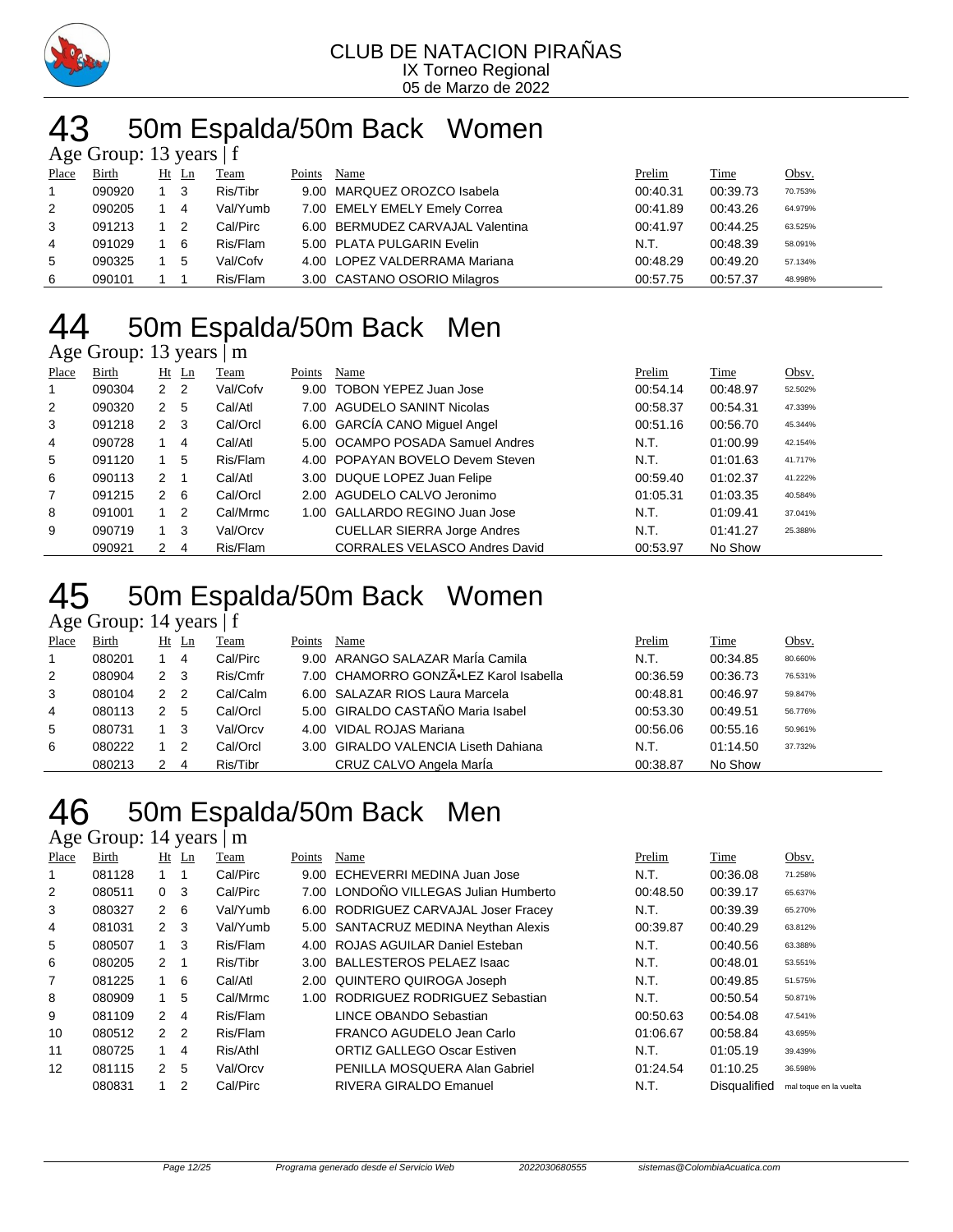

Continuing... Event: 47 50m Espalda/50m Back Age Group: 15 YEARS | F

# 47 50m Espalda/50m Back Women

| Age Group: 15 years   f |  |  |
|-------------------------|--|--|
|-------------------------|--|--|

| ັ              |        |                |    |                               |        |                                              |          |             |         |
|----------------|--------|----------------|----|-------------------------------|--------|----------------------------------------------|----------|-------------|---------|
| Place          | Birth  | $Ht$ Ln        |    | Team                          | Points | Name                                         | Prelim   | <b>Time</b> | Obsv.   |
| 1              | 070317 | 3<br>- 3       |    | Ris/Tibr                      |        | 9.00 REYES ACOSTA Sara                       | 00:34.10 | 00:34.47    | 81.549% |
| $\overline{2}$ | 070802 | $2 \quad 3$    |    | Val/Cofv                      |        | 7.00 TAPAZCO MEDINA Sara                     | 00:44.87 | 00:42.48    | 66.172% |
| 3              | 071014 | 2 <sub>2</sub> |    | Val/Cofv                      |        | 6.00 VELASQUEZ CERQUERA Lucia De Los Angeles | 00:46.13 | 00:42.96    | 65.433% |
| $\overline{4}$ | 071213 | 3              |    | Val/Cofv                      |        | 5.00 SUAREZ TREJOS Daniela                   | 00:43.74 | 00:43.47    | 64.665% |
| 5              | 070102 | 3              | 5  | Cal/Mrmc                      |        | 4.00 TORRES AGUDELO Mariana                  | 00:43.44 | 00:43.50    | 64.621% |
| 6              | 071124 | 3<br>- 6       |    | Cal/Orcl                      |        | 3.00 PATINO ROJAS Valentina                  | 00:44.43 | 00:45.89    | 61.255% |
|                | 070421 | -3             |    | Val/Orcv                      |        | 2.00 PAREDES SOLANO Maria Del Mar            | 00:54.03 | 00:54.58    | 51.502% |
|                |        |                |    | Age Group: 16y and over $ f $ |        |                                              |          |             |         |
| Place          | Birth  | $Ht$ Ln        |    | Team                          | Points | Name                                         | Prelim   | Time        | Obsv.   |
|                | 040913 | 3              | -4 | Ris/Cmfr                      | 9.00   | MUÑOZ VILLADA Valeria                        | 00:37.31 | 00:34.27    | 82.025% |
| 2              | 041007 | 3              | 2  | Ris/Tibr                      |        | 7.00 GOMEZ CANO María Jose                   | 00:37.63 | 00:41.41    | 67.882% |

|    | 041007 | 3 2 | Ris/Tibr | 7.00 GOMEZ CANO Marla Jose       | 00:37.63 | 00:41.41 | 67.882% |
|----|--------|-----|----------|----------------------------------|----------|----------|---------|
|    | 060130 | 2 4 | Ris/Flam | 6.00 GONZALES CASTRILLON Salome  | 00:45.27 | 00:46.31 | 60.700% |
| 4  | 060618 | 2 5 | Val/Cofv | 5.00 HERNANDEZ DIAZ Marla Salome | 00:48.80 | 00:46.91 | 59.923% |
| -5 | 060929 | 1 2 | Ris/Tibr | 4.00 BALLESTEROS PELAEZ Isabella | N.T.     | 00:50.37 | 55.807% |
| 6  | 060907 |     | Cal/Mrmc | 3.00 PEREZ RIVAS Salome          | N.T.     | 00:59.68 | 47.101% |

### 50m Espalda/50m Back Men 48 50m Espal<br>Age Group: 15 years | m

| Place          | Birth  |                | $Ht$ Ln        | Team     | Points | Name                                | Prelim   | Time     | Obsv.   |
|----------------|--------|----------------|----------------|----------|--------|-------------------------------------|----------|----------|---------|
| $\mathbf{1}$   | 071206 | 6              |                | Val/Cofv |        | 9.00 PARDO FRANCO Samuel            | 00:35.48 | 00:34.47 | 74.587% |
| $\overline{2}$ | 070326 | $\overline{4}$ | 2              | Ris/Cmfr |        | 7.00 QUROZ ZAPATA Samuel David      | 00:39.28 | 00:35.29 | 72.853% |
| 3              | 070630 | 5              | -5             | Val/Cofv |        | 6.00 TORO GUTIERREZ Yhojan Alexis   | 00:37.18 | 00:37.38 | 68.780% |
| 4              | 070409 | $4 \quad 3$    |                | Val/Orcv |        | 5.00 VILLOTA OJEDA Luis Carlos      | 00:38.81 | 00:38.31 | 67.110% |
| 5              | 070926 | 5              | $\overline{2}$ | Cal/Atl  |        | 4.00 NORENA ESCOBAR Juan Miguel     | 00:36.53 | 00:41.59 | 61.818% |
| 6              | 070915 | 3              | 4              | Val/Orcv |        | 3.00 NARANJO LUNA Miquel Angel      | 00:44.81 | 00:42.02 | 61.185% |
| $\overline{7}$ | 071104 |                | - 2            | Cal/Atl  |        | 2.00 MURIEL BARRETO Juan Carlos     | N.T.     | 00:45.07 | 57.045% |
| 8              | 070803 | 3 <sub>1</sub> |                | Ris/Flam | 1.00   | <b>WILLIAN ANDRES Laurent Bosca</b> | 00:50.16 | 00:45.61 | 56.369% |
| 9              | 070923 | $1 \quad 3$    |                | Val/Orcv |        | ESCOBAR CEREZO Jean Paul            | N.T.     | 01:05.03 | 39.536% |
|                | 070313 | 2              | -5             | Val/Cofv |        | <b>GAMBOA BUITRAGO Juan Daniel</b>  | N.T.     | No Show  |         |
|                | 071024 |                | 4              | Ris/Flam |        | RAMIREZ RAMIREZ Martin              | N.T.     | No Show  |         |

#### Age Group: 16y and over | m

| Place | Birth  | $Ht$ Ln              |                | Team     | Points | Name                                  | Prelim   | Time     | Obsv.   |
|-------|--------|----------------------|----------------|----------|--------|---------------------------------------|----------|----------|---------|
|       | 031214 | 6                    | 3              | Ris/Cmfr | 9.00   | CASTAÑO LOPEZ Alejandro               | 00:30.93 | 00:31.12 | 82.616% |
| 2     | 060718 | 6                    | 4              | Val/Yumb | 7.00   | OLAVE CRUZ Diego Alejandro            | 00:32.17 | 00:32.49 | 79.132% |
| 3     | 050613 | 6                    | 2              | Cal/Pirc | 6.00   | PULGARIN SUAREZ Miguel Angel          | 00:33.25 | 00:33.72 | 76.246% |
| 4     | 040325 | 6                    | 5              | Ris/Cmfr | 5.00   | <b>CARDENAS OCAMPO Luis Alejandro</b> | 00:35.35 | 00:33.89 | 75.863% |
| 5     | 050608 | 6                    | 6              | Cal/Orcl | 4.00   | <b>HIDALGO RESTREPO Juan Pablo</b>    | 00:35.65 | 00:34.18 | 75.219% |
| 6     | 060823 | $\mathbf{2}^{\circ}$ | $\overline{2}$ | Cal/Calm | 3.00   | <b>MIRTH NATERA Brian Aquiles</b>     | N.T.     | 00:35.25 | 72.936% |
| 7     | 050815 | 5                    | 6              | Ris/Cmfr | 2.00   | CALDERON RAMIREZ Johan Camilo         | 00:37.66 | 00:35.30 | 72.833% |
| 8     | 040606 | 5                    | -3             | Cal/Atl  | 1.00   | <b>GARCÍA GAVIRIA David Steven</b>    | 00:35.78 | 00:35.51 | 72.402% |
| 9     | 060729 | 5                    | 4              | Val/Yumb |        | CENTENO BOLANOS Christopher           | 00:36.28 | 00:36.09 | 71.239% |
| 10    | 050317 | 2 <sup>3</sup>       |                | Ris/Tibr |        | LOPEZ RAMIREZ Juan Jose               | N.T.     | 00:36.53 | 70.381% |
| 11    | 050507 | 5                    | $\overline{1}$ | Ris/Tibr |        | PUERTA BERMUDEZ Juan Camilo           | 00:37.40 | 00:37.38 | 68.780% |
| 12    | 060403 | 4                    | $\overline{4}$ | Val/Orcv |        | DE LA CRUZ PENAFIEL Cristian David    | 00:38.93 | 00:37.99 | 67.676% |
| 13    | 060609 | 4                    | -1             | Val/Cofv |        | <b>GOMEZ OROZCO Julian</b>            | 00:41.56 | 00:39.30 | 65.420% |
| 14    | 040426 | 4                    | 5              | Cal/Atl  |        | GIRALDO CORRALES Alejandro            | 00:41.25 | 00:41.74 | 61.596% |
| 15    | 041224 | 4                    | 6              | Ris/Tibr |        | GARCÍA BARRERA Santiago               | 00:43.85 | 00:42.23 | 60.881% |
| 16    | 060321 | 3                    | $\overline{2}$ | Ris/Flam |        | DUQUE JARAMILLO Santiago              | 00:45.97 | 00:43.28 | 59.404% |
|       |        |                      |                |          |        |                                       |          |          |         |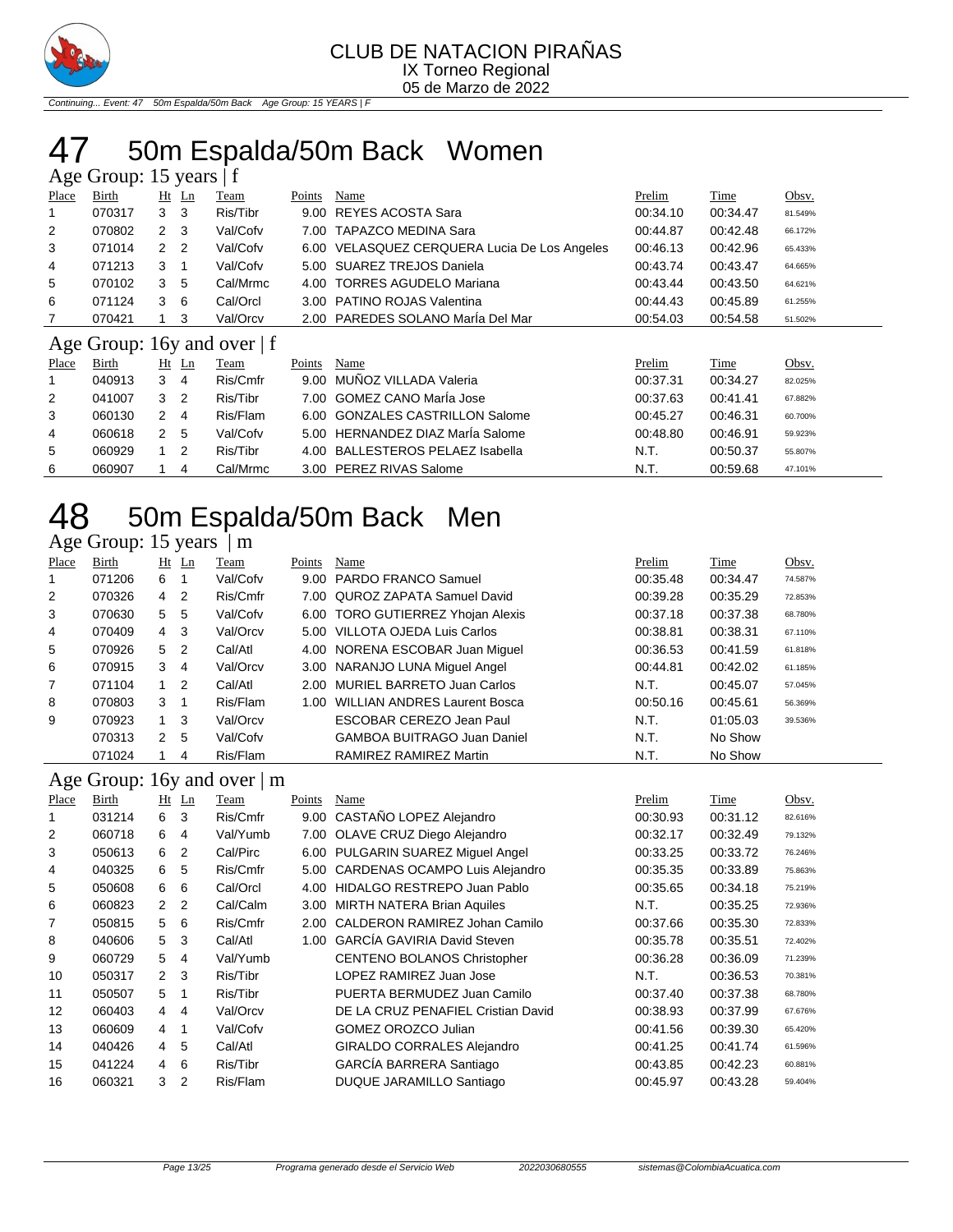

05 de Marzo de 2022

|    |        |     | Continuing Event: 48 50m Espalda/50m Back Age Group: 16Y AND OVER   M |                                    |          |          |         |
|----|--------|-----|-----------------------------------------------------------------------|------------------------------------|----------|----------|---------|
| 17 | 060909 | 3 3 | Cal/Mrmc                                                              | MARTINEZ RMS Juan Esteban          | 00:44.35 | 00:43.82 | 58.672% |
| 18 | 050411 | 24  | Ris/Tibr                                                              | ARICAPA VARELA Brandon             | N.T.     | 00.48.49 | 53.021% |
| 19 | 050421 | 35  | Val/Orcv                                                              | <b>GRANJA ANGULO Jose Yeison</b>   | 00:49.24 | 00:50.23 | 51.185% |
| 20 | 041021 | 36  | Cal/Mrmc                                                              | <b>GOMEZ POSADA Carlos Alberto</b> | N.T.     | 00:56.22 | 45.731% |

# 49  $4X25m$  Libre/4X25m Free Mixed<br>Age Group: Menores | x

| Birth   | Ht | Ln | Team     | Points                 | Name                                                                                                                             | Prelim | T.1th.Relay | T.Team   | Obsv.  |
|---------|----|----|----------|------------------------|----------------------------------------------------------------------------------------------------------------------------------|--------|-------------|----------|--------|
| RX04902 | 0  | 0  | Cal/Calm | 18.00                  | 08yf Aristizabal Rios Luciana<br>08yf Aristizabal Rios Luciana<br>08yf Aristizabal Rios Luciana<br>08yf Aristizabal Rios Luciana | N.T.   | N.T.        | 01:39.30 | 0.000% |
| RX04901 | 0  | 0  | Cal/Atl  | 14.00                  | 13ym Agudelo Sanint Nicolas<br>13ym Agudelo Sanint Nicolas<br>13ym Agudelo Sanint Nicolas<br>13ym Agudelo Sanint Nicolas         | N.T.   | N.T.        | 01:59.80 | 0.000% |
| RX04903 | 0  | 0  | Ris/Athl | 12.00                  | 10ym Aguirre Arango Sebastian<br>10ym Aguirre Arango Sebastian<br>10ym Aguirre Arango Sebastian<br>10ym Aguirre Arango Sebastian | N.T.   | N.T.        | 02:43.96 | 0.000% |
|         |    |    |          | Age Group: Menores   x |                                                                                                                                  |        |             |          |        |

# 50 4X50m Libre/4X50m Free Mixed

### Age Group: Infantiles | x

| ັ          |                  |             |                        |                  |                 |                                                                                                                                          |                |                     |                    |                  |
|------------|------------------|-------------|------------------------|------------------|-----------------|------------------------------------------------------------------------------------------------------------------------------------------|----------------|---------------------|--------------------|------------------|
| Place<br>1 | Birth<br>RX05006 | $\mathbf 0$ | $Ht$ Ln<br>$\mathbf 0$ | Team<br>Cal/Orcl | Points<br>18.00 | Name<br>13ym Agudelo Calvo Jeronimo<br>13ym Agudelo Calvo Jeronimo<br>13ym Agudelo Calvo Jeronimo<br>13ym Agudelo Calvo Jeronimo         | Prelim<br>N.T. | T.1th.Relay<br>N.T. | T.Team<br>02:18.22 | Obsv.<br>71.582% |
| 2          | RX05005          | $\Omega$    | $\mathbf 0$            | Ris/Cmfr         | 14.00           | 12ym Brito Osorio Samuel<br>12ym Brito Osorio Samuel<br>12ym Brito Osorio Samuel<br>12ym Brito Osorio Samuel                             | N.T.           | N.T.                | 02:29.20           | 66.314%          |
| 3          | RX05004          | 0           | 0                      | Ris/Flam         | 12.00           | 12yf Ballesteros Castro Luciana<br>12yf Ballesteros Castro Luciana<br>12yf Ballesteros Castro Luciana<br>12yf Ballesteros Castro Luciana | N.T.           | N.T.                | 02:36.90           | 63.059%          |
| 4          | RX05009          | $\mathbf 0$ | $\mathbf 0$            | Ris/Cmfr         | 10.00           | 12ym Brito Osorio Samuel<br>12ym Brito Osorio Samuel<br>12ym Brito Osorio Samuel<br>12ym Brito Osorio Samuel                             | N.T.           | N.T.                | 02:44.87           | 60.011%          |
| 5          | RX05008          | $\mathbf 0$ | $\mathbf 0$            | Ris/Athl         | 8.00            | 10ym Aguirre Arango Sebastian<br>10ym Aguirre Arango Sebastian<br>10ym Aguirre Arango Sebastian<br>10ym Aguirre Arango Sebastian         | N.T.           | N.T.                | 03:00.82           | 54.717%          |
| 6          | RX05003          | 0           | $\mathbf 0$            | Cal/Atl          | 6.00            | 13ym Agudelo Sanint Nicolas<br>13ym Agudelo Sanint Nicolas<br>13ym Agudelo Sanint Nicolas<br>13ym Agudelo Sanint Nicolas                 | N.T.           | N.T.                | 03:14.64           | 50.832%          |
| 7          | RX05007          | 0           | 0                      | Cal/Mrmc         | 4.00            | 11yf Cepeda Cadena Salome<br>11yf Cepeda Cadena Salome<br>11yf Cepeda Cadena Salome<br>11yf Cepeda Cadena Salome                         | N.T.           | N.T.                | 03:16.62           | 50.320%          |
|            | RX05002          | 0           | 0                      | Val/Cofv         |                 | 13yf Caicedo Cardona Ana Sofia<br>13yf Caicedo Cardona Ana Sofia<br>13yf Caicedo Cardona Ana Sofia<br>13yf Caicedo Cardona Ana Sofia     | N.T.           | N.T.                | Disqualified       |                  |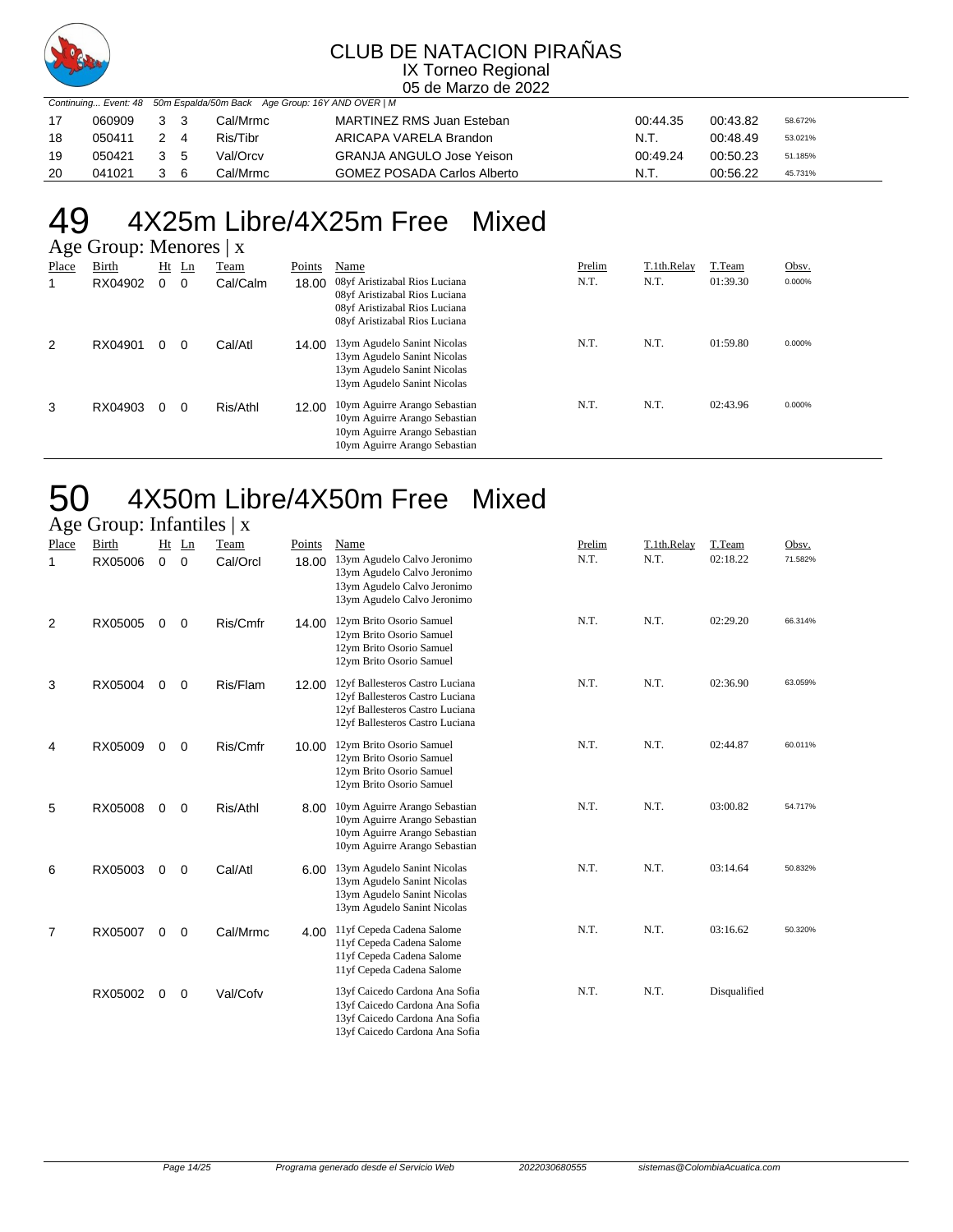

05 de Marzo de 2022

Continuing... Event: 50 4X50m Libre/4X50m Free Age Group: INFANTILES | X RX05001 1 3 Val/Cofv 13yf Caicedo Cardona Ana Sofia N.T. N.T. N.T. No Show

11ym Molina Pulgarin Jose Miguel 13yf Lopez Valderrama Mariana 13ym Tobon Yepez Juan Jose

51 4X50m Libre/4X50m Free Mixed

Age Group: Juveniles | x

| -<br>Place | Birth<br>RX05101 | Ht | Ln<br>4 | <u>Team</u><br>Val/Cofv | Points | Name<br>15ym Gamboa Buitrago Juan Daniel<br>15yf Velasquez Cerquera Lucia De Los Angeles<br>15ym Toro Gutierrez Yhojan Alexis<br>15yf Suarez Trejos Daniela | Prelim<br>N.T. | T.1th.Relay<br>N.T. | T.Team<br>No Show | Obsv. |
|------------|------------------|----|---------|-------------------------|--------|-------------------------------------------------------------------------------------------------------------------------------------------------------------|----------------|---------------------|-------------------|-------|
|            | RX05102          |    | 3       | Val/Cofv                |        | 16yof Hernandez Diaz María Salome<br>16yom Gomez Orozco Julian<br>15yf Tapazco Medina Sara<br>15ym Pardo Franco Samuel                                      | 02:16.86       | N.T.                | No Show           |       |

# 52 25m Espalda/25m Back Women

|       |        |       | Age Group: $06 - 07$ years $ f $ |             |                              |               |          |        |
|-------|--------|-------|----------------------------------|-------------|------------------------------|---------------|----------|--------|
| Place | Birth  | Ht Ln | Team                             | Points Name |                              | <u>Prelim</u> | Time     | Obsv.  |
|       | 160310 |       | Ris/Athl                         |             | 9.00 BOTERO CARDONA Gabriela | N.T.          | 01:19.60 | 0.000% |

# 53 25m Espalda/25m Back Men

Age Group:  $06 - 07$  years  $\mid$  m

| Place | Birth  | Ht Ln |   | Team     | Points | Name                              | Prelim   | Time     | <u>Obsv.</u> |
|-------|--------|-------|---|----------|--------|-----------------------------------|----------|----------|--------------|
|       | 151004 |       |   | Ris/Cmfr |        | 9.00 JARAMILLO SALAZAR Sebastian  | 00:49.83 | 00:39.50 | 0.000%       |
| 2     | 150426 |       | 4 | Cal/Calm |        | 7.00 CAMARGO GIRALDO Miquel       | 00:54.30 | 00:45.69 | 0.000%       |
| 3     | 150325 |       |   | Cal/Atl  |        | 6.00 OSPINA OCAMPO Matias         | N.T.     | 01:16.37 | 0.000%       |
| 4     | 161009 |       |   | Ris/Athl |        | 5.00 RINCON BAQUERO Martin        | N.T.     | 01:33.06 | 0.000%       |
| 5     | 170218 |       | 6 | Val/Orcv |        | 4.00 CUELLAR SIERRA Juan Fernando | N.T.     | 02:06.13 | 0.000%       |

# 54 25m Espalda/25m Back Women

|             | Age Group: 08 years $ f $ |  |
|-------------|---------------------------|--|
| Place Rirth | Ht In Team                |  |

| Place | Birth  | Ht | Ln | Team     | Points | Name                             | Prelim   | Time     | Obsv.  |
|-------|--------|----|----|----------|--------|----------------------------------|----------|----------|--------|
|       | 141115 |    |    | Cal/Atl  |        | 9.00 OCAMPO POSADA Maria Antonia | 00:39.81 | 00:34.41 | 0.000% |
|       | 140708 |    |    | Cal/Calm |        | 7.00 ARISTIZABAL RIOS Luciana    | N.T.     | 00:35.94 | 0.000% |
|       | 141118 |    |    | Cal/Atl  |        | 6.00 CANO QUIROMA Sara Valentina | N.T.     | 00:42.79 | 0.000% |
|       | 140706 |    |    | Val/Orcv |        | 5.00 BARRIOS BURGOS Elizabeth    | N.T.     | 00:49.89 | 0.000% |

## 55 25m Espalda/25m Back Men

Age Group: 08 years | m

| Place | <b>Birth</b> | Ht | $\mathop{\rm Ln}$ | Team     | Points | Name                               | Prelim   | <b>Time</b> | Obsv.  |
|-------|--------------|----|-------------------|----------|--------|------------------------------------|----------|-------------|--------|
| 1     | 140803       |    | 6                 | Cal/Pirc |        | 9.00 MORALES PAJOY Dylan Alejandro | N.T.     | 00:27.74    | 0.000% |
| 2     | 140114       |    | 3                 | Cal/Calm |        | 7.00 OCAMPO OSPINA Martin          | 00:29.94 | 00:30.19    | 0.000% |
| 3     | 140422       |    |                   | Ris/Cmfr |        | 6.00 JUAN PABLO GaÑan Pinzon       | N.T.     | 00:30.73    | 0.000% |
| 4     | 140906       |    | 4                 | Cal/Atl  |        | 5.00 GUARIN AGUIRRE Marcelo        | 00:36.50 | 00:34.48    | 0.000% |
| 5     | 140926       |    |                   | Cal/Atl  |        | 4.00 CARDONA VALENCIA Emilio       | 00:37.53 | 00:39.03    | 0.000% |
| 6     | 140906       |    | 5                 | Cal/Atl  |        | 3.00 GUARIN AGUIRRE Anthony        | 00:42.50 | 00:40.78    | 0.000% |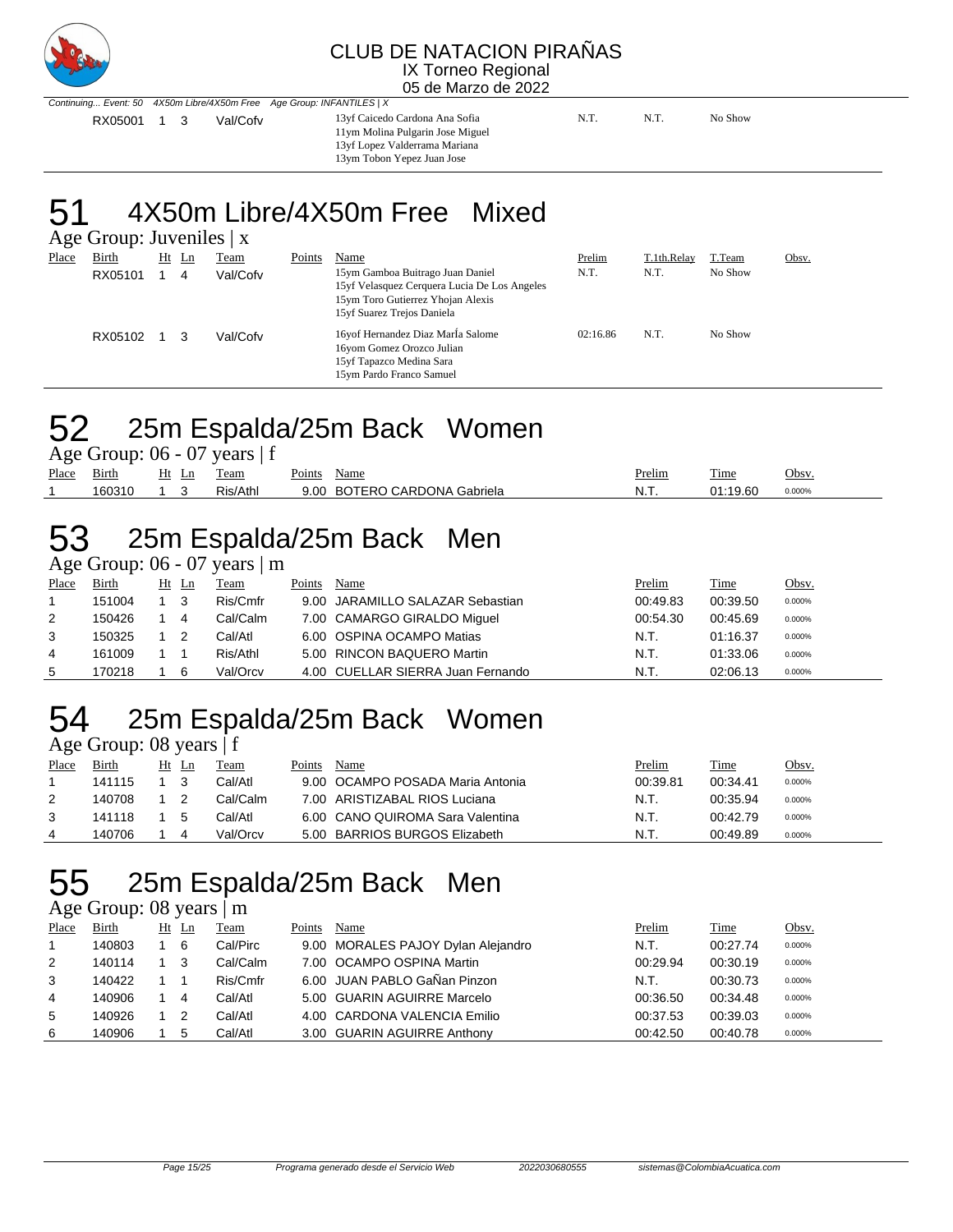

# 56 25m Mariposa/25m Fly Women

| Age Group: 09 years $ f $ |        |  |       |          |        |                                     |          |          |              |  |  |
|---------------------------|--------|--|-------|----------|--------|-------------------------------------|----------|----------|--------------|--|--|
| Place                     | Birth  |  | Ht Ln | Team     | Points | Name                                | Prelim   | Time     | <u>Obsv.</u> |  |  |
| -1                        | 130708 |  | 4     | Cal/Atl  |        | 9.00 ROJAS MARTINEZ Alison          | 00:48.10 | 00:31.88 | 0.000%       |  |  |
| 2                         | 130107 |  | -2    | Cal/Calm |        | 7.00 GARCIA RAMIREZ Maria Paz       | N.T.     | 00:35.03 | 0.000%       |  |  |
| 3                         | 131225 |  | - 3   | Ris/Come |        | 6.00 SALAZAR CARDONA Fatima         | 00:30.53 | 00:36.18 | 0.000%       |  |  |
| 4                         | 130603 |  |       | Cal/Atl  |        | 5.00 QUINTERO QUIROGA Amy           | N.T.     | 00:36.67 | 0.000%       |  |  |
| 5                         | 130531 |  | 5     | Cal/Atl  |        | 4.00 MARTINEZ MORALES Maria Antonia | N.T.     | 00:37.70 | 0.000%       |  |  |

# 57 25m Mariposa/25m Fly Men

Age Group: 09 years | m

| ے     |        |                |          |        |                                  |          |          |        |
|-------|--------|----------------|----------|--------|----------------------------------|----------|----------|--------|
| Place | Birth  | $Ht$ Ln        | Team     | Points | Name                             | Prelim   | Time     | Obsv.  |
|       | 130108 | 2 3            | Cal/Orcl |        | 9.00 VILLAQUIRA ANACONA Felipe   | 00:19.15 | 00:19.35 | 0.000% |
| 2     | 130423 | 2<br>-4        | Ris/Athl |        | 7.00 JARAMILLO LOPEZ Martin      | 00:32.77 | 00:27.88 | 0.000% |
| 3     | 131110 | $\overline{2}$ | Cal/Calm |        | 6.00 RODAS ZULUAGA Martin        | N.T.     | 00:30.86 | 0.000% |
| 4     | 130206 | $2 \quad 1$    | Ris/Athl |        | 5.00 URIBE BURITICA Esteban      | N.T.     | 00:31.23 | 0.000% |
| 5     | 130605 | 4              | Ris/Flam |        | 4.00 ORTIZ ECHEVERRY Juan Manuel | N.T.     | 00:32.93 | 0.000% |
| 6     | 130627 | 2 2            | Ris/Flam |        | 3.00 PLAZAS SILVA Andres Camilo  | 00:33.29 | 00:36.44 | 0.000% |
|       | 130303 | - 3            | Cal/Atl  |        | 2.00 MARTINEZ FERIA Nicolas      | N.T.     | 00:56.58 | 0.000% |
| 8     | 131224 | 2<br>-5        | Val/Orcv |        | 1.00 MUÑOZ ZUÑIGA Miquel Angel   | 02:20.43 | 01:08.50 | 0.000% |

# 50m Mariposa/50m Fly Women

### Age Group: 10 years | f

| Place | Birth  | Ht | -Ln | Team     | Points | Name                                | Prelim | Time     | Obsv.   |
|-------|--------|----|-----|----------|--------|-------------------------------------|--------|----------|---------|
|       | 120918 |    |     | Ris/Athl |        | 9.00 OSPINA CORDOBA Salome          | N.T.   | 00:51.99 | 51.433% |
| 2     | 120713 |    | -2  | Ris/Cmfr |        | 7.00 MUÑOZ VILLADA Isabella         | N.T.   | 00:56.12 | 47.648% |
| 3     | 121216 |    | 6   | Ris/Flam |        | 6.00 CAMPUSANO CARDENAS Laura María | N.T.   | 00:56.21 | 47.572% |
| 4     | 120124 |    | - 3 | Ris/Cmfr |        | 5.00 PEÑA PORRAS Sinai Alejandra    | N.T.   | 01:02.91 | 42.505% |
| 5     | 120719 |    | 5   | Val/Orcv |        | 4.00 PAREDES SOLANO Sari Mariana    | N.T.   | 01:10.21 | 38.086% |
| 6     | 120312 |    | 4   | Cal/Mrmc |        | 3.00 OCAMPO CARDENAS Mariana        | N.T.   | 01:13.95 | 36.160% |

### 50m Mariposa/50m Fly Men Age Group: 10 years  $\mathbf{m}$

|       |        |       | $\frac{1}{2}$ |        |                               |               |             |         |
|-------|--------|-------|---------------|--------|-------------------------------|---------------|-------------|---------|
| Place | Birth  | Ht Ln | Team          | Points | Name                          | <u>Prelim</u> | <b>Time</b> | Obsv.   |
|       | 121014 | 4     | Cal/Orcl      |        | 9.00 CASTAÑO SOLARTE Rafael   | N.T.          | 01:01.01    | 39.321% |
|       | 120704 |       | Cal/Mrmc      |        | 7.00 SALGADO VINASCO Felipe   | N.T.          | 01:04.62    | 37.125% |
|       | 121114 | - 5   | Cal/Atl       |        | 6.00 AGUDELO SANINT Thomas    | N.T.          | 01:21.50    | 29.436% |
|       | 121112 |       | Ris/Athl      |        | 5.00 AGUIRRE ARANGO Sebastian | N.T.          | 01:27.62    | 27.380% |

# 50m Mariposa/50m Fly Women

### Age Group: 11 years | f

| Place | Birth  | Ht | - Ln | Team     | Points | Name                           | Prelim   | Time     | Obsv.   |
|-------|--------|----|------|----------|--------|--------------------------------|----------|----------|---------|
|       | 110203 |    | 4    | Cal/Orcl |        | 9.00 SIERRA GONZALEZ Luciana   | 00:44.91 | 00:44.13 | 60.594% |
| 2     | 110731 |    | 3    | Cal/Orcl |        | 7.00 QUINTERO QUINTERO Manuela | 00:43.78 | 00:44.65 | 59.888% |
| 3     | 110618 |    |      | Ris/Cmfr |        | 6.00 RAMIREZ GIRALDO Isabela   | N.T.     | 00:45.90 | 58.257% |
| 4     | 110114 |    |      | Ris/Athl |        | 5.00 ECHEVERRY CASTAÑO Isabela | 00:53.56 | 00:50.40 | 53.056% |
| 5     | 110122 |    | -5   | Cal/Mrmc |        | 4.00 CEPEDA CADENA Salome      | 00:54.60 | 01:03.97 | 41.801% |
| 6     | 111212 |    | 6    | Cal/Atl  |        | 3.00 CARDONA OCAMPO Alison     | N.T.     | 01:11.13 | 37.593% |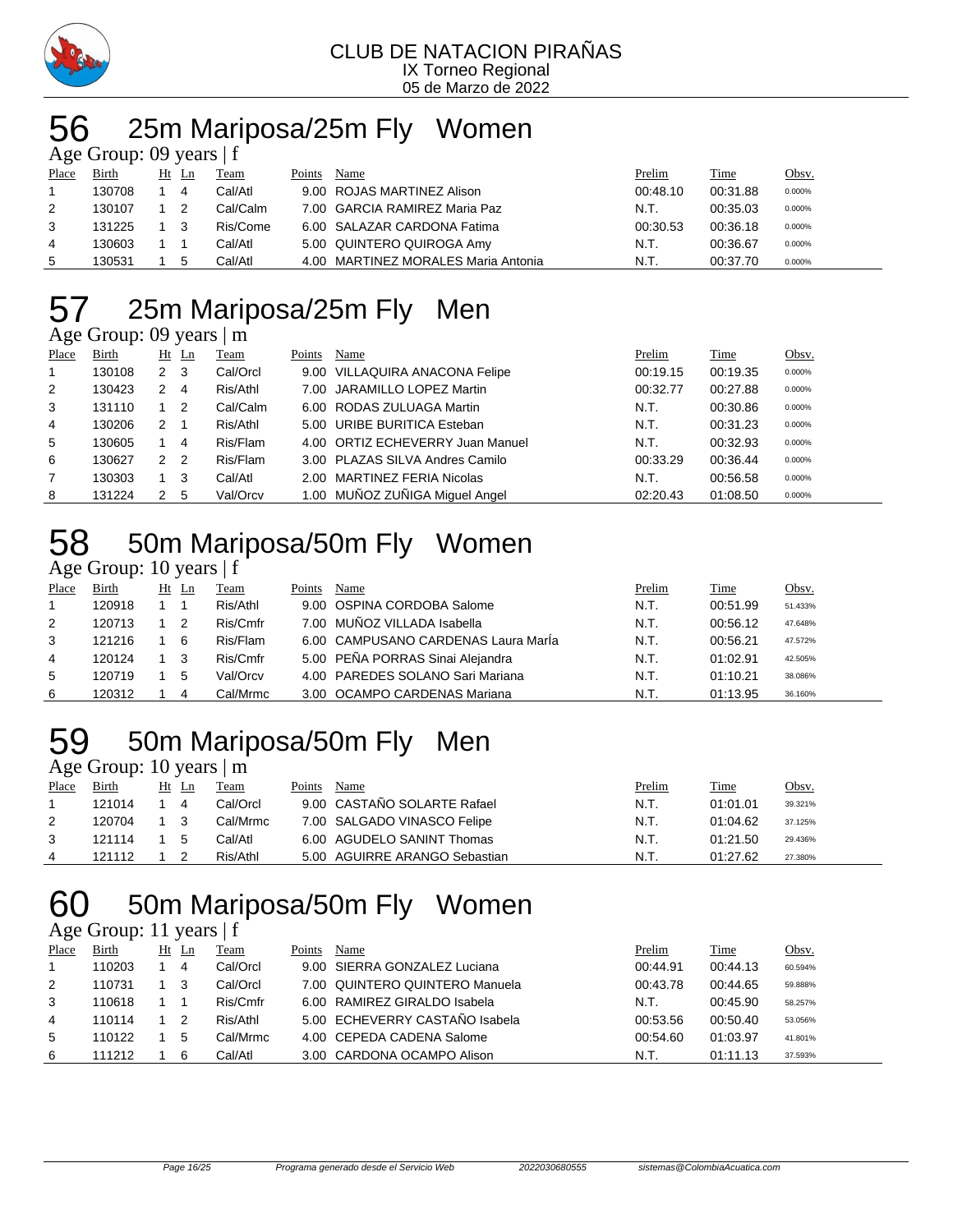

# 61 50m Mariposa/50m Fly Men

| Age Group: 11 years  <br>m |        |                |                |          |        |                                      |          |          |         |  |  |  |  |
|----------------------------|--------|----------------|----------------|----------|--------|--------------------------------------|----------|----------|---------|--|--|--|--|
| Place                      | Birth  |                | $Ht$ Ln        | Team     | Points | Name                                 | Prelim   | Time     | Obsv.   |  |  |  |  |
| 1                          | 111014 |                | 5              | Ris/Flam |        | 9.00 ZAMBRANO CARDONA Benjamin       | N.T.     | 00:47.83 | 50.157% |  |  |  |  |
| $\overline{2}$             | 110617 | $\mathbf{2}$   | -3             | Tol/Tbt  |        | 7.00 MENDOZA RAMIREZ Juan Sebastian  | 00:49.34 | 00:49.49 | 48.474% |  |  |  |  |
| 3                          | 110122 | 2              | 4              | Val/Cofv |        | 6.00 MOLINA PULGARIN Jose Miguel     | 00:52.10 | 00:50.01 | 47.970% |  |  |  |  |
| 4                          | 110929 | $1\quad 2$     |                | Ris/Flam |        | 5.00 NIETO QUINTERO Juan Jose        | N.T.     | 00:50.23 | 47.760% |  |  |  |  |
| 5                          | 110726 |                | 6              | Cal/Calm |        | 4.00 GALVIS NOREÑA Jeronimo          | N.T.     | 00:59.10 | 40.592% |  |  |  |  |
| 6                          | 110531 |                | 4              | Cal/Atl  |        | 3.00 ROJAS MARTINEZ Jhon Alejandro   | N.T.     | 01:01.39 | 39.078% |  |  |  |  |
| $\overline{7}$             | 111115 | $\overline{2}$ | $\overline{2}$ | Ris/Athl |        | 2.00 TABARES LOTERO Daniel Alejandro | 01:15.94 | 01:01.47 | 39.027% |  |  |  |  |
| 8                          | 111111 | 2              | 5              | Ris/Athl |        | 1.00 PAREJA HERRERA Thomas           | 01:33.28 | 01:07.71 | 35.431% |  |  |  |  |
| 9                          | 110117 | 2              |                | Ris/Athl |        | SOLORZANO GUZMAN Andy                | N.T.     | 01:09.43 | 34.553% |  |  |  |  |
| 10                         | 110305 | $\mathbf{2}$   | - 6            | Cal/Orcl |        | VILLOTA VELASCO Samuel Alejandro     | N.T.     | 01:10.43 | 34.062% |  |  |  |  |
| 11                         | 110527 |                | 3              | Ris/Come |        | GONZALEZ GOMEZ Jeronimo              | N.T.     | 01:24.61 | 28.354% |  |  |  |  |

# 62 50m Mariposa/50m Fly Women

Age Group: 12 years | f

| ~     |        |    |    |          |        |                                     |          |          |              |
|-------|--------|----|----|----------|--------|-------------------------------------|----------|----------|--------------|
| Place | Birth  | Ht | Ln | Team     | Points | Name                                | Prelim   | Time     | <u>Obsv.</u> |
|       | 100314 |    | 3  | Cal/Orcl |        | 9.00 PARRA BURGOS Samantha          | 00:39.81 | 00:40.35 | 66.270%      |
| 2     | 100719 |    |    | Ris/Cmfr |        | 7.00 JARAMILLO SALAZAR Isabella     | 00:53.90 | 00:51.56 | 51.862%      |
| 3     | 101201 |    | 5  | Ris/Flam |        | 6.00 BALLESTEROS CASTRO Luciana     | 00:58.53 | 00:57.04 | 46.879%      |
| 4     | 101104 |    |    | Ris/Cmfr |        | 5.00 HERNANDEZ LONDOÑO Juana Camila | 01:00.06 | 00:57.24 | 46.716%      |
|       | 101217 |    | 4  | Cal/Pirc |        | RESTREPO VILLA Jimena               | 00:50.03 | No Show  |              |
|       | 101115 |    | 6  | Cal/Atl  |        | SERNA PARRA Maria Jose              | 01:07.22 | No Show  |              |

# 63 50m Mariposa/50m Fly Men

Age Group: 12 years | m

| Place | Birth  | Ht | Ln | Team     | Points | Name                          | Prelim   | Time     | Obsv.   |
|-------|--------|----|----|----------|--------|-------------------------------|----------|----------|---------|
|       | 100120 |    | 3  | Ris/Cmfr |        | 9.00 CARDONA OSORIO Alann     | 00:35.01 | 00:36.74 | 65.297% |
| 2     | 100305 |    |    | Cal/Orcl |        | 7.00 VELASQUEZ GANAN Leonardo | 00:39.25 | 00:37.28 | 64.351% |
| 3     | 100810 |    | 4  | Ris/Cmfr |        | 6.00 RAMIREZ RIVERA Samuel    | 00:37.87 | 00:38.45 | 62.393% |
| 4     | 101014 |    | 5  | Ris/Cmfr |        | 5.00 BRITO OSORIO Samuel      | 00:48.28 | 00:43.81 | 54.759% |
| 5     | 100517 |    | 6  | Ris/Athl |        | 4.00 VEGA PLASENCIA Fabrizzio | N.T.     | 00:54.12 | 44.327% |
| 6     | 100220 |    |    | Cal/Atl  |        | 3.00 DUQUE OSORIO Emiliano    | N.T.     | 01:08.48 | 35.032% |

# 64 50m Mariposa/50m Fly Women

Age Group: 13 years | f

| Place | <b>Birth</b> | Ht<br>$\mathop{\rm Ln}$ | <b>Team</b> | Points | Name                             | Prelim   | <b>Time</b> | Obsv.   |
|-------|--------------|-------------------------|-------------|--------|----------------------------------|----------|-------------|---------|
|       | 090325       | 4                       | Val/Cofv    |        | 9.00 LOPEZ VALDERRAMA Mariana    | 00:41.82 | 00:39.99    | 66.867% |
| 2     | 090920       | 2                       | Ris/Tibr    |        | 7.00 MARQUEZ OROZCO Isabela      | 00:42.72 | 00:41.62    | 64.248% |
| 3     | 091213       | 3                       | Cal/Pirc    |        | 6.00 BERMUDEZ CARVAJAL Valentina | 00:38.47 | 00:42.10    | 63.515% |
| 4     | 091029       | -6                      | Ris/Flam    |        | 5.00 PLATA PULGARIN Evelin       | N.T.     | 00:44.26    | 60.416% |
| 5     | 090205       | 5                       | Val/Yumb    |        | 4.00 EMELY EMELY Emely Correa    | 00:47.34 | 00:47.92    | 55.801% |
| 6     | 090529       |                         | Val/Cofv    |        | 3.00 CAICEDO CARDONA Ana Sofia   | N.T.     | 00:57.61    | 46.416% |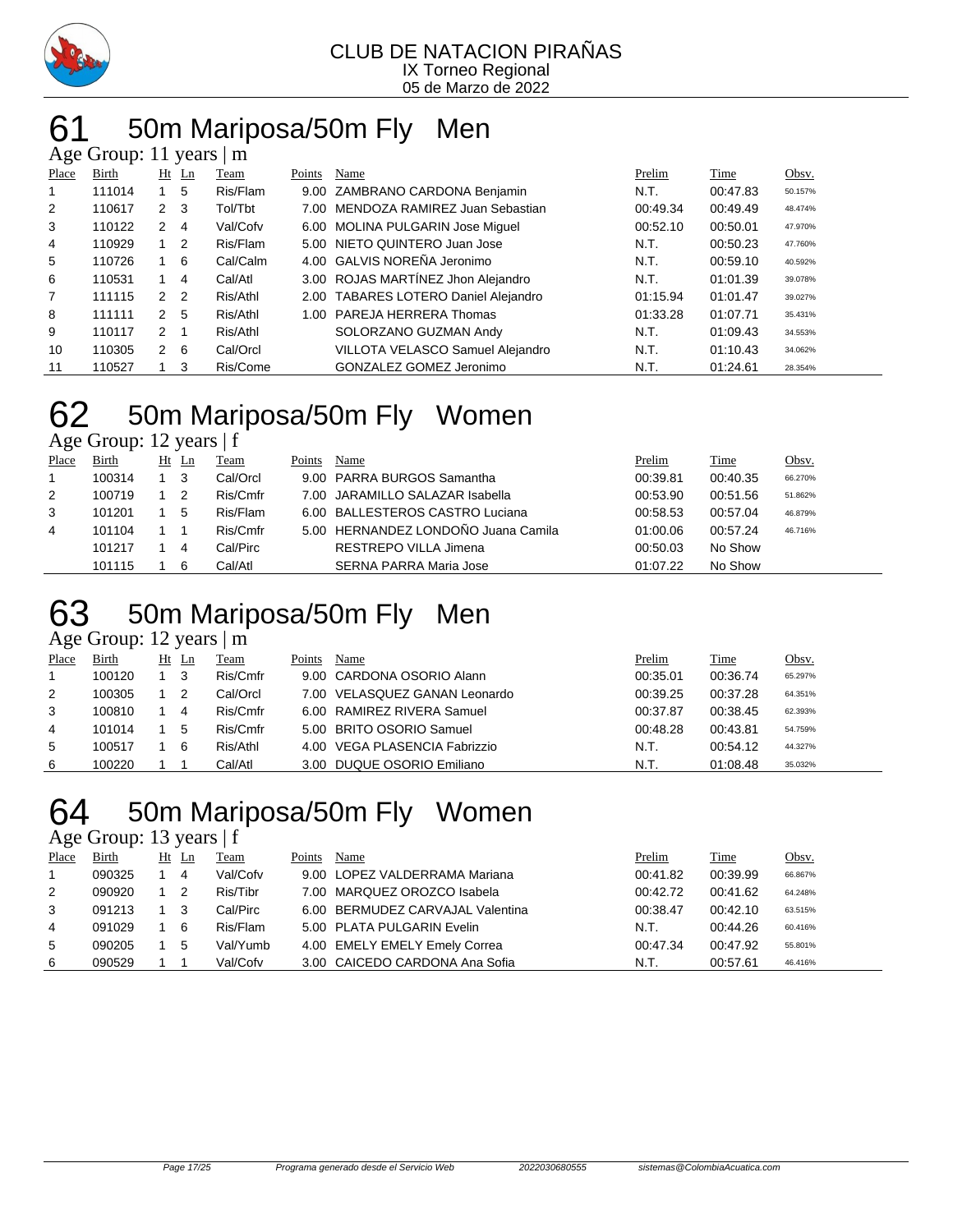

# 65 50m Mariposa/50m Fly Men

| Age Group: 13 years  <br>m |        |                      |                |          |        |                                      |          |          |         |  |  |  |  |
|----------------------------|--------|----------------------|----------------|----------|--------|--------------------------------------|----------|----------|---------|--|--|--|--|
| Place                      | Birth  | Ht                   | $\mathbf{L}$ n | Team     | Points | Name                                 | Prelim   | Time     | Obsv.   |  |  |  |  |
| 1                          | 090304 | 2                    | - 3            | Val/Cofv | 9.00   | TOBON YEPEZ Juan Jose                | 00:40.70 | 00:41.40 | 57.947% |  |  |  |  |
| 2                          | 090505 |                      | 3              | Val/Yumb |        | 7.00 ZALAZAR OSPINA Santiago Sant    | N.T.     | 00:46.69 | 51.381% |  |  |  |  |
| 3                          | 090320 | $\overline{2}$       | $\overline{2}$ | Cal/Atl  |        | 6.00 AGUDELO SANINT Nicolas          | 01:01.16 | 00:50.16 | 47.827% |  |  |  |  |
| 4                          | 090728 |                      | $\overline{2}$ | Cal/Atl  |        | 5.00 OCAMPO POSADA Samuel Andres     | N.T.     | 00:53.34 | 44.976% |  |  |  |  |
| 5                          | 091218 | 2                    | 4              | Cal/Orcl |        | 4.00 GARCÍA CANO Miguel Angel        | 00:50.84 | 00:56.40 | 42.535% |  |  |  |  |
| 6                          | 090113 | $\overline{2}$       | 6              | Cal/Atl  |        | 3.00 DUQUE LOPEZ Juan Felipe         | N.T.     | 01:01.15 | 39.231% |  |  |  |  |
| 7                          | 091001 |                      | 5              | Cal/Mrmc |        | 2.00 GALLARDO REGINO Juan Jose       | N.T.     | 01:11.57 | 33.520% |  |  |  |  |
| 8                          | 091215 | $\mathbf{2}^{\circ}$ |                | Cal/Orcl | 1.00   | AGUDELO CALVO Jeronimo               | 01:21.62 | 01:18.87 | 30.417% |  |  |  |  |
| 9                          | 090719 |                      | 4              | Val/Orcv |        | <b>CUELLAR SIERRA Jorge Andres</b>   | N.T.     | 02:02.90 | 19.520% |  |  |  |  |
|                            | 090921 | 2                    | 5              | Ris/Flam |        | <b>CORRALES VELASCO Andres David</b> | 01:05.53 | No Show  |         |  |  |  |  |

## 50m Mariposa/50m Fly Women

Age Group: 14 years | f

| Place | Birth  | $Ht$ Ln | Team     | Points | Name                                   | Prelim   | Time     | Obsv.   |
|-------|--------|---------|----------|--------|----------------------------------------|----------|----------|---------|
|       | 080904 | - 3     | Ris/Cmfr |        | 9.00 CHAMORRO GONZÃ.LEZ Karol Isabella | 00:31.45 | 00:33.66 | 79.441% |
| 2     | 080201 |         | Cal/Pirc |        | 7.00 ARANGO SALAZAR MarÍa Camila       | N.T.     | 00:35.38 | 75.579% |
| 3     | 080104 | 4       | Cal/Calm |        | 6.00 SALAZAR RIOS Laura Marcela        | 00:47.46 | 00:46.33 | 57.716% |
| 4     | 080113 | 5       | Cal/Orcl |        | 5.00 GIRALDO CASTAÑO Maria Isabel      | 00:56.03 | 00:51.27 | 52.155% |
| 5     | 080731 |         | Val/Orcv |        | 4.00 VIDAL ROJAS Mariana               | 00:55.82 | 00:54.28 | 49.263% |
|       | 080213 | 6       | Ris/Tibr |        | CRUZ CALVO Angela MarÍa                | N.T.     | No Show  |         |

## 50m Mariposa/50m Fly Men

### Age Group: 14 years  $\vert$  m

| Place          | Birth  |                | Ht Ln          | Team     | Points | Name                                  | Prelim   | Time     | Obsv.   |
|----------------|--------|----------------|----------------|----------|--------|---------------------------------------|----------|----------|---------|
|                | 081128 |                | 5              | Cal/Pirc |        | 9.00 ECHEVERRI MEDINA Juan Jose       | N.T.     | 00:31.50 | 76.159% |
| $\overline{2}$ | 080327 |                | -3             | Val/Yumb |        | 7.00 RODRIGUEZ CARVAJAL Joser Fracey  | N.T.     | 00:38.66 | 62.054% |
| 3              | 080511 | 2              | $\overline{4}$ | Cal/Pirc |        | 6.00 LONDOÑO VILLEGAS Julian Humberto | 00:45.47 | 00:39.30 | 61.043% |
| 4              | 080507 | 2 <sub>3</sub> |                | Ris/Flam |        | 5.00 ROJAS AGUILAR Daniel Esteban     | 00:44.31 | 00:44.37 | 54.068% |
| 5              | 081031 | 2 <sub>2</sub> |                | Val/Yumb |        | 4.00 SANTACRUZ MEDINA Neythan Alexis  | 00:49.58 | 00:44.62 | 53.765% |
| 6              | 081225 |                |                | Cal/Atl  |        | 3.00 QUINTERO QUIROGA Joseph          | N.T.     | 00:46.62 | 51.459% |
|                | 080205 | 2              | -6             | Ris/Tibr |        | 2.00 BALLESTEROS PELAEZ Isaac         | N.T.     | 00:49.35 | 48.612% |
| 8              | 080909 |                | -2             | Cal/Mrmc | 1.00   | RODRIGUEZ RODRIGUEZ Sebastian         | N.T.     | 00:52.00 | 46.135% |
| 9              | 080725 | $\mathbf{2}$   | 5              | Ris/Athl |        | <b>ORTIZ GALLEGO Oscar Estiven</b>    | 01:17.63 | 00:56.84 | 42.206% |
| 10             | 081115 | $\mathcal{P}$  |                | Val/Orcv |        | PENILLA MOSQUERA Alan Gabriel         | 01:36.85 | 01:16.10 | 31.524% |
|                | 080831 |                | 4              | Cal/Pirc |        | RIVERA GIRALDO Emanuel                | N.T.     | No Show  |         |

## 50m Mariposa/50m Fly Women

### Age Group: 15 years | f

| Place          | <b>Birth</b> |               | $Ht$ Ln        | Team     | Points | Name                                         | Prelim   | Time     | Obsv.   |
|----------------|--------------|---------------|----------------|----------|--------|----------------------------------------------|----------|----------|---------|
| $\mathbf{1}$   | 070317       | 3             | 4              | Ris/Tibr |        | 9.00 REYES ACOSTA Sara                       | 00:35.42 | 00:33.75 | 79.230% |
| 2              | 071213       | 3             | 5              | Val/Cofv |        | 7.00 SUAREZ TREJOS Daniela                   | 00:40.34 | 00:39.10 | 68.389% |
| 3              | 071014       | 3             | -2             | Val/Cofv |        | 6.00 VELASQUEZ CERQUERA Lucia De Los Angeles | 00:38.49 | 00:39.41 | 67.851% |
| $\overline{4}$ | 070802       | 3             |                | Val/Cofv |        | 5.00 TAPAZCO MEDINA Sara                     | 00:40.88 | 00:41.87 | 63.864% |
| 5              | 070421       | 3             | - 6            | Val/Orcv |        | 4.00 PAREDES SOLANO MarÍa Del Mar            | 00:45.69 | 00:47.18 | 56.677% |
| 6              | 071124       | $\mathcal{P}$ | - 3            | Cal/Orcl |        | 3.00 PATINO ROJAS Valentina                  | 00:48.03 | 00:48.75 | 54.851% |
| $\overline{7}$ | 070102       | $\mathcal{P}$ | $\overline{2}$ | Cal/Mrmc |        | 2.00 TORRES AGUDELO Mariana                  | 00:51.10 | 00:49.59 | 53.922% |
| 8              | 070827       | 2             | 5              | Cal/Calm |        | 1.00 MOLINA LONDOÑO Sarita                   | 00:51.53 | 00:52.47 | 50.962% |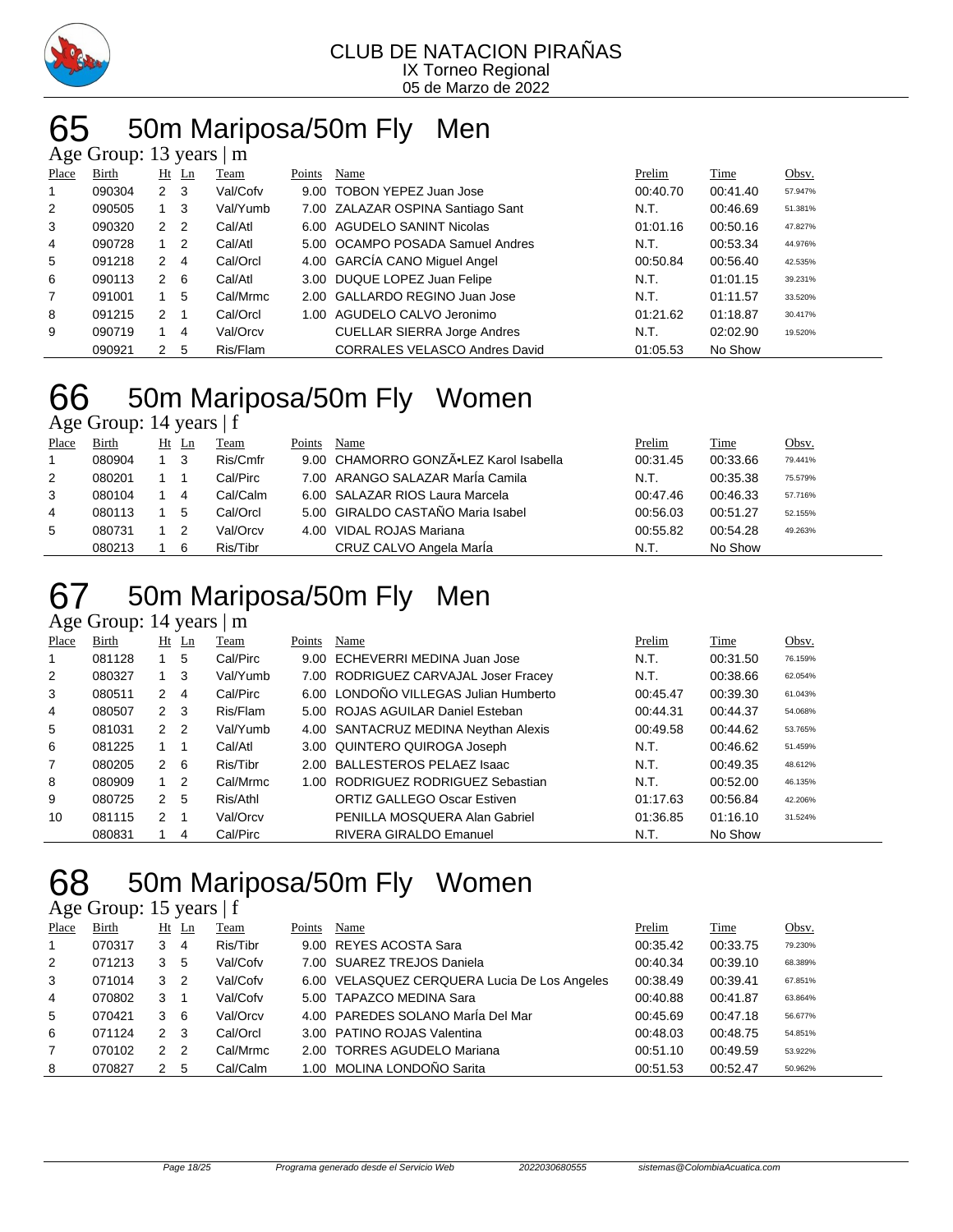

#### CLUB DE NATACION PIRAÑAS IX Torneo Regional 05 de Marzo de 2022

# 50m Mariposa/50m Fly Women

| Age Group: 16y and over $ f $ |        |                |       |          |        |                                  |          |          |         |  |  |  |
|-------------------------------|--------|----------------|-------|----------|--------|----------------------------------|----------|----------|---------|--|--|--|
| Place                         | Birth  |                | Ht Ln | Team     | Points | Name                             | Prelim   | Time     | Obsv.   |  |  |  |
|                               | 040913 | 3 <sub>3</sub> |       | Ris/Cmfr |        | 9.00 MUÑOZ VILLADA Valeria       | 00:30.24 | 00:32.29 | 82.812% |  |  |  |
| 2                             | 060618 |                | -4    | Val/Cofv |        | 7.00 HERNANDEZ DIAZ MarÍa Salome | 00:50.27 | 00:45.66 | 58.563% |  |  |  |
| 3                             | 041007 |                |       | Ris/Tibr |        | 6.00 GOMEZ CANO María Jose       | N.T.     | 00:47.17 | 56.689% |  |  |  |
| 4                             | 060130 |                | - 3   | Ris/Flam |        | 5.00 GONZALES CASTRILLON Salome  | N.T.     | 00:49.49 | 54.031% |  |  |  |
| 5                             | 060907 |                | 4     | Cal/Mrmc |        | 4.00 PEREZ RIVAS Salome          | N.T.     | 00:51.65 | 51.772% |  |  |  |
| 6                             | 060929 |                |       | Ris/Tibr |        | 3.00 BALLESTEROS PELAEZ Isabella | N.T.     | 00:54.31 | 49.236% |  |  |  |

# 69 50m Mariposa/50m Fly Men

#### Age Group: 15 years | m

| Place          | Birth  |                | $Ht$ Ln        | Team     | Points | Name                               | Prelim   | <b>Time</b> | Obsv.   |
|----------------|--------|----------------|----------------|----------|--------|------------------------------------|----------|-------------|---------|
|                | 070326 | 5              | - 6            | Ris/Cmfr |        | 9.00 QUROZ ZAPATA Samuel David     | 00:31.36 | 00:31.81    | 75.417% |
| 2              | 071206 | 5              |                | Val/Cofv |        | 7.00 PARDO FRANCO Samuel           | 00:31.09 | 00:32.13    | 74.665% |
| 3              | 071104 |                | - 6            | Cal/Atl  |        | 6.00 MURIEL BARRETO Juan Carlos    | N.T.     | 00:35.05    | 68.445% |
| 4              | 070409 | 4              | - 6            | Val/Orcv |        | 5.00 VILLOTA OJEDA Luis Carlos     | 00:35.40 | 00:35.65    | 67.293% |
| 5              | 070926 | 3              | 4              | Cal/Atl  |        | 4.00 NORENA ESCOBAR Juan Miguel    | 00:35.85 | 00:36.09    | 66.473% |
| 6              | 070630 | 3              | $\overline{2}$ | Val/Cofv |        | 3.00 TORO GUTIERREZ Yhojan Alexis  | 00:36.19 | 00:36.11    | 66.436% |
| $\overline{7}$ | 070803 | 3              |                | Ris/Flam |        | 2.00 WILLIAN ANDRES Laurent Bosca  | 00:36.97 | 00:39.70    | 60.428% |
| 8              | 070915 | 2 <sub>2</sub> |                | Val/Orcv |        | 1.00 NARANJO LUNA Miquel Angel     | 00:47.75 | 00:41.09    | 58.384% |
| 9              | 070923 |                |                | Val/Orcv |        | ESCOBAR CEREZO Jean Paul           | N.T.     | 01:01.92    | 38.744% |
|                | 070313 |                | 5              | Val/Cofv |        | <b>GAMBOA BUITRAGO Juan Daniel</b> | N.T.     | No Show     |         |

#### Age Group: 16y and over | m

|       | $\sim$ $\sim$ $\sim$ $\sim$ $\sim$ $\sim$ $\sim$ |                |         |             |               |                                    |          |             |         |
|-------|--------------------------------------------------|----------------|---------|-------------|---------------|------------------------------------|----------|-------------|---------|
| Place | <b>Birth</b>                                     |                | $Ht$ Ln | <b>Team</b> | <b>Points</b> | <b>Name</b>                        | Prelim   | <b>Time</b> | Obsv.   |
| 1     | 040325                                           | 5              | 3       | Ris/Cmfr    | 9.00          | CARDENAS OCAMPO Luis Alejandro     | 00:27.91 | 00:28.70    | 83.589% |
| 2     | 050613                                           | 5              | 2       | Cal/Pirc    | 7.00          | PULGARIN SUAREZ Miguel Angel       | 00:29.23 | 00:29.78    | 80.557% |
| 3     | 031214                                           | 5              | 4       | Ris/Cmfr    |               | 6.00 CASTAÑO LOPEZ Alejandro       | 00:28.65 | 00:30.12    | 79.648% |
| 4     | 060718                                           | 1              | 4       | Val/Yumb    |               | 5.00 OLAVE CRUZ Diego Alejandro    | N.T.     | 00:30.95    | 77.512% |
| 5     | 050317                                           | 5              | 5       | Ris/Tibr    | 4.00          | LOPEZ RAMIREZ Juan Jose            | 00:30.84 | 00:31.94    | 75.110% |
| 5     | 060823                                           | $\overline{1}$ | 2       | Cal/Calm    | 4.00          | <b>MIRTH NATERA Brian Aquiles</b>  | N.T.     | 00:31.94    | 75.110% |
| 7     | 050608                                           | $\overline{4}$ | 4       | Cal/Orcl    | 2.00          | HIDALGO RESTREPO Juan Pablo        | 00:32.03 | 00:32.47    | 73.884% |
| 8     | 050507                                           | 4              | 3       | Ris/Tibr    | 1.00          | PUERTA BERMUDEZ Juan Camilo        | 00:31.53 | 00:32.50    | 73.815% |
| 9     | 040606                                           | 4              | 2       | Cal/Atl     |               | <b>GARCÍA GAVIRIA David Steven</b> | 00:33.35 | 00:33.14    | 72.390% |
| 10    | 050815                                           | $\overline{1}$ | 3       | Ris/Cmfr    |               | CALDERON RAMIREZ Johan Camilo      | N.T.     | 00:33.50    | 71.612% |
| 11    | 060729                                           | $\overline{4}$ | 5       | Val/Yumb    |               | <b>CENTENO BOLANOS Christopher</b> | 00:33.54 | 00:34.83    | 68.877% |
| 12    | 060403                                           | 4              |         | Val/Orcv    |               | DE LA CRUZ PENAFIEL Cristian David | 00:34.89 | 00:34.99    | 68.562% |
| 13    | 060321                                           | 3              | 5       | Ris/Flam    |               | DUQUE JARAMILLO Santiago           | 00:36.50 | 00:36.11    | 66.436% |
| 14    | 050411                                           | 2              | 6       | Ris/Tibr    |               | ARICAPA VARELA Brandon             | N.T.     | 00:36.52    | 65.690% |
| 15    | 060609                                           | 3              | 3       | Val/Cofv    |               | <b>GOMEZ OROZCO Julian</b>         | 00:35.63 | 00:36.77    | 65.243% |
| 16    | 060909                                           | $\overline{2}$ | 4       | Cal/Mrmc    |               | <b>MARTINEZ RMS Juan Esteban</b>   | 00:41.70 | 00:37.88    | 63.332% |
| 17    | 041224                                           | $\overline{2}$ | 3       | Ris/Tibr    |               | GARCÍA BARRERA Santiago            | 00:41.26 | 00:38.28    | 62.670% |
| 18    | 040426                                           | 3              | 6       | Cal/Atl     |               | <b>GIRALDO CORRALES Alejandro</b>  | 00:37.04 | 00:39.83    | 60.231% |
| 19    | 050421                                           | $\overline{2}$ | 5       | Val/Orcv    |               | <b>GRANJA ANGULO Jose Yeison</b>   | 01:02.69 | 00:46.72    | 51.348% |
| 20    | 041021                                           | 2              |         | Cal/Mrmc    |               | <b>GOMEZ POSADA Carlos Alberto</b> | N.T.     | 00:50.51    | 47.496% |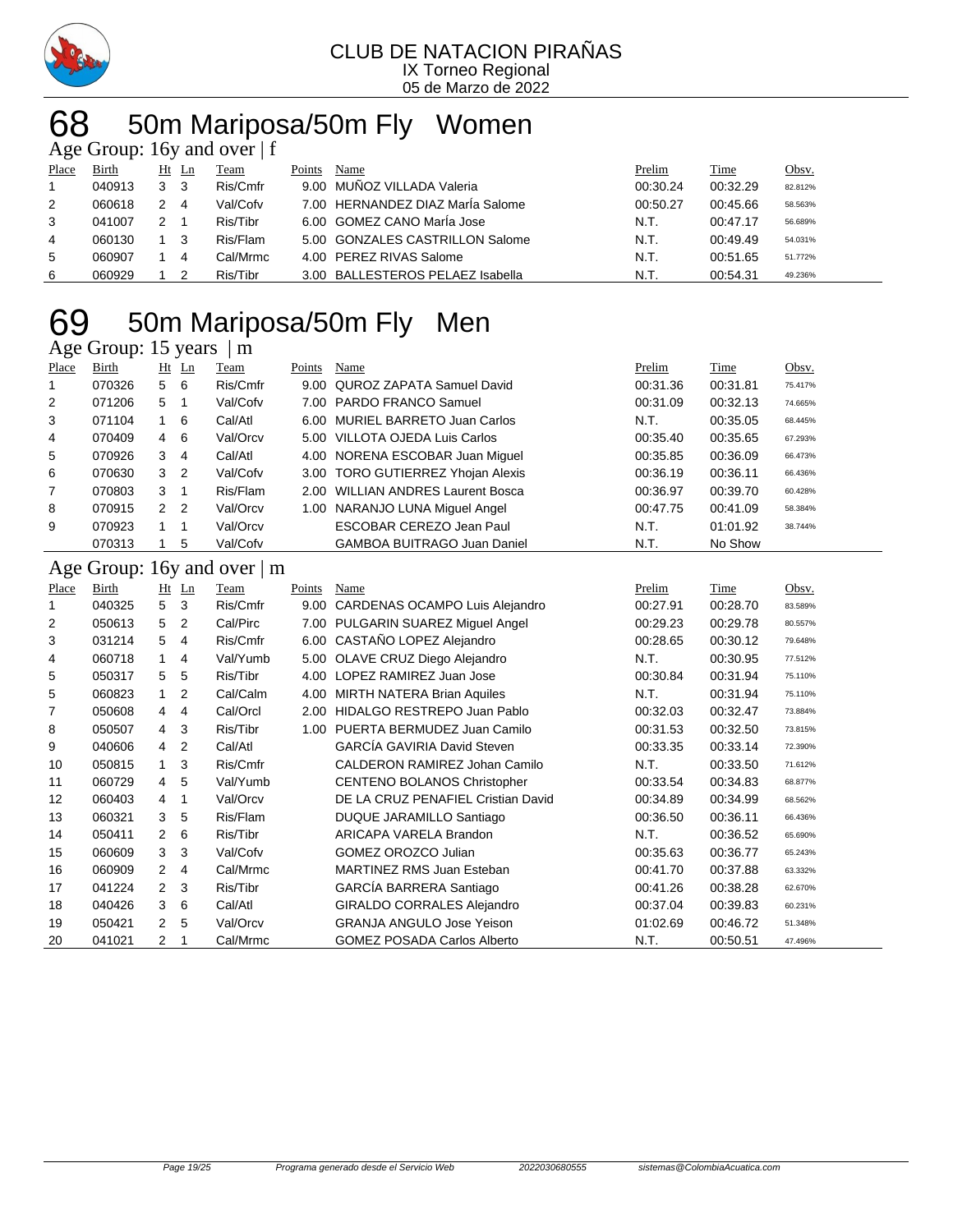

### 25m Libre/25m Free Women

Age Group:  $06 - 07$  years  $| f |$ 

| Place | $\sim$ $\cdot$<br>Bırth | <u>H1</u><br>ப | eam              | Points<br>Name                                 | Prelim | m.<br>l'ime        | Obsv. |
|-------|-------------------------|----------------|------------------|------------------------------------------------|--------|--------------------|-------|
|       | 1002<br>"ხ∪ა            |                | Ris/Athl<br>∍، پ | CARDONA<br>$\sigma$<br>9.00<br>Gabriela<br>RC. | 'N. L  | 00.25.27<br>0.000% |       |
|       |                         |                |                  |                                                |        |                    |       |

### 25m Libre/25m Free Men

Age Group: 06 - 07 years | m

| Place | Birth  | Ht Ln | Team     | Points | Name                             | Prelim   | Time     | <u>Obsv.</u> |
|-------|--------|-------|----------|--------|----------------------------------|----------|----------|--------------|
|       | 150426 |       | Cal/Calm |        | 9.00 CAMARGO GIRALDO Miguel      | 00:40.48 | 00:29.74 | 0.000%       |
| 2     | 151004 |       | Ris/Cmfr |        | 7.00 JARAMILLO SALAZAR Sebastian | N.T.     | 00:30.37 | 0.000%       |
| 3     | 150325 | 4     | Cal/Atl  |        | 6.00 OSPINA OCAMPO Matias        | N.T.     | 00:39.13 | 0.000%       |
| 4     | 161009 |       | Ris/Athl |        | 5.00 RINCON BAQUERO Martin       | N.T.     | 01:36.24 | 0.000%       |
|       | 170218 | 6     | Val/Orcv |        | CUELLAR SIERRA Juan Fernando     | N.T.     | No Show  |              |

# 25m Libre/25m Free Women

Age Group: 08 years | f

| Place | Birth  | Ht | Ln           | Team     | Points | Name                             | <u>Prelim</u> | Time     | Obsv.  |
|-------|--------|----|--------------|----------|--------|----------------------------------|---------------|----------|--------|
|       | 141115 |    | 4            | Cal/Atl  |        | 9.00 OCAMPO POSADA Maria Antonia | 00:45.15      | 00:29.47 | 0.000% |
| 2     | 140708 |    |              | Cal/Calm |        | 7.00 ARISTIZABAL RIOS Luciana    | 00:29.19      | 00:29.53 | 0.000% |
|       | 141118 |    | $\mathbf{b}$ | Cal/Atl  |        | 6.00 CANO QUIROMA Sara Valentina | N.T.          | 00:31.98 | 0.000% |
| 4     | 140706 |    |              | Val/Orcv |        | 5.00 BARRIOS BURGOS Elizabeth    | N.T.          | 00:47.76 | 0.000% |

## 25m Libre/25m Free Men

Age Group: 08 years | m

| Place | <b>Birth</b> | $Ht$ Ln | Team     | Points | Name                               | Prelim   | <b>Time</b> | <u>Obsv.</u> |
|-------|--------------|---------|----------|--------|------------------------------------|----------|-------------|--------------|
|       | 140803       | 6       | Cal/Pirc |        | 9.00 MORALES PAJOY Dylan Alejandro | N.T.     | 00:21.86    | 0.000%       |
| 2     | 140422       |         | Ris/Cmfr |        | 7.00 JUAN PABLO GaÑan Pinzon       | N.T.     | 00:23.95    | 0.000%       |
| 3     | 140114       | -3      | Cal/Calm |        | 6.00 OCAMPO OSPINA Martin          | 00:19.75 | 00:26.19    | 0.000%       |
| 4     | 140926       | 4       | Cal/Atl  |        | 5.00 CARDONA VALENCIA Emilio       | 00:29.81 | 00:32.20    | 0.000%       |
| 5     | 140906       |         | Cal/Atl  |        | 4.00 GUARIN AGUIRRE Marcelo        | 00:38.96 | 00:32.82    | 0.000%       |
| 6     | 140906       | 5       | Cal/Atl  |        | 3.00 GUARIN AGUIRRE Anthony        | 00:40.03 | 00:34.49    | 0.000%       |

# 50m Libre/50m Free Women

Age Group: 09 years | f

| Place | Birth  | Ht | Ln | Team     | Points | Name                                | <b>Prelim</b> | <b>Time</b> | Obsv.   |
|-------|--------|----|----|----------|--------|-------------------------------------|---------------|-------------|---------|
|       | 130107 |    |    | Cal/Calm |        | 9.00 GARCIA RAMIREZ Maria Paz       | N.T.          | 00:56.03    | 44.815% |
| 2     | 131225 |    | 4  | Ris/Come |        | 7.00 SALAZAR CARDONA Fatima         | 01:27.39      | 00:58.24    | 43.115% |
| 3     | 130708 |    |    | Cal/Atl  |        | 6.00 ROJAS MARTINEZ Alison          | 01:16.66      | 01:00.90    | 41.232% |
| 4     | 130531 |    |    | Cal/AtI  |        | 5.00 MARTINEZ MORALES Maria Antonia | N.T.          | 01:02.76    | 40.010% |
| 5     | 30603  |    |    | Cal/Atl  |        | 4.00 QUINTERO QUIROGA Amy           | N.T.          | 01:11.11    | 35.311% |

## 50m Libre/50m Free Men

### Age Group: 09 years | m

| Place | <b>Birth</b> |               | Ht Ln | Team     | Points | Name                            | Prelim   | Time     | Obsv.   |
|-------|--------------|---------------|-------|----------|--------|---------------------------------|----------|----------|---------|
|       | 130108       | 2 3           |       | Cal/Orcl |        | 9.00 VILLAQUIRA ANACONA Felipe  | 00:40.69 | 00:40.53 | 55.564% |
|       | 130423       | $\mathcal{P}$ | 4     | Ris/Athl |        | 7.00 JARAMILLO LOPEZ Martin     | 00:51.62 | 00:51.02 | 44.140% |
|       | 130206       | $\mathcal{P}$ |       | Ris/Athl |        | 6.00 URIBE BURITICA Esteban     | N.T.     | 00:51.26 | 43.933% |
| 4     | 130627       | $\mathcal{P}$ |       | Ris/Flam |        | 5.00 PLAZAS SILVA Andres Camilo | 00:55.45 | 00:52.40 | 42.977% |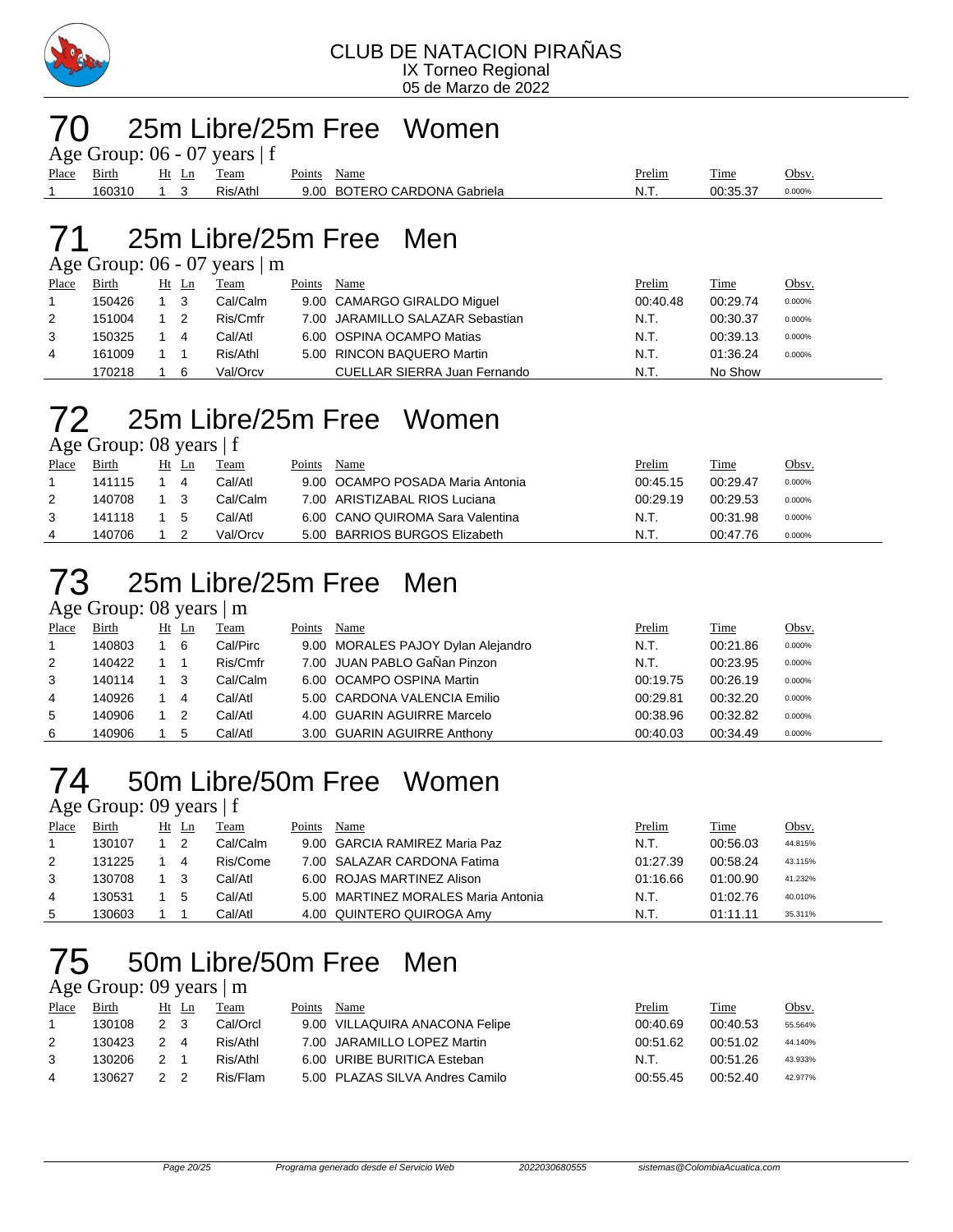

05 de Marzo de 2022

|    |        | Continuing Event: 75 50m Libre/50m Free Age Group: 09 YEARS   M |          |                                  |          |          |         |  |  |
|----|--------|-----------------------------------------------------------------|----------|----------------------------------|----------|----------|---------|--|--|
| -5 | 131110 | 14                                                              | Cal/Calm | 4.00 RODAS ZULUAGA Martin        | N.T.     | 00:53.03 | 42.467% |  |  |
| 6  | 130605 | 2 5                                                             | Ris/Flam | 3.00 ORTIZ ECHEVERRY Juan Manuel | 01:02.66 | 00:55.70 | 40.431% |  |  |
|    | 130303 | 1 3                                                             | Cal/Atl  | 2.00 MARTINEZ FERIA Nicolas      | N.T.     | 01:28.83 | 25.352% |  |  |
|    | 131224 |                                                                 | Val/Orcv | 1.00 MUÑOZ ZUÑIGA Miquel Angel   | N.T.     | 01:44.66 | 21.517% |  |  |

### 50m Libre/50m Free Women

Age Group: 10 years | f

| Place | <b>Birth</b> | Ht | Ln | Team     | Points | Name                                | Prelim   | <u>Time</u> | Obsv.   |
|-------|--------------|----|----|----------|--------|-------------------------------------|----------|-------------|---------|
|       | 120918       |    | -2 | Ris/Athl |        | 9.00 OSPINA CORDOBA Salome          | N.T.     | 00:40.75    | 61.620% |
| 2     | 120713       |    | -3 | Ris/Cmfr |        | 7.00 MUÑOZ VILLADA Isabella         | N.T.     | 00:42.51    | 59.068% |
| 3     | 121216       | 2  | 4  | Ris/Flam |        | 6.00 CAMPUSANO CARDENAS Laura Maria | 00:45.09 | 00:42.96    | 58.450% |
| 4     | 120312       | 2  | -3 | Cal/Mrmc |        | 5.00 OCAMPO CARDENAS Mariana        | 00:45.07 | 00:44.16    | 56.861% |
| 5     | 120124       | 2  | -5 | Ris/Cmfr |        | 4.00 PEÑA PORRAS Sinai Alejandra    | 00:47.81 | 00:44.98    | 55.825% |
| 6     | 121217       | 2  | -2 | Ris/Flam |        | 3.00 GARCÍA MARIN Sofia             | 00:47.12 | 00:45.47    | 55.223% |
|       | 120719       |    | 4  | Val/Orcv |        | 2.00 PAREDES SOLANO Sari Mariana    | N.T.     | 01:10.81    | 35.461% |

## 50m Libre/50m Free Men

Age Group: 10 years | m

| Place          | Birth  |               | $Ht$ Ln | Team     | Points | Name                              | Prelim   | Time     | Obsv.   |
|----------------|--------|---------------|---------|----------|--------|-----------------------------------|----------|----------|---------|
| $\overline{1}$ | 121014 | 2             | -3      | Cal/Orcl |        | 9.00 CASTAÑO SOLARTE Rafael       | 00:47.67 | 00:47.48 | 47.430% |
| 2              | 121114 | $\mathcal{P}$ | -2      | Cal/Atl  |        | 7.00 AGUDELO SANINT Thomas        | 01:03.16 | 00:51.90 | 43.391% |
| 3              | 120704 | 2             | 4       | Cal/Mrmc |        | 6.00 SALGADO VINASCO Felipe       | 00:49.80 | 00:52.56 | 42.846% |
| 4              | 121112 |               | 4       | Ris/Athl |        | 5.00 AGUIRRE ARANGO Sebastian     | N.T.     | 00:55.27 | 40.745% |
| 5              | 120202 | 2             |         | Ris/Flam |        | 4.00 GOMEZ OSORIO Tomas           | 01:05.92 | 00:58.16 | 38.721% |
| 6              | 120928 |               | -3      | Ris/Flam |        | 3.00 SALDARRIAGA MORALES Santiago | N.T.     | 01:01.51 | 36.612% |
|                | 120920 | 2             | -5      | Ris/Flam |        | 2.00 BEDOYA HINCAPIE Samuel       | 01:03.36 | 01:02.49 | 36.038% |
| 8              | 121228 |               | 2       | Cal/Mrmc |        | 1.00 MIGUEL ANGEL Gallardo Regino | N.T.     | 01:04.40 | 34.969% |

# 50m Libre/50m Free Women

Age Group: 11 years | f

| Place | Birth  |     | $Ht$ Ln | Team     | Points | Name                            | Prelim   | Time     | Obsv.   |
|-------|--------|-----|---------|----------|--------|---------------------------------|----------|----------|---------|
|       | 110203 |     | 4       | Cal/Orcl |        | 9.00 SIERRA GONZALEZ Luciana    | 00:37.75 | 00:34.94 | 71.866% |
| 2     | 110618 |     | - 2     | Ris/Cmfr |        | 7.00 RAMIREZ GIRALDO Isabela    | N.T.     | 00:36.66 | 68.494% |
| 3     | 110731 | 2 3 |         | Cal/Orcl |        | 6.00 QUINTERO QUINTERO Manuela  | 00:36.93 | 00:36.91 | 68.030% |
| 4     | 110114 | 2 2 |         | Ris/Athl |        | 5.00 ECHEVERRY CASTAÑO Isabela  | 00:38.25 | 00:37.03 | 67.810% |
| 5     | 110122 | 2   | -5      | Cal/Mrmc |        | 4.00 CEPEDA CADENA Salome       | 00:46.03 | 00:48.91 | 51.339% |
| 6     | 110527 |     | - 3     | Ris/Come |        | 3.00 ZULUAGA ARANZAZU Alejandra | 00:51.15 | 00:50.56 | 49.664% |
|       | 111212 |     | 4       | Cal/Atl  |        | 2.00 CARDONA OCAMPO Alison      | 00:57.19 | 00:55.43 | 45.300% |

## 50m Libre/50m Free Men

### Age Group: 11 years | m

| Place          | Birth  |   | $Ht$ Ln        | Team     | Points | Name                                | Prelim   | Time     | Obsv.   |
|----------------|--------|---|----------------|----------|--------|-------------------------------------|----------|----------|---------|
| 1              | 110929 | 3 | $\overline{4}$ | Ris/Flam |        | 9.00 NIETO QUINTERO Juan Jose       | 00:37.21 | 00:35.89 | 62.747% |
| 2              | 110617 | 3 | -3             | Tol/Tbt  |        | 7.00 MENDOZA RAMIREZ Juan Sebastian | 00:35.91 | 00:35.90 | 62.730% |
| 3              | 111014 | 3 | -2             | Ris/Flam |        | 6.00 ZAMBRANO CARDONA Benjamin      | 00:37.54 | 00:37.56 | 59.957% |
| $\overline{4}$ | 110117 | 2 | -5             | Ris/Athl |        | 5.00 SOLORZANO GUZMAN Andy          | N.T.     | 00:38.92 | 57.862% |
| 5              | 110122 | 3 | 5              | Val/Cofv |        | 4.00 MOLINA PULGARIN Jose Miquel    | 00:38.18 | 00:40.40 | 55.743% |
| 6              | 110317 |   | 3              | Val/Yumb |        | 3.00 CAICEDO CUERO Eric Eric        | N.T.     | 00:40.81 | 55.183% |
| $\overline{7}$ | 110531 | 2 | -3             | Cal/Atl  |        | 2.00 ROJAS MARTÍNEZ Jhon Alejandro  | 00:48.68 | 00:42.18 | 53.390% |
| 8              | 110726 |   |                | Cal/Calm |        | 1.00 GALVIS NOREÑA Jeronimo         | 00:45.53 | 00:43.85 | 51.357% |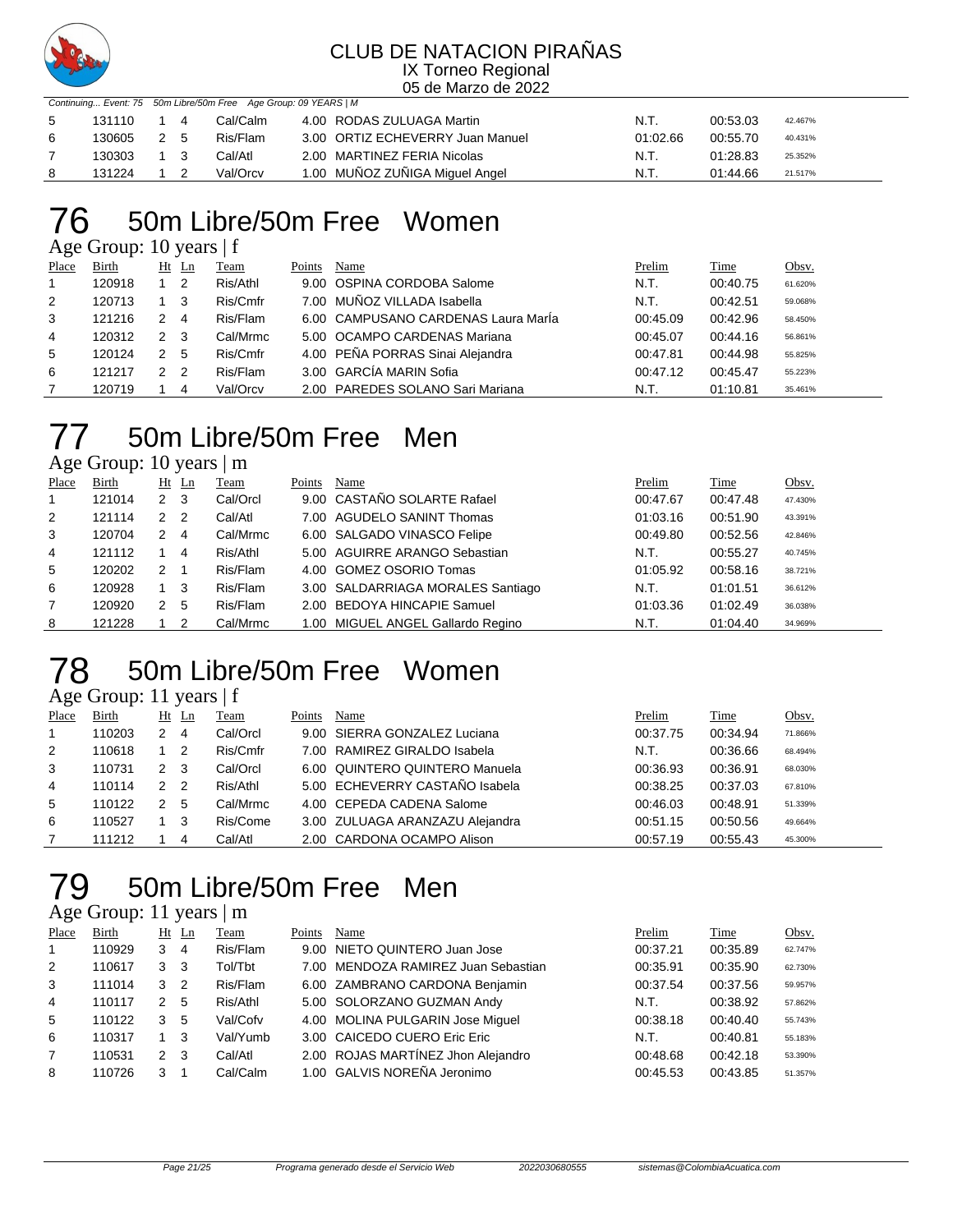

05 de Marzo de 2022

|    | Continuing Event: 79 50m Libre/50m Free Age Group: 11 YEARS   M |     |                            |          |                                        |          |          |         |  |  |  |  |
|----|-----------------------------------------------------------------|-----|----------------------------|----------|----------------------------------------|----------|----------|---------|--|--|--|--|
| 9  | 110305                                                          | 2 1 |                            | Cal/Orcl | VILLOTA VELASCO Samuel Alejandro       | N.T.     | 00:44.68 | 50.403% |  |  |  |  |
| 10 | 111115                                                          | 2 4 |                            | Ris/Athl | <b>TABARES LOTERO Daniel Alejandro</b> | 00:51.97 | 00:45.78 | 49.192% |  |  |  |  |
| 11 | 110828                                                          |     | $\overline{\phantom{0}}^2$ | Ris/Flam | OCAMPO RODRIGUEZ Juan David            | N.T.     | 00:48.56 | 46.376% |  |  |  |  |
| 12 | 110927                                                          |     | 3 6                        | Ris/Flam | MUÑOZ MARIN Lucas                      | 00:48.03 | 00:48.84 | 46.110% |  |  |  |  |
| 13 | 111111                                                          | 2 2 |                            | Ris/Athl | PAREJA HERRERA Thomas                  | 01:05.12 | 00:53.37 | 42.196% |  |  |  |  |
| 14 | 110527                                                          |     | 4                          | Ris/Come | GONZALEZ GOMEZ Jeronimo                | N.T.     | 01:10.10 | 32.126% |  |  |  |  |

# 50m Libre/50m Free Women

Age Group: 12 years | f

| Place | Birth  |                | $Ht$ Ln | Team     | Points | Name                                 | Prelim   | Time     | Obsv.   |
|-------|--------|----------------|---------|----------|--------|--------------------------------------|----------|----------|---------|
|       | 100314 | 2 <sub>3</sub> |         | Cal/Orcl |        | 9.00 PARRA BURGOS Samantha           | 00:33.16 | 00:34.65 | 72.468% |
| 2     | 101201 |                | - 3     | Ris/Flam |        | 7.00 BALLESTEROS CASTRO Luciana      | 00:46.62 | 00:39.97 | 62.822% |
| 3     | 100719 | 2              | 5       | Ris/Cmfr |        | 6.00 JARAMILLO SALAZAR Isabella      | 00:44.08 | 00:40.06 | 62.681% |
| 4     | 101002 | 2              | -4      | Val/Yumb |        | 5.00 SALAZAR QUINTERO Danna Isabella | 00:39.22 | 00:41.00 | 61.244% |
| 5     | 101104 |                | 4       | Ris/Cmfr |        | 4.00 HERNANDEZ LONDOÑO Juana Camila  | 00:47.19 | 00:42.30 | 59.362% |
| 6     | 100316 | 2              |         | Ris/Flam |        | 3.00 PEREZ LLANOS Manuela Alejandra  | 00:45.12 | 00:46.80 | 53.654% |
|       | 101217 | 2              | - 2     | Cal/Pirc |        | RESTREPO VILLA Jimena                | 00:43.18 | No Show  |         |
|       | 101115 |                |         | Cal/Atl  |        | <b>SERNA PARRA Maria Jose</b>        | 00:53.34 | No Show  |         |

# 50m Libre/50m Free Men

| Age Group: 12 years   m |
|-------------------------|
|-------------------------|

| Place | <b>Birth</b> | Ht | Ln | Team     | Points | Name                          | Prelim   | <b>Time</b> | <u>Obsv.</u> |
|-------|--------------|----|----|----------|--------|-------------------------------|----------|-------------|--------------|
|       | 100305       |    | 3  | Cal/Orcl |        | 9.00 VELASQUEZ GANAN Leonardo | 00:31.97 | 00:32.75    | 68.763%      |
| 2     | 100120       |    | 4  | Ris/Cmfr |        | 7.00 CARDONA OSORIO Alann     | 00:33.78 | 00:33.47    | 67.284%      |
| 3     | 100810       |    |    | Ris/Cmfr |        | 6.00 RAMIREZ RIVERA Samuel    | 00:35.00 | 00:34.56    | 65.162%      |
| 4     | 101014       |    | 5  | Ris/Cmfr |        | 5.00 BRITO OSORIO Samuel      | 00:36.60 | 00:36.63    | 61.480%      |
| 5     | 100517       |    | 6  | Ris/Athl |        | 4.00 VEGA PLASENCIA Fabrizzio | N.T.     | 00:47.13    | 47.783%      |
| 6     | 100220       |    |    | Cal/Atl  |        | 3.00 DUQUE OSORIO Emiliano    | N.T.     | 00:52.09    | 43.233%      |

# 50m Libre/50m Free Women

Age Group: 13 years | f

| Place          | Birth  |   | $Ht$ Ln | Team     | Points | Name                             | Prelim   | Time     | Obsv.   |
|----------------|--------|---|---------|----------|--------|----------------------------------|----------|----------|---------|
| $\overline{1}$ | 090920 | 2 | -3      | Ris/Tibr |        | 9.00 MARQUEZ OROZCO Isabela      | 00:32.90 | 00:33.44 | 75.090% |
| 2              | 091213 | 2 | 4       | Cal/Pirc |        | 7.00 BERMUDEZ CARVAJAL Valentina | 00:33.56 | 00:34.94 | 71.866% |
| 3              | 090325 | 2 | -2      | Val/Cofv |        | 6.00 LOPEZ VALDERRAMA Mariana    | 00:37.19 | 00:35.62 | 70.494% |
| 4              | 090205 | 2 | -5      | Val/Yumb |        | 5.00 EMELY EMELY Emely Correa    | 00:37.73 | 00:36.68 | 68.457% |
| 5              | 091029 |   | 3       | Ris/Flam |        | 4.00 PLATA PULGARIN Evelin       | 00:40.36 | 00:39.50 | 63.570% |
| 6              | 090101 |   | 4       | Ris/Flam |        | 3.00 CASTANO OSORIO Milagros     | 00:47.00 | 00:42.20 | 59.502% |
|                | 090529 |   | 2       | Val/Cofv |        | 2.00 CAICEDO CARDONA Ana Sofia   | N.T.     | 00:44.93 | 55.887% |

# 50m Libre/50m Free Men

### Age Group: 13 years | m

| Place | Birth  |                | Ht Ln | Team     | Points | Name                              | Prelim   | Time     | Obsv.   |
|-------|--------|----------------|-------|----------|--------|-----------------------------------|----------|----------|---------|
|       | 090505 | 2 <sub>3</sub> |       | Val/Yumb |        | 9.00 ZALAZAR OSPINA Santiago Sant | 00:35.10 | 00:35.49 | 63.454% |
| 2     | 090304 | $\mathcal{P}$  | 4     | Val/Cofv |        | 7.00 TOBON YEPEZ Juan Jose        | 00:39.03 | 00:37.95 | 59.341% |
| 3     | 090320 | $\mathcal{P}$  |       | Cal/Atl  |        | 6.00 AGUDELO SANINT Nicolas       | 00:44.37 | 00:40.10 | 56.160% |
| 4     | 090728 |                |       | Cal/Atl  |        | 5.00 OCAMPO POSADA Samuel Andres  | N.T.     | 00:43.06 | 52.299% |
| 5     | 091218 | $\mathcal{P}$  | 2     | Cal/Orcl |        | 4.00 GARCÍA CANO Miquel Angel     | 00:40.46 | 00:43.47 | 51.806% |
| 6     | 090113 |                | 3     | Cal/Atl  |        | 3.00 DUQUE LOPEZ Juan Felipe      | 00:53.66 | 00:44.93 | 50.122% |
|       | 091120 |                |       | Ris/Flam |        | 2.00 POPAYAN BOVELO Devem Steven  | N.T.     | 00:48.00 | 46.917% |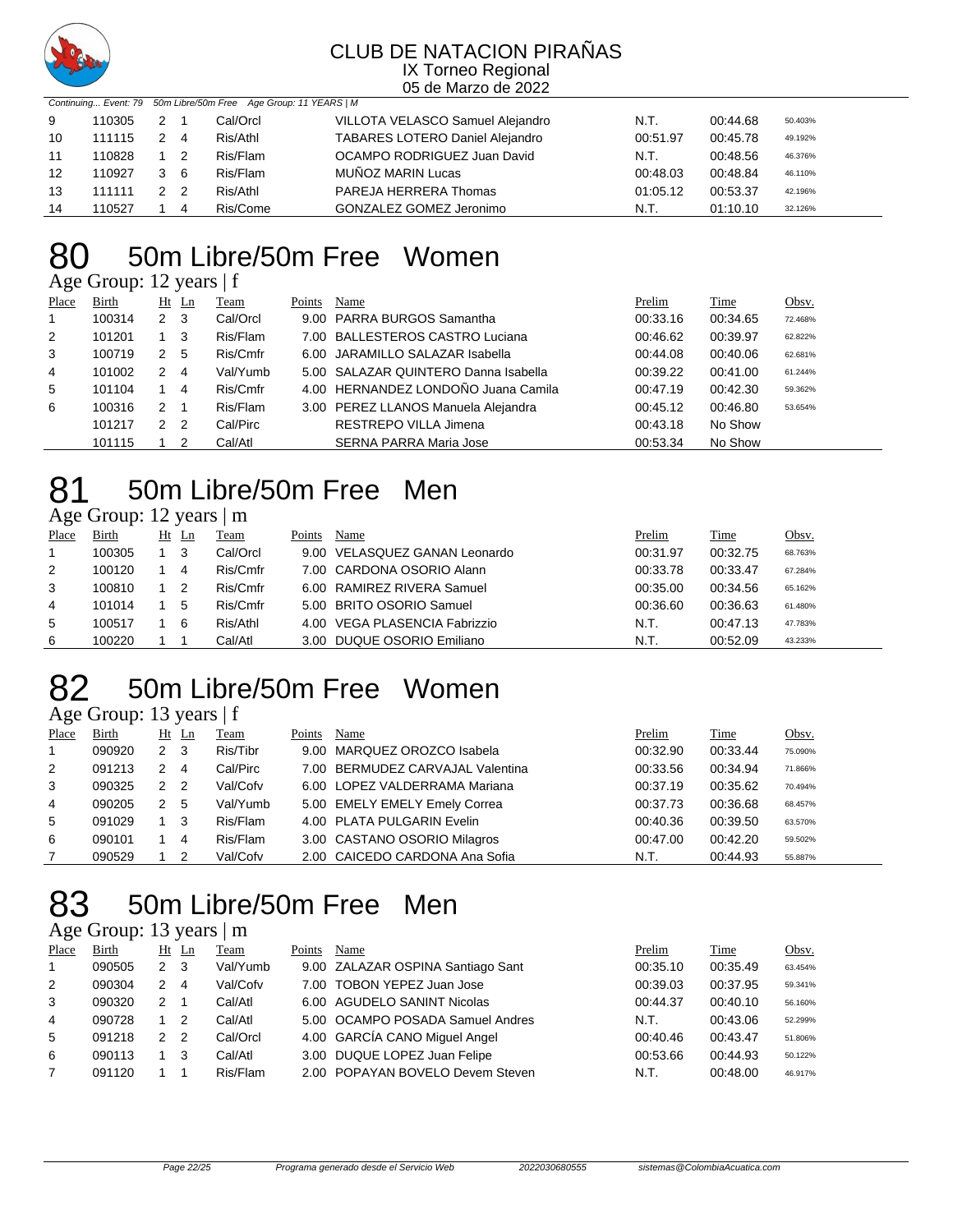

05 de Marzo de 2022

|    |            | Continuing Event: 83 50m Libre/50m Free Age Group: 13 YEARS   M |  |          |  |                                      |          |          |         |
|----|------------|-----------------------------------------------------------------|--|----------|--|--------------------------------------|----------|----------|---------|
| -8 | 091001     | $1\quad 5$                                                      |  | Cal/Mrmc |  | 1.00 GALLARDO REGINO Juan Jose       | N.T.     | 00:49.46 | 45.532% |
| -9 | 091215 2 6 |                                                                 |  | Cal/Orcl |  | AGUDELO CALVO Jeronimo               | 00:50.41 | 00:51.53 | 43.703% |
| 10 | 090719 1 4 |                                                                 |  | Val/Orcv |  | CUELLAR SIERRA Jorge Andres          | N.T.     | 01:05.74 | 34.256% |
|    | 090921     | 2 5                                                             |  | Ris/Flam |  | <b>CORRALES VELASCO Andres David</b> | 00:44.03 | No Show  |         |

### 50m Libre/50m Free Women

Age Group: 14 years | f

| Place | Birth  |                | $Ht$ Ln        | Team     | Points | Name                                   | Prelim   | <b>Time</b> | <u>Obsv.</u> |
|-------|--------|----------------|----------------|----------|--------|----------------------------------------|----------|-------------|--------------|
|       | 080904 | 2 <sub>3</sub> |                | Ris/Cmfr |        | 9.00 CHAMORRO GONZÃ.LEZ Karol Isabella | 00:29.49 | 00:29.99    | 83.728%      |
| 2     | 080201 |                | 4              | Cal/Pirc |        | 7.00 ARANGO SALAZAR MarÍa Camila       | N.T.     | 00:32.34    | 77.644%      |
| 3     | 080104 | 2              | $\overline{2}$ | Cal/Calm |        | 6.00 SALAZAR RIOS Laura Marcela        | 00:38.97 | 00:37.71    | 66.587%      |
| 4     | 080113 |                | 5              | Cal/Orcl |        | 5.00 GIRALDO CASTAÑO Maria Isabel      | 00:45.10 | 00:40.83    | 61.499%      |
| 5     | 080731 |                | - 3            | Val/Orcv |        | 4.00 VIDAL ROJAS Mariana               | 00:47.91 | 00:47.34    | 53.042%      |
| 6     | 080222 |                | -2             | Cal/Orcl |        | 3.00 GIRALDO VALENCIA Liseth Dahiana   | N.T.     | 00:58.50    | 42.923%      |
|       | 080213 |                | 4              | Ris/Tibr |        | CRUZ CALVO Angela MarÍa                | 00:32.31 | No Show     |              |

# 50m Libre/50m Free Men

Age Group: 14 years | m

| Place | Birth  |                | $Ht$ Ln        | Team     | Points | Name                                  | Prelim   | Time     | Obsv.   |
|-------|--------|----------------|----------------|----------|--------|---------------------------------------|----------|----------|---------|
|       | 081128 |                | 4              | Cal/Pirc | 9.00   | ECHEVERRI MEDINA Juan Jose            | N.T.     | 00:28.13 | 80.057% |
| 2     | 080511 | 3              | -3             | Cal/Pirc |        | 7.00 LONDOÑO VILLEGAS Julian Humberto | 00:32.88 | 00:30.81 | 73.093% |
| 3     | 080327 | 2              | $\overline{2}$ | Val/Yumb |        | 6.00 RODRIGUEZ CARVAJAL Joser Fracey  | N.T.     | 00:33.19 | 67.852% |
| 4     | 080507 | 3 <sub>2</sub> |                | Ris/Flam |        | 5.00 ROJAS AGUILAR Daniel Esteban     | 00:33.51 | 00:34.31 | 65.637% |
| 5     | 081225 |                | $\overline{2}$ | Cal/Atl  |        | 4.00 QUINTERO QUIROGA Joseph          | N.T.     | 00:35.10 | 64.160% |
| 6     | 080205 | $\mathbf{2}$   | 4              | Ris/Tibr |        | 3.00 BALLESTEROS PELAEZ Isaac         | N.T.     | 00:35.44 | 63.544% |
| 7     | 081031 | 3              | -4             | Val/Yumb |        | 2.00 SANTACRUZ MEDINA Neythan Alexis  | 00:33.40 | 00:35.67 | 63.134% |
| 8     | 080909 | $\mathbf{1}$   | -3             | Cal/Mrmc |        | 1.00 RODRIGUEZ RODRIGUEZ Sebastian    | N.T.     | 00:36.11 | 62.365% |
| 9     | 080831 | 2              | -5             | Cal/Pirc |        | RIVERA GIRALDO Emanuel                | N.T.     | 00:36.71 | 61.346% |
| 10    | 080512 | 3              |                | Ris/Flam |        | FRANCO AGUDELO Jean Carlo             | 00:39.09 | 00:38.37 | 58.692% |
| 11    | 081109 | 3              | 5              | Ris/Flam |        | LINCE OBANDO Sebastian                | 00:37.06 | 00:38.85 | 57.967% |
| 12    | 080725 | 2 <sub>3</sub> |                | Ris/Athl |        | <b>ORTIZ GALLEGO Oscar Estiven</b>    | 00:54.47 | 00:46.03 | 48.925% |
| 13    | 081115 | 3              | 6              | Val/Orcv |        | PENILLA MOSQUERA Alan Gabriel         | 00:52.46 | 00:52.11 | 43.216% |

### 50m Libre/50m Free Women

### Age Group: 15 years | f

| Place          | Birth  |   | $Ht$ Ln | Team     | Points | Name                                         | Prelim   | Time     | Obsv.   |
|----------------|--------|---|---------|----------|--------|----------------------------------------------|----------|----------|---------|
| $\overline{1}$ | 070317 | 3 | -3      | Ris/Tibr |        | 9.00 REYES ACOSTA Sara                       | 00:29.39 | 00:31.60 | 79.462% |
| 2              | 071213 | 3 | 5       | Val/Cofv |        | 7.00 SUAREZ TREJOS Daniela                   | 00:33.98 | 00:33.57 | 74.799% |
| 3              | 071014 | 3 | -6      | Val/Cofv |        | 6.00 VELASQUEZ CERQUERA Lucia De Los Angeles | 00:36.10 | 00:34.46 | 72.867% |
| 4              | 070102 | 3 |         | Cal/Mrmc |        | 5.00 TORRES AGUDELO Mariana                  | 00:35.84 | 00:36.45 | 68.889% |
| 5              | 070827 |   | 2       | Cal/Calm |        | 4.00 MOLINA LONDOÑO Sarita                   | N.T.     | 00:37.06 | 67.755% |
| 6              | 070802 | 2 | 4       | Val/Cofv |        | 3.00 TAPAZCO MEDINA Sara                     | 00:37.03 | 00:37.12 | 67.645% |
| 7              | 071124 | 2 | -2      | Cal/Orcl |        | 2.00 PATINO ROJAS Valentina                  | 00:38.18 | 00:38.25 | 65.647% |
| 8              | 070421 | 2 |         | Val/Orcv |        | 1.00 PAREDES SOLANO MarÍa Del Mar            | 00:39.97 | 00:40.71 | 61.680% |

### Age Group: 16y and over | f

| Place | Birth  | Ht<br>Ln | Team     | Points | Name                             | Prelim   | Time     | Obsv.   |
|-------|--------|----------|----------|--------|----------------------------------|----------|----------|---------|
|       | 040913 |          | Ris/Cmfr |        | 9.00 MUÑOZ VILLADA Valeria       | 00:29.69 | 00:29.70 | 84.545% |
| 2     | 060618 | 5        | Val/Cofv |        | 7.00 HERNANDEZ DIAZ MarÍa Salome | 00:38.90 | 00:35.65 | 70.435% |
| 3     | 041007 |          | Ris/Tibr |        | 6.00 GOMEZ CANO Marla Jose       | 00:32.80 | 00:36.75 | 68.327% |
| 4     | 060130 |          | Ris/Flam |        | 5.00 GONZALES CASTRILLON Salome  | 00:36.60 | 00:39.05 | 64.302% |
| 5     | 060907 |          | Cal/Mrmc |        | 4.00 PEREZ RIVAS Salome          | N.T.     | 00:40.54 | 61.939% |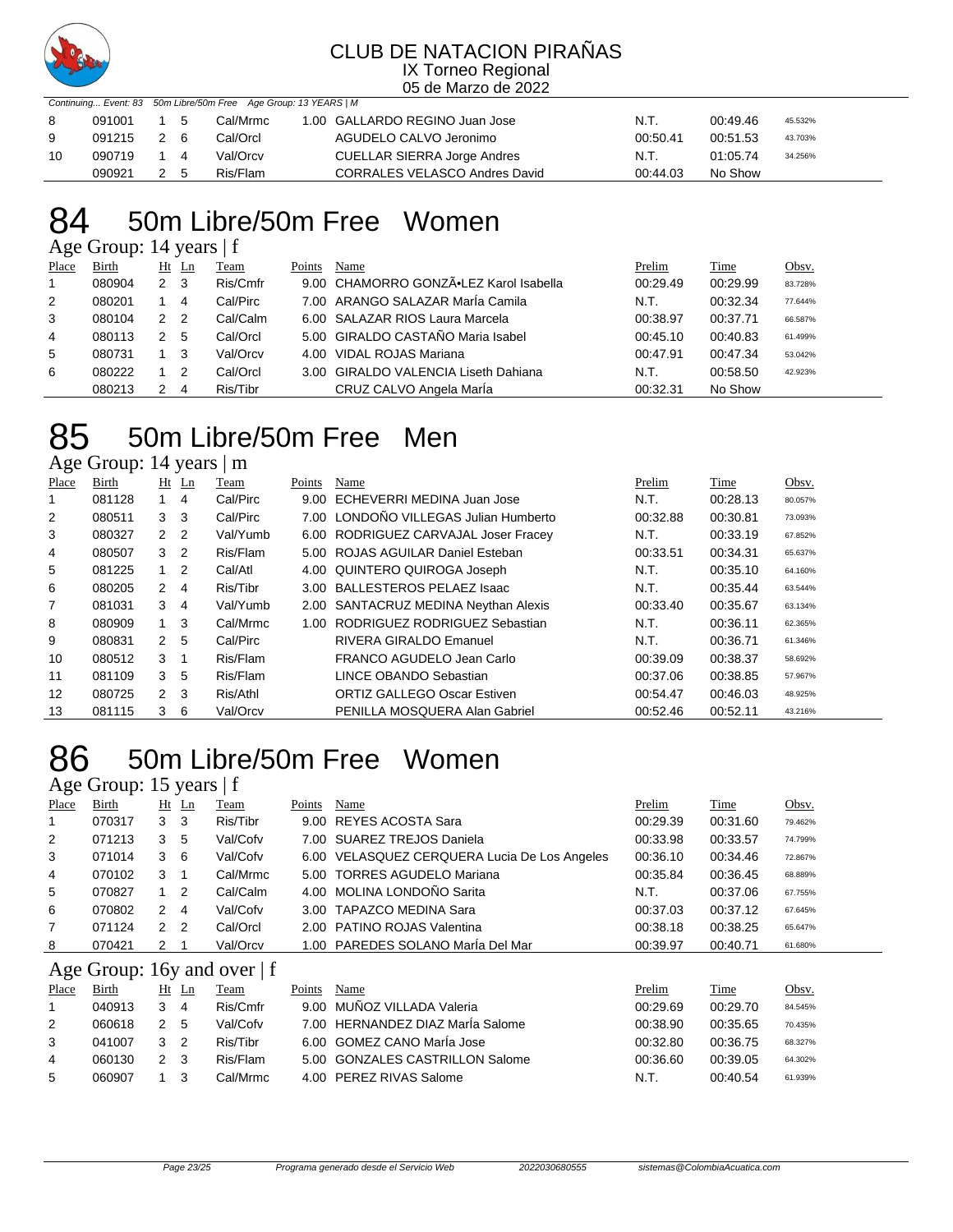

### CLUB DE NATACION PIRAÑAS

IX Torneo Regional 05 de Marzo de 2022

Continuing... Event: 86 50m Libre/50m Free Age Group: 16Y AND OVER | F 060929 1 4 Ris/Tibr 3.00 BALLESTEROS PELAEZ Isabella N.T. 00:43.47 57.764%

# 87 50m Libre/50m Free Men

|                | Age Group: 15 years |                |    | m        |        |                                    |          |          |         |
|----------------|---------------------|----------------|----|----------|--------|------------------------------------|----------|----------|---------|
| Place          | Birth               | Ht             | Ln | Team     | Points | Name                               | Prelim   | Time     | Obsv.   |
| 1.             | 071206              | 5              | -2 | Val/Cofv |        | 9.00 PARDO FRANCO Samuel           | 00:28.51 | 00:28.28 | 79.632% |
| $\overline{2}$ | 070326              | 5              | 5  | Ris/Cmfr |        | 7.00 QUROZ ZAPATA Samuel David     | 00:29.68 | 00:28.90 | 77.924% |
| 3              | 070803              | 3              | -3 | Ris/Flam |        | 6.00 WILLIAN ANDRES Laurent Bosca  | 00:32.84 | 00:30.43 | 74.006% |
| 4              | 070630              | $\overline{4}$ | -4 | Val/Cofv |        | 5.00 TORO GUTIERREZ Yhojan Alexis  | 00:30.38 | 00:31.04 | 72.552% |
| 5              | 070926              | 4              | -2 | Cal/Atl  |        | 4.00 NORENA ESCOBAR Juan Miguel    | 00:30.75 | 00:31.16 | 72.272% |
| 6              | 070409              | $4 \quad 3$    |    | Val/Orcv |        | 3.00 VILLOTA OJEDA Luis Carlos     | 00:30.17 | 00:31.18 | 72.226% |
| 7              | 071104              | 1              | 2  | Cal/Atl  |        | 2.00 MURIEL BARRETO Juan Carlos    | N.T.     | 00:33.50 | 67.224% |
| 8              | 070915              | 3              | 2  | Val/Orcv |        | 1.00 NARANJO LUNA Miguel Angel     | 00:33.50 | 00:34.69 | 64.918% |
| 9              | 070923              | 1.             | 3  | Val/Orcv |        | ESCOBAR CEREZO Jean Paul           | N.T.     | 00:42.60 | 52.864% |
|                | 070313              | $\mathbf{2}$   | 5  | Val/Cofv |        | <b>GAMBOA BUITRAGO Juan Daniel</b> | N.T.     | No Show  |         |
|                | 071024              |                | 4  | Ris/Flam |        | RAMIREZ RAMIREZ Martin             | N.T.     | No Show  |         |

Age Group: 16y and over | m

| Place | Birth  |                | $Ht$ Ln        | Team     | Points | Name                               | Prelim   | Time     | Obsv.   |
|-------|--------|----------------|----------------|----------|--------|------------------------------------|----------|----------|---------|
|       | 050613 | 6              | -1             | Cal/Pirc | 9.00   | PULGARIN SUAREZ Miguel Angel       | 00:27.17 | 00:27.02 | 83.346% |
| 2     | 040325 | 6              | 3              | Ris/Cmfr | 7.00   | CARDENAS OCAMPO Luis Alejandro     | 00:26.44 | 00:27.07 | 83.192% |
| 3     | 031214 | 6              | 2              | Ris/Cmfr | 6.00   | CASTAÑO LOPEZ Alejandro            | 00:26.59 | 00:27.19 | 82.825% |
| 4     | 060718 | 6              | 5              | Val/Yumb | 5.00   | OLAVE CRUZ Diego Alejandro         | 00:27.01 | 00:27.95 | 80.572% |
| 5     | 050815 | 5              | 3              | Ris/Cmfr | 4.00   | CALDERON RAMIREZ Johan Camilo      | 00:28.11 | 00:27.96 | 80.544% |
| 6     | 050507 | 6              | 6              | Ris/Tibr | 3.00   | PUERTA BERMUDEZ Juan Camilo        | 00:27.48 | 00:28.38 | 79.352% |
| 7     | 050608 | 5              | 4              | Cal/Orcl | 2.00   | HIDALGO RESTREPO Juan Pablo        | 00:28.40 | 00:28.41 | 79.268% |
| 8     | 040606 | 6              | 4              | Cal/Atl  | 1.00   | GARCÍA GAVIRIA David Steven        | 00:26.56 | 00:28.57 | 78.824% |
| 9     | 050317 | 5              | -1             | Ris/Tibr |        | LOPEZ RAMIREZ Juan Jose            | 00:30.02 | 00:30.01 | 75.042% |
| 10    | 060823 | 2 <sub>2</sub> |                | Cal/Calm |        | <b>MIRTH NATERA Brian Aquiles</b>  | N.T.     | 00:30.56 | 73.691% |
| 11    | 060729 | 5              | 6              | Val/Yumb |        | CENTENO BOLANOS Christopher        | 00:30.02 | 00:30.60 | 73.595% |
| 12    | 050411 | $\overline{2}$ | $\overline{4}$ | Ris/Tibr |        | ARICAPA VARELA Brandon             | N.T.     | 00:30.62 | 73.547% |
| 13    | 060321 | 4              | 6              | Ris/Flam |        | DUQUE JARAMILLO Santiago           | 00:32.51 | 00:32.23 | 69.873% |
| 14    | 040426 | 3              | 4              | Cal/Atl  |        | <b>GIRALDO CORRALES Alejandro</b>  | 00:33.00 | 00:32.34 | 69.635% |
| 15    | 060403 | $\overline{4}$ | -5             | Val/Orcv |        | DE LA CRUZ PENAFIEL Cristian David | 00:32.37 | 00:32.49 | 69.314% |
| 16    | 041224 | 3              | 5              | Ris/Tibr |        | GARCÍA BARRERA Santiago            | 00:33.72 | 00:32.68 | 68.911% |
| 17    | 060609 | 4              | -1             | Val/Cofv |        | <b>GOMEZ OROZCO Julian</b>         | 00:32.42 | 00:33.04 | 68.160% |
| 18    | 060909 | 3              | -1             | Cal/Mrmc |        | <b>MARTINEZ RMS Juan Esteban</b>   | 00:35.64 | 00:33.47 | 67.284% |
| 19    | 050421 | 3              | -6             | Val/Orcv |        | <b>GRANJA ANGULO Jose Yeison</b>   | 00:38.19 | 00:38.88 | 57.922% |
| 20    | 041021 | $\overline{2}$ | 3              | Cal/Mrmc |        | <b>GOMEZ POSADA Carlos Alberto</b> | N.T.     | 00:41.93 | 53.709% |